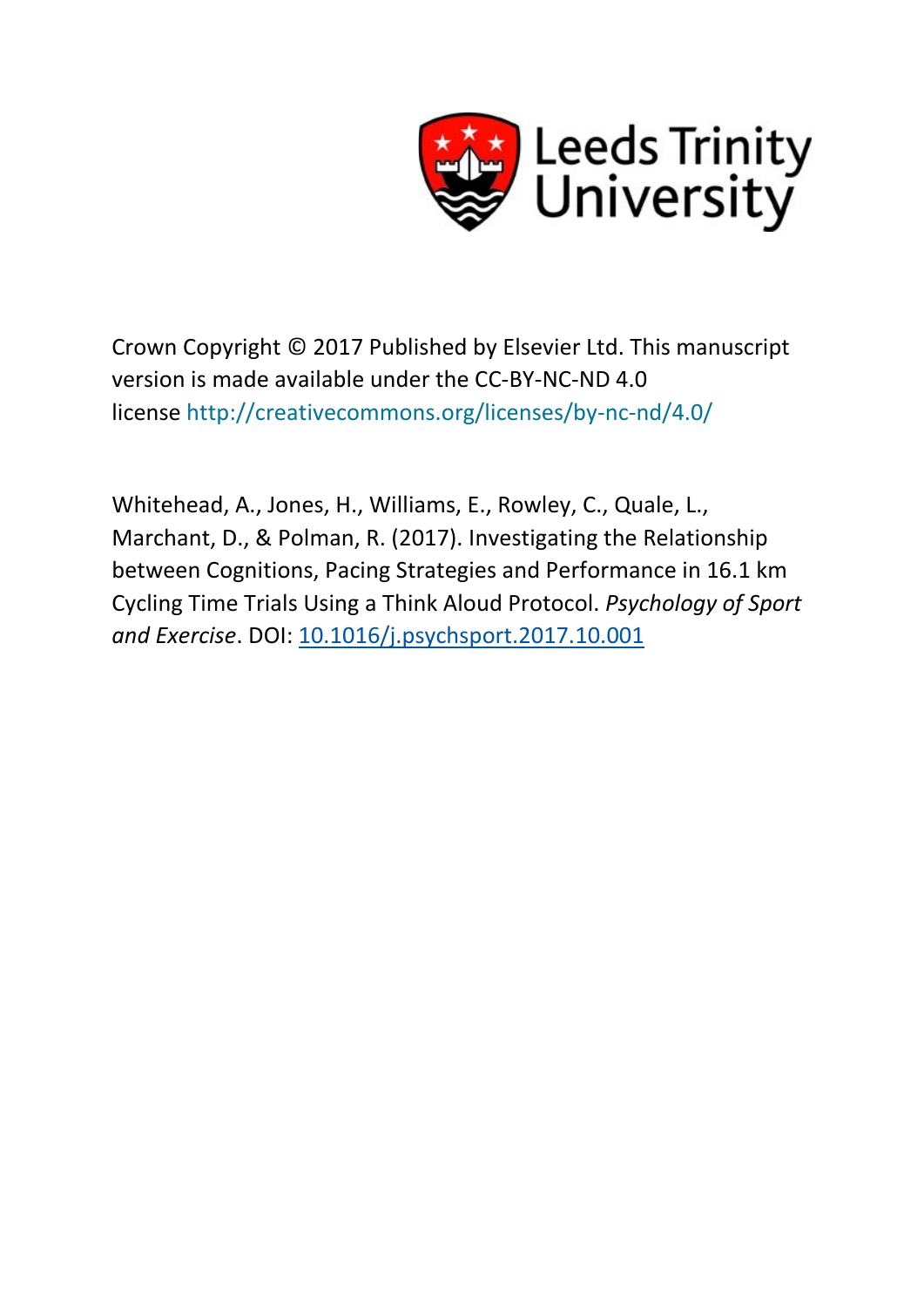**Investigating the Relationship between Cognitions, Pacing Strategies and Performance in 16.1 km Cycling Time Trials Using a Think Aloud Protocol.**

## **Authors and affiliations**

Amy E Whitehead<sup>a</sup>, Hollie S Jones<sup>b</sup>, Emily L Williams<sup>c</sup>, Chris Rowley<sup>d</sup>, Laura Quayle<sup>a</sup>, David Marchant<sup>e</sup>, Remco C Polman<sup>f</sup>

*a Liverpool John Moores University, School of Sport Studies, Leisure and Nutrition, UK.*  [A.E.Whitehead@ljmu.ac.uk](mailto:A.E.Whitehead@ljmu.ac.uk) *and* [L.R.Quayle@2016.ljmu.ac.uk](mailto:L.R.Quayle@2016.ljmu.ac.uk)

<sup>b</sup>University of Central Lancashire, School of Psychology, UK. <u>[HJones17@uclan.ac.uk](mailto:HJones17@uclan.ac.uk)</u>

*c Leeds Beckett University, School of Sport, UK.* [Emily.Williams@leedsbeckett.ac.uk](mailto:Emily.Williams@leedsbeckett.ac.uk)

<sup>d</sup>Leeds Trinity University, School of Social and Health Science, UK. <u>[C.Rowley@leedstrinity.ac.uk](mailto:C.Rowley@leedstrinity.ac.uk)</u>

<sup>e</sup>Edge Hill University, Sport and Exercise Science, UK. [david.marchant@edgehill.ac.uk](mailto:david.marchant@edgehill.ac.uk)

f Queensland University of Technology, *Exercise and Nutrition Sciences, Australia*, [remco.polman@qut.edu.au](mailto:remco.polman@qut.edu.au)

## **Correspondence:**

Amy E Whitehead, Liverpool John Moores University, School of Sport Studies, Leisure and Nutrition,

Liverpool, L17 6BD, UK. Email [A.E.Whitehead@ljmu.ac.uk](mailto:A.E.Whitehead@ljmu.ac.uk)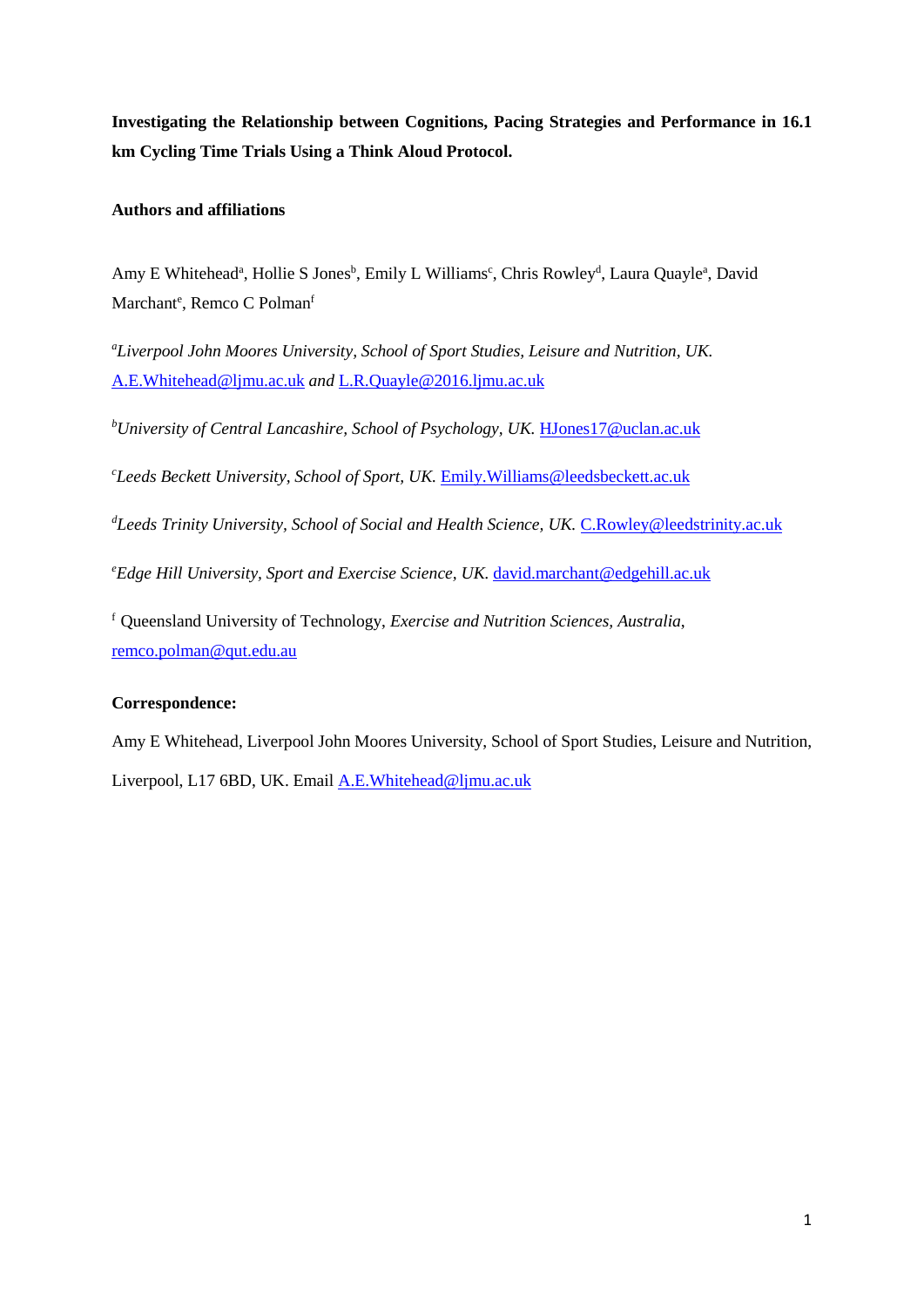**Investigating the Relationship between Cognitions, Pacing Strategies and Performance in 16.1 km Cycling Time Trials Using a Think Aloud Protocol.**

#### **Abstract**

*Objectives* Three studies involved the investigation of concurrent cognitive processes and pacing behaviour during a 16.1km cycling time trial (TT) using a novel Think Aloud (TA) protocol. Study 1 examined trained cyclist's cognitions over time whilst performing a real-life 16.1km time trial (TT), using TA protocol. Study 2, included both trained and untrained participants who performed a 16.1 km TT in a laboratory whilst using TA. Study 3 investigated participants' experiences of using TA during a TT performance.

*Method:* Study 1 involved 10 trained cyclists performing a real life 16.1km TT. Study 2 included 10 trained and 10 untrained participants who performed a laboratory-based 16.1km TT. In both studies, all participants were asked to TA. Time, power output, speed and heart rate were measured. Verbalisations were coded into the following themes (i) internal sensory monitoring, (ii) active self-regulation, (iii) outward monitoring (iv) distraction. Cognitions and pacing strategies were compared between groups and across the duration of the TT. In study 3 all participants were interviewed post TT to explore perceptions of using TA.

*Results:* Study 1 and 2 found cognitions and pacing changed throughout the TT. Active self-regulation was verbalised most frequently. Differences were found between laboratory and field verbalisations and trained and untrained participants. Study 3 provided support for the use of TA in endurance research. Recommendations were provided for future application.

*Conclusion:* Through the use of TA this study has been able to contribute to the pacing and cycling literature and to the understanding of endurance athletes' cognitions.

#### **Key words:**

Pacing, Cognition, Think Aloud, Cycling, Endurance, Decision Making.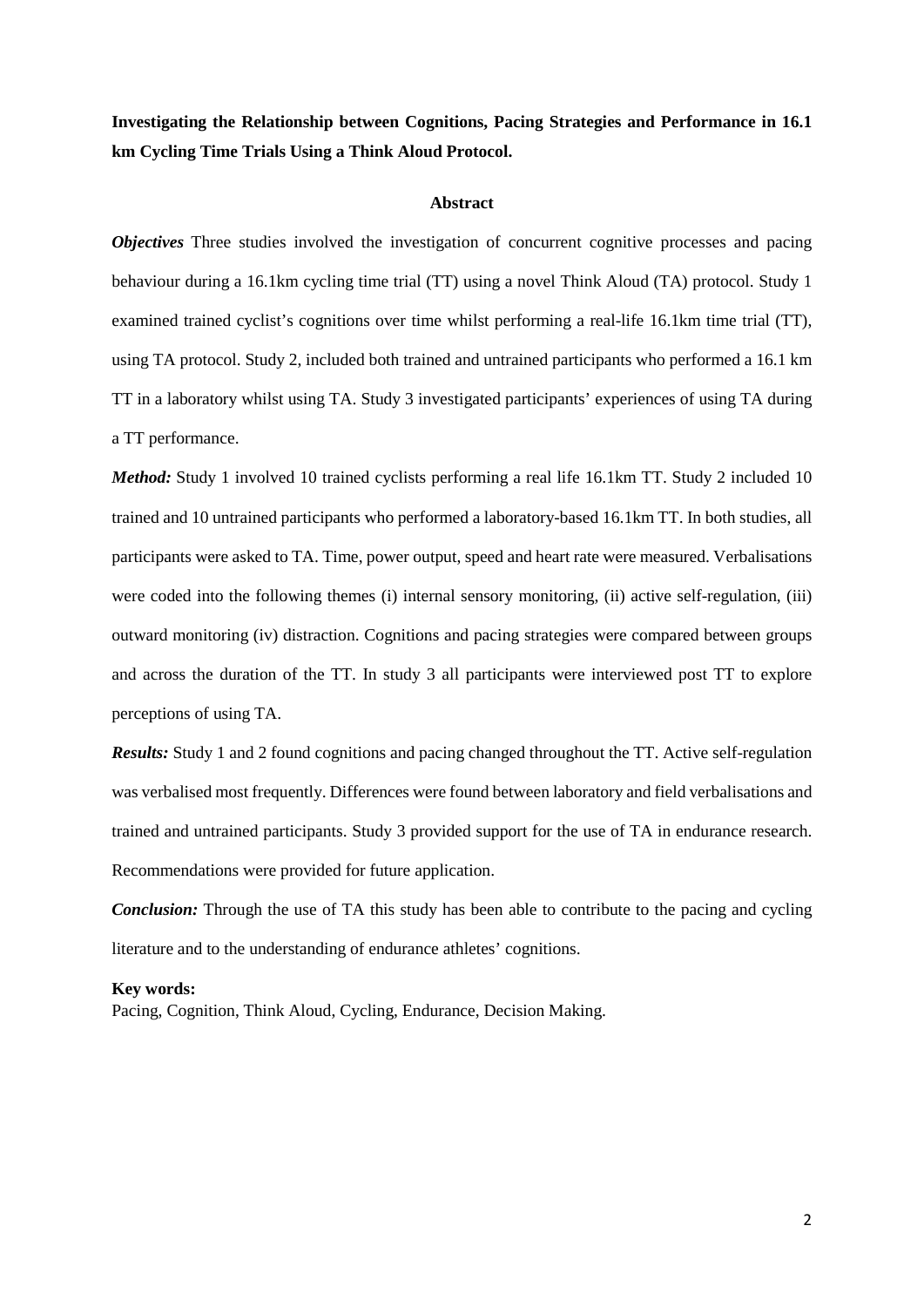#### **Introduction**

Pacing strategies during endurance performance, and particularly within cycling exercise, has become an increasingly popular area of study within the last decade. It is widely acknowledged that setting an optimal pacing strategy is crucial in determining the success or failure of a performance (Hettinga, De Koning & Hulleman, 2012). Pacing is defined as the regulation of effort during exercise that aims to manage neuromuscular fatigue (Edwards & Polman, 2012). It prevents excessive physiological harm and maximizes goal achievement (Edwards & Polman, 2012). Strategic decisions must be made to select a work-rate that will result in an optimal performance outcome (Renfree, Martin & Micklewright, 2014). The aim of pacing research is to determine the relative importance of internal and external factors in explaining how pacing decisions are made and how performance can ultimately be improved. However, research efforts to-date have provided limited insight into the temporal characteristics of how endurance athletes engage in specific cognitive strategies which underpin these decisions.

Decisions to increase, decrease or maintain pace are made continuously throughout an exercise bout and are a dynamic and complex cognitive process that is yet to be fully understood. It has been acknowledged that athlete cognitions have an important influence on effort, physiological outcomes and accordingly, endurance performance (Brick, MacIntyre & Campbell, 2016). Recent research has applied decision-making and metacognitive theories to this pacing field to provide a framework by which these cognitive processes can be explored (see Brick et al., 2016; Renfree et al., 2014; Smits, Pepping & Hettinga, 2014). Research has supported the influence of previous experience (Micklewright, Papadopoulou, Swart & Noakes, 2010), competitor influence (Corbett, Barwood, Ouzounoglou, Thelwell, & Dicks, 2012; Williams, Jones, & Sparks, et al., 2015) and performance feedback (Jones, Williams & Marchant, et al., 2016; Smits, Polman & Otten, Pepping & Hettinga, 2016; Mauger, Jones & Williams, 2009b) on pacing decisions and provided further mechanistic support of constructs such as perceived exertion (Marcora & Staiano, 2010) and affect (Jones, Williams & Marchant, et al., 2014; Renfree et al., 2014). However, intermittent measures of such constructs do not provide the sensitivity of measurement to identify the continuous changes in cognition that occur during a competitive endurance task. Recently, more focus has been directed towards examining decision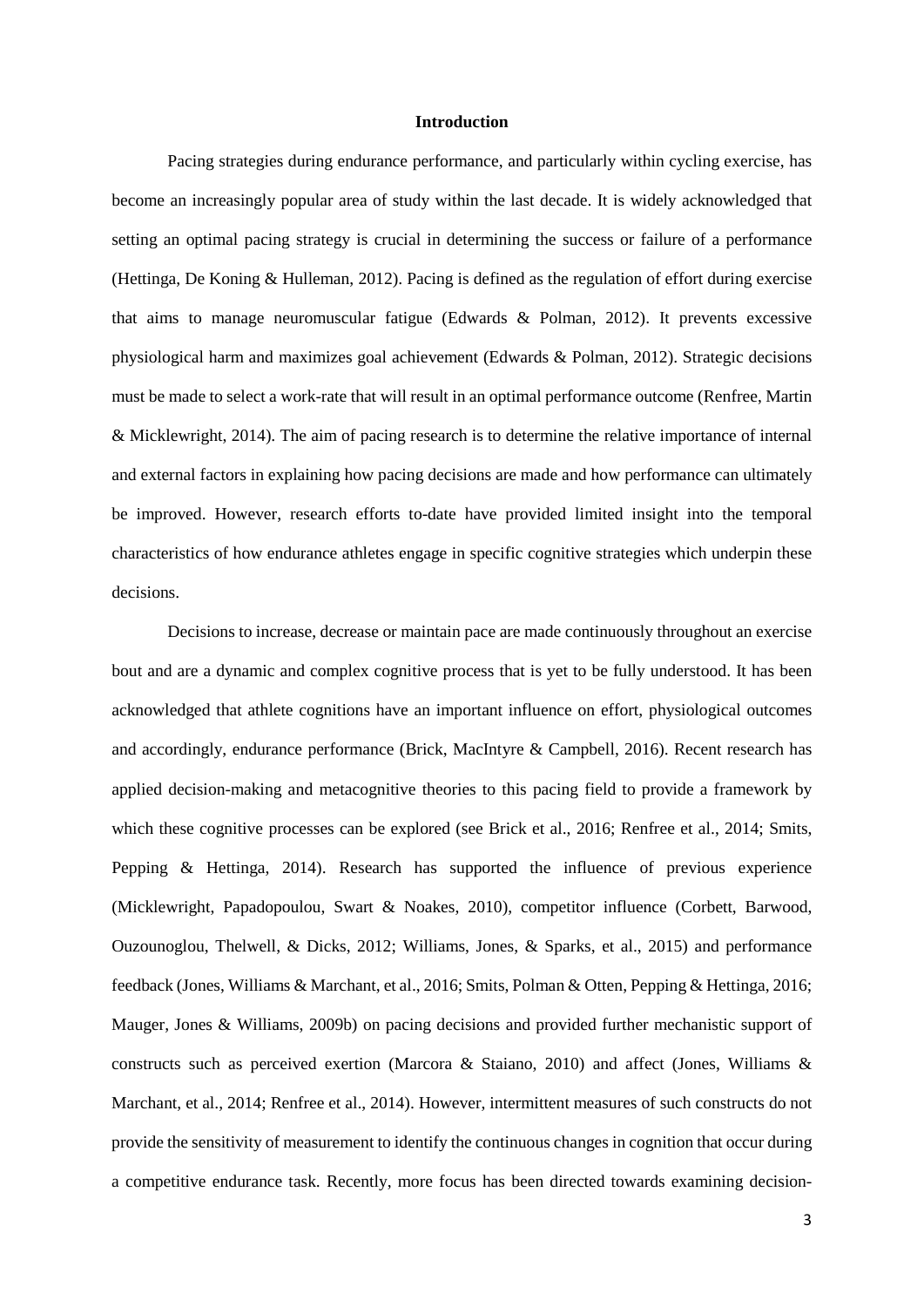making and athletes' thought processes during endurance events (Renfree, et al., 2014; Renfree, Crivoi do Carmo & Martin, 2015). Methods for collecting this cognitive data seem to be mainly retrospective in nature, for example, via the use of video footage to assist with the recall of cognitive information (Baker, Côté, & Deakin, 2005; Morgan & Pollock, 1977), or post trial interviews to highlight key thought processes during an event (Brick, et al., 2015; Williams et al., 2016). Nevertheless, such methodology has significant limitations given that retrospective recall is associated with memory decay bias and added meaning (Whitehead, Taylor & Polman, 2015).

Think Aloud (TA) protocol analysis (Ericsson & Simon, 1993; 1980) has been used in the last decade to collect cognitive thought processes in sports such as golf (Calmeiro & Tenenbaum, 2011; Whitehead, Taylor & Polman, 2016b), trap shooting, (Calmeiro, Tenenbaum & Eccles, 2014) and tennis (McPherson & Kernodle, 2007). However, this method has mainly been utilised in studies investigating expertise (Whitehead et al., 2015), and has seldom been used in endurance sports. TA requires participants to actively engage in the process of verbalising their thoughts throughout the duration of a task (Ericsson & Simon, 1993). Ericsson and Simon (1993; 1980) identified three distinct levels of verbalisation, with each being representative of the amount of cognitive processing required. Level one verbalisation requires vocalisation of task relevant thoughts only. Level two verbalisation requires participants to recode visual stimuli, not regularly verbalised, prior to providing verbalisation on the task. Verbalisations should reflect stimuli affecting the focus of the participant through the task, for example, a participant providing vocalisation of stimuli within a task including sight, sound and smell. Eccles (2012) indicated that level one and level two verbalisations are a result of conscious thought processing in short-term memory (STM) during the execution of a task, providing concurrent verbalisation during or immediately after a task has been completed. Verbalisations occur most often in environments where participants are provided with undirected probes' to think aloud naturally during the execution of a task (Ericsson & Simon, 1980). Lastly, level three verbalisation requires participants to provide explanation, justification and reasoning for cognitive thoughts throughout the task.

What appears to be the earliest research using TA in an endurance setting was conducted by Schomer (1986). Schomer and colleagues (Schomer & Connolly, 2002; Schomer, 1987; 1986) have previously used what was described as 'on-the-spot' data recording to collect mental strategy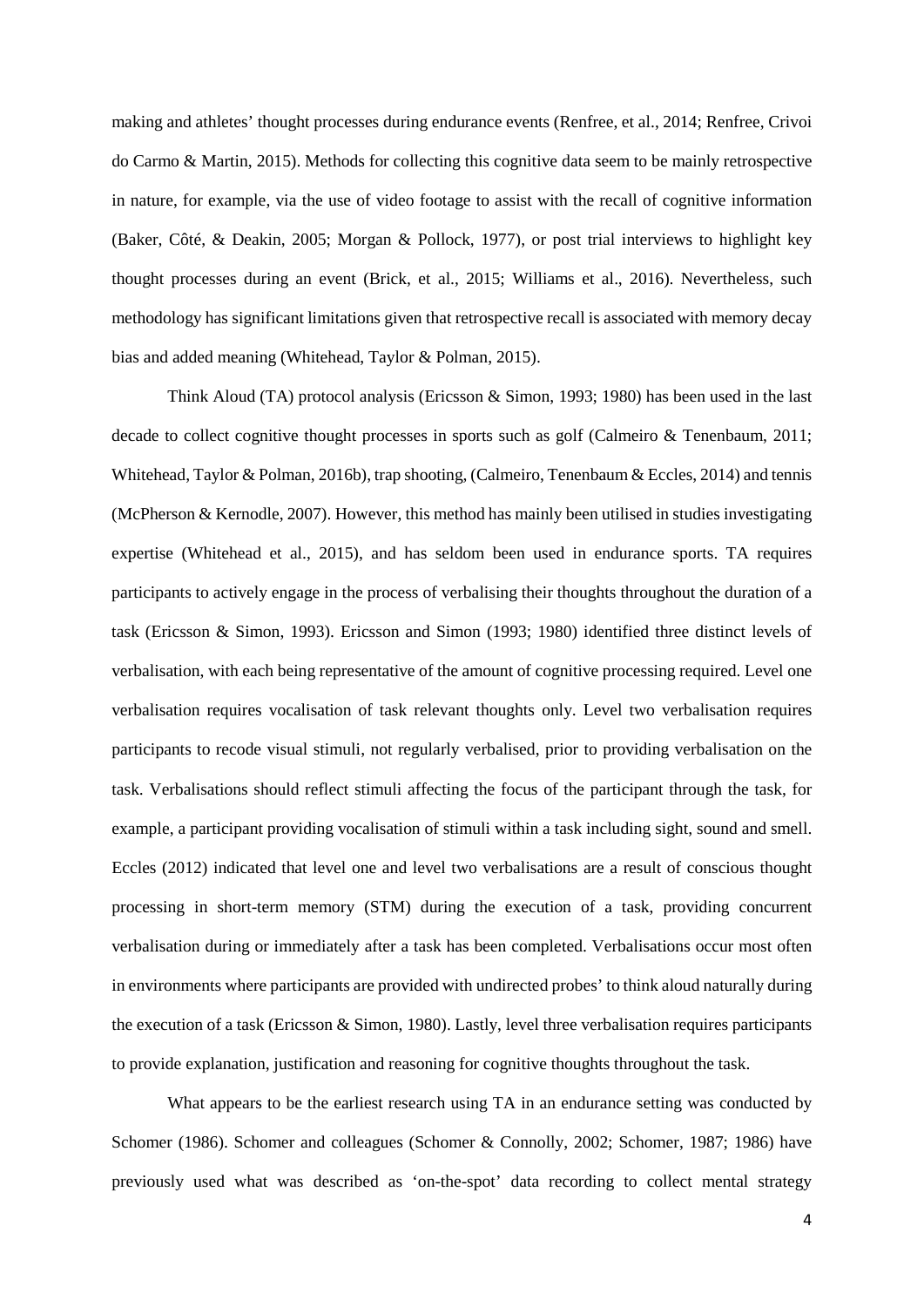recordings. Using cassette recorders, mental strategies adopted by differing levels of marathon runners were investigated (Schomer, 1986). Within this study, findings revealed a relationship between associative mental strategy and perception of effort. Further research also identified gender differences in these cognitive strategies employed during marathon running, using an early version of TA (Schomer & Connolly, 2002). Although it was argued that there are limitations with the use of retrospective reports within this type of research, very little research has since employed an in-event method such as TA. More recently, having acknowledged mechanistic limitations of endurance performance research, Samson, Simpson, Kamphoff & Langlier (2015) used TA to capture real-time cognitions in longdistance running. Verbalisations were grouped under three primary themes; Pain and Discomfort, Pace and Distance, and Environment, with Pace and Distance emerging as the dominant theme. These authors concluded that the use of TA can provide a greater understanding of thought processes during an endurance activity. Although this study was novel in its application of a TA protocol in endurance performance and authors were able to identify key internal and external factors that influence duringevent cognitions, it is unknown how these cognitions may change over the duration of an exercise bout. Whitehead et al. (2017) recently extended this research by using TA to monitor the cognitions of cyclists over a 16.1 km time trial (TT) and demonstrated that cyclists process and attend to different information throughout the TT. Specifically, thoughts relating to fatigue and pain were verbalised more during the initial quartiles of the event. Conversely, thoughts relating to distance, speed and heart rate increased throughout the event and were verbalised most during the final quartile. However, neither of these previous studies collected any during-event performance data (e.g. heart rate, speed, time) and therefore, the relationship between cognitions and pacing behaviour could not be determined. Cona et al. (2015) state that whilst it is possible to observe expert performance, the cognitive processes contributing to performance are less clear. Therefore, exploring how cognitions relate to pacing decisions and performance is of interest in the study of performance enhancement.

Another perspective that has yet to be fully explored within the field of endurance performance and pace regulation is the expert-novice paradigm; how experts and novices attend to and process information during an event such as cycling. Expertise differences have been consistently demonstrated across learning and performance settings, supporting differences in attentional focus strategies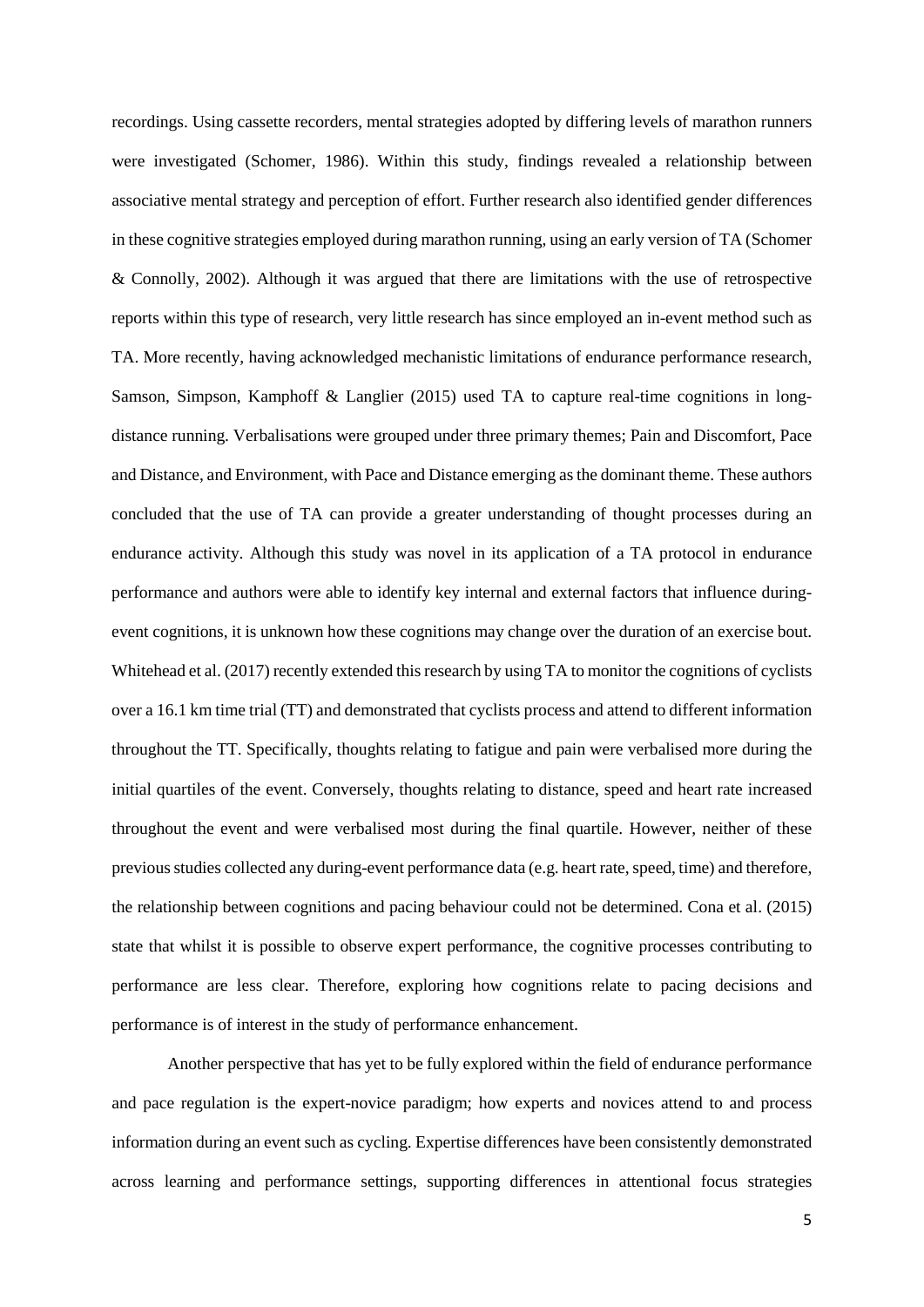(Castaneda & Gray, 2007), cognition (Arsal, Eccles & Ericsson, 2016; Baker et al., 2005; Whitehead et al., 2016b) and emotion regulation (Janelle, 2002). Evidence demonstrates how individuals in the later stages of development may centre their thoughts around external variables such as their environment and use procedural knowledge during performance, whereas novices focus on more technical, internal cognitions and use declarative knowledge (Whitehead et al., 2016b; Fitts & Posner, 1967). These findings however are specific to skill development within motor tasks as opposed to pacing strategy and regulation. Within the pacing literature, the majority of previous research has investigated pacing behaviours of expert performers solely using trained athletes (Mauger, Jones & Williams, 2009a; Micklewright et al., 2010). Furthermore, a direct comparison of cognitions and pacing behaviours between experts and novices has not been made in the pacing field to date.

Baker et al. (2005) investigated the cognitive characteristics of triathletes and identified differences in cognitive verbalisations between expert/trained and novice/untrained athletes. Trained triathletes reported a greater emphasis and focus on performance and untrained participants' thoughts were more passive and re-active. However, this study used a retrospective approach to data collection by asking participants to verbalise how they felt during different points of a race when watching a video montage of video sequences from a world championship event to cue memories of similar events participants might have experienced. The retrospective nature of the study is a key limitation due to the risk of bias and whereby recall of information may not accurately represent the situation (Hassan, 2005).

Although some researchers have argued that asking participants to TA may result in unreliable data and affect performance (Nisbett & Wilson, 1977), more recent research has tested this potential impact in sport and found this not to be the case (Whitehead et al., 2015). Furthermore, Fox, Ericsson and Best's (2011) meta-analysis of 94 studies using concurrent verbalisation methods reported an negligible effect of think aloud and supported the protocol as a legitimate method for capturing cognitive processes. There is also a paucity of research that has looked at individual's perceptions of using TA.

In this article, we aimed to investigate the relationship between concurrent cognitive processes and pacing behaviour during cycling endurance performance using a novel TA protocol. Three separate studies are presented. In study 1, trained cyclists used TA whilst performing a real-life, outdoor 16.1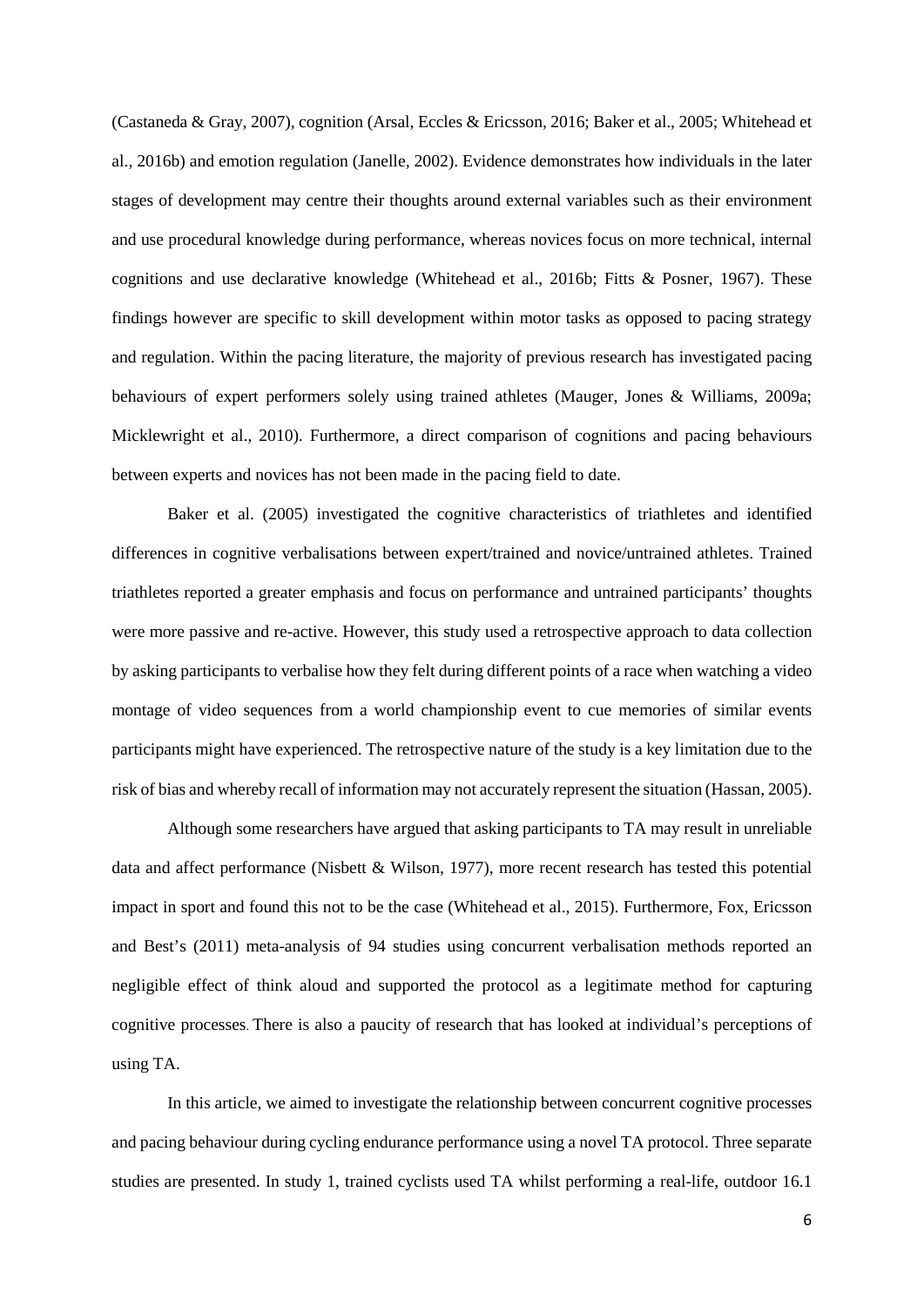km TT and changes in cognitions were assessed over time. In study 2, both trained and untrained participants performed a 16.1 km cycling TT in a laboratory whilst thinking aloud. Cognitions and pacing strategies were compared between groups and across the duration of the TT. Finally, study 3 presents a qualitative analysis of the participants' experiences of using TA during a TT performance, via interviews conducted with the participants from study 1 and 2.

## **Study 1 – Investigating the relationship between cognitions, pacing strategies and performance in a 16.1 km cycling time trial in the field.**

To further develop previous Think Aloud pacing research (Samson et al., 2015; Whitehead et al., 2017) this study aimed to identify changes in trained cyclists' cognitions and pacing strategies within a real-life, competitive 16.1 km TT. Previous research has yet to account for performance changes (Whitehead et al., 2017) and therefore, this study aims to determine whether athletes' verbalisations are associated with physiological responses or performance parameters, such as speed, power output and heart rate. It was predicted that the nature of the cyclists' cognitions would change over the duration of the TT.

## **Material and Methods**

#### *Participants*

Seven male and three female cyclists (*M* age  $= 40.2 \pm 6.6$  years, *M* experience  $= 6.1 \pm 2.7$  years) were recruited from North Yorkshire cycling clubs. Participants were required to have 1) at least 12 months of experience in competitive 16.1 km TT's at the time of the study, 2) two or more years of competitive cycling experience, and 3) to have prior experience of training and/or competing with a power meter. Institutional ethical approval was secured by the first author's institution and informed consent obtained from all participants prior to testing.

#### *Materials*

An Olympus Dictaphone was used to capture in-event thoughts that were verbalised throughout a 16.1 km competitive TT. The small microphone attached to the Dictaphone was fitted to the participants' collar to ensure clarity of sound. In order to minimise the awareness of the recording device, the wire was placed inside the shirt and connected to the recording device, which was placed in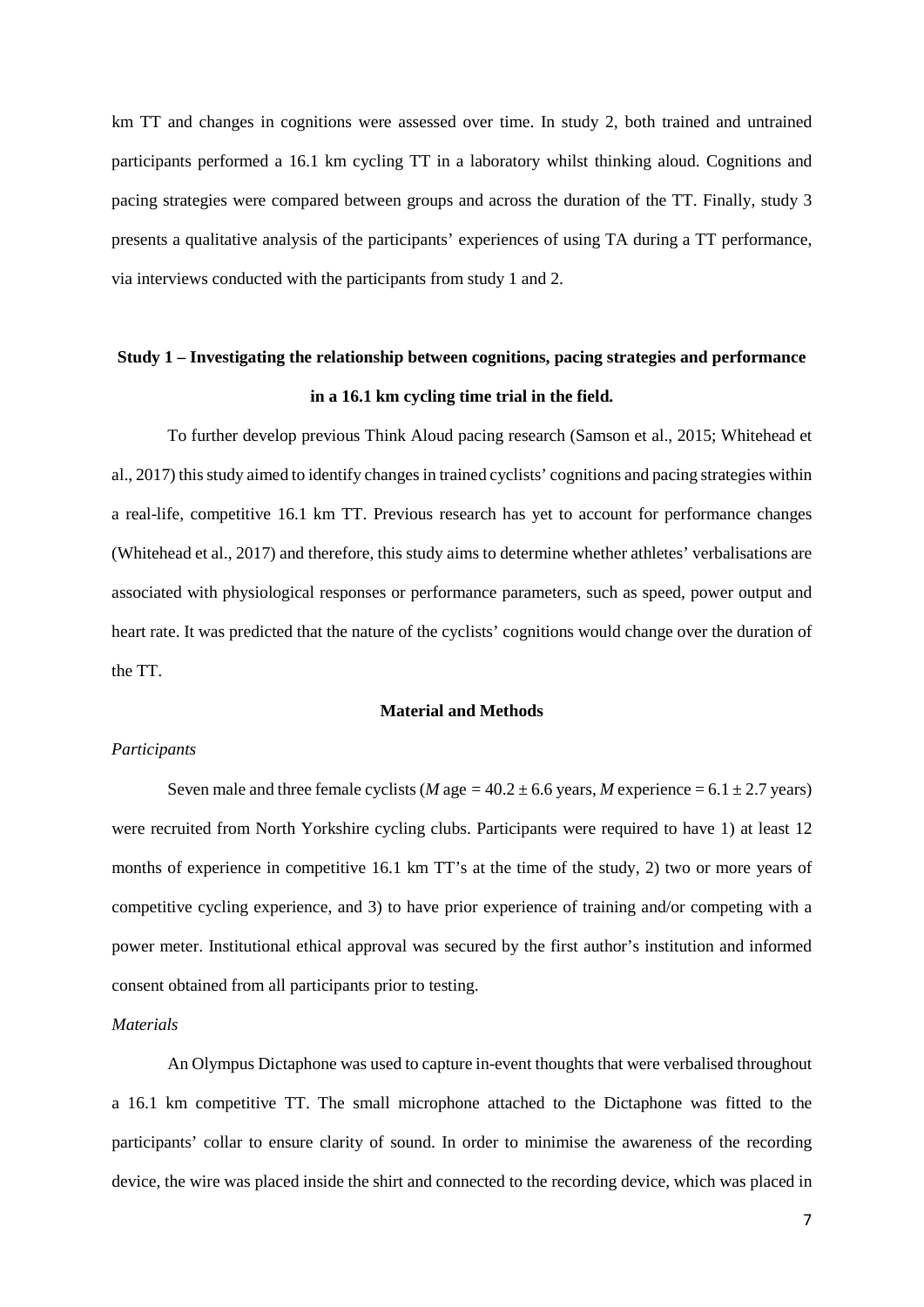the back pocket of the cycling jersey. All participants fitted a GPS device (Garmin Edge 510) and power meter (Garmin Vector 2S Power Meter, Keo Pedals) to their bikes to continuously record speed, time, distance and power output throughout the TT. A heart rate monitor (Garmin Premium Heart Rate Monitor) also recorded heart rate data for each participant.

#### *Procedure*

Participation required the cyclists to perform a single 16.1 km cycling TT in an outdoor environment. The TT was organised by a conglomerate of cycling clubs under the jurisdiction of the Cycling Time Trials Association in England and official timers and marshals were present. All participants performed this TT on the same occasion, between 19:00 and 20:00, and in dry weather conditions with a temperature of approximately 20 degrees. The wind was approximately 14 km/h and the road surface was standard asphalt material.

Prior to the day of the TT, participants were required to complete a video-based TA training exercise which was sent to all participants one week prior to the task. This included three different TA tasks to ensure that they could adequately engage in the TA protocol (Ericsson & Simon, 1993); (1) an alphabet exercise, (2) counting the number of dots on a page, and (3) verbal recall. Participants were asked to arrive at the TT location one hour before the start of the event to be briefed further using Ericsson and Kirk's (2001) adapted directions for giving TA verbal reports. This required participants to provide verbal reports during a warm-up task containing non-cycling problems (Eccles, 2012). As not to disrupt the cyclists' normal pre-race routines, they performed a self-selected warm up. Similarly, fluid and nutritional intake were not controlled. Dictaphones and power meters were fitted prior to the warm-up and checked again before the start of the TT, along with the participants' GPS device and heart rate monitor.

Once participants confirmed that they were fully comfortable with the task of thinking aloud, they were instructed to "please Think Aloud and try to say out loud anything that comes into your head throughout the trial". Stickers were also placed on visible areas of their bicycle, which stated "Please think aloud". Performance times were retrieved from official race records and power output, speed and heart rate data were retrieved from the participants' GPS devices. No technical or physical problems were reported to have occurred during the TT which may have affected performance.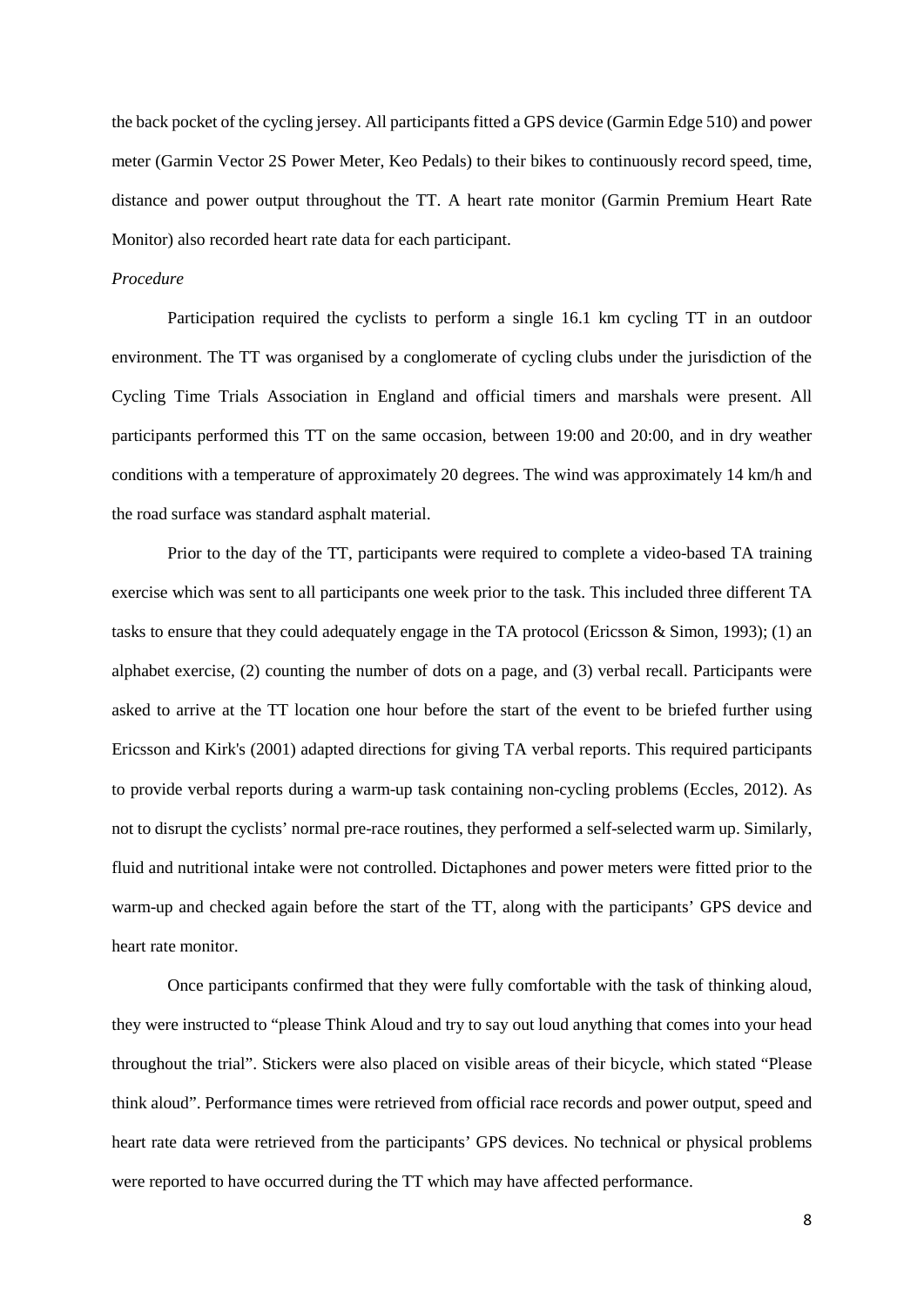#### *Data Analyses*

Think Aloud data were transcribed verbatim, analysed using both inductive and deductive content analysis and grouped into primary themes. Where deductive analysis was used, Brick et al., (2014) metacognitive framework was adopted. Using this modified version of Brick et al's (2014) metacognitive framework, these themes were then allocated to one of four secondary themes: (i) Internal Sensory Monitoring, (ii) Active Self-Regulation, (iii) Outward Monitoring, (iv) Distraction (see Table 1). The number of verbalisations were also grouped by distance quartile of the TT, for both the primary and secondary themes. In keeping with the majority of research in TA (e.g., Whitehead, et al., 2017; Arsal, Eccles & Ericsson, 2016; Calmerio & Tenenbaum, 2011; Nicholls & Polman, 2008) a postpositivist epistemology informed this study. Consistent with this, inter-rater reliability was calculated to ensure rigour. This involved a second author coding a 10% sample of the transcripts using the framework provided (Table 1). This framework was used to guide the second authors coding process, as recommended by MacPhail, Khoza and Abler (2016). An 86% agreement was found, following this a discussion regarding the following 14% difference was conducted and agreements were made.

All analyses were conducted using IBM SPSS Statistics 22 (SPSS Inc., Chicago, IL) and descriptive sample statistics for TA data are reported as frequency percentages. Two-tailed statistical significance was accepted as  $p < 0.05$  and effect sizes are reported using partial eta squared (eta<sup>2</sup>) and Cohen's d values (δ). Where data was non-normally distributed, appropriate non-parametric inferential statistical tests were conducted. To explore within-trial differences in verbalisations, Friedman's repeated-measures tests were conducted for primary and secondary themes over distance quartile. Post hoc analysis using Wilcoxon Signed Rank tests was performed where significant distance quartile effects were found. One-way repeated measures ANOVAs were conducted for speed, power output, heart rate and cadence data and Bonferroni adjusted post hoc analyses were performed where significant distance quartile effects were found.

## **Results**

## *TA Data*

On average, cyclists verbalised a total of 84.20 thoughts throughout the 16.1 km TT. The theme Active Self-Regulation was the most predominantly verbalised for the whole trial with 63% of the total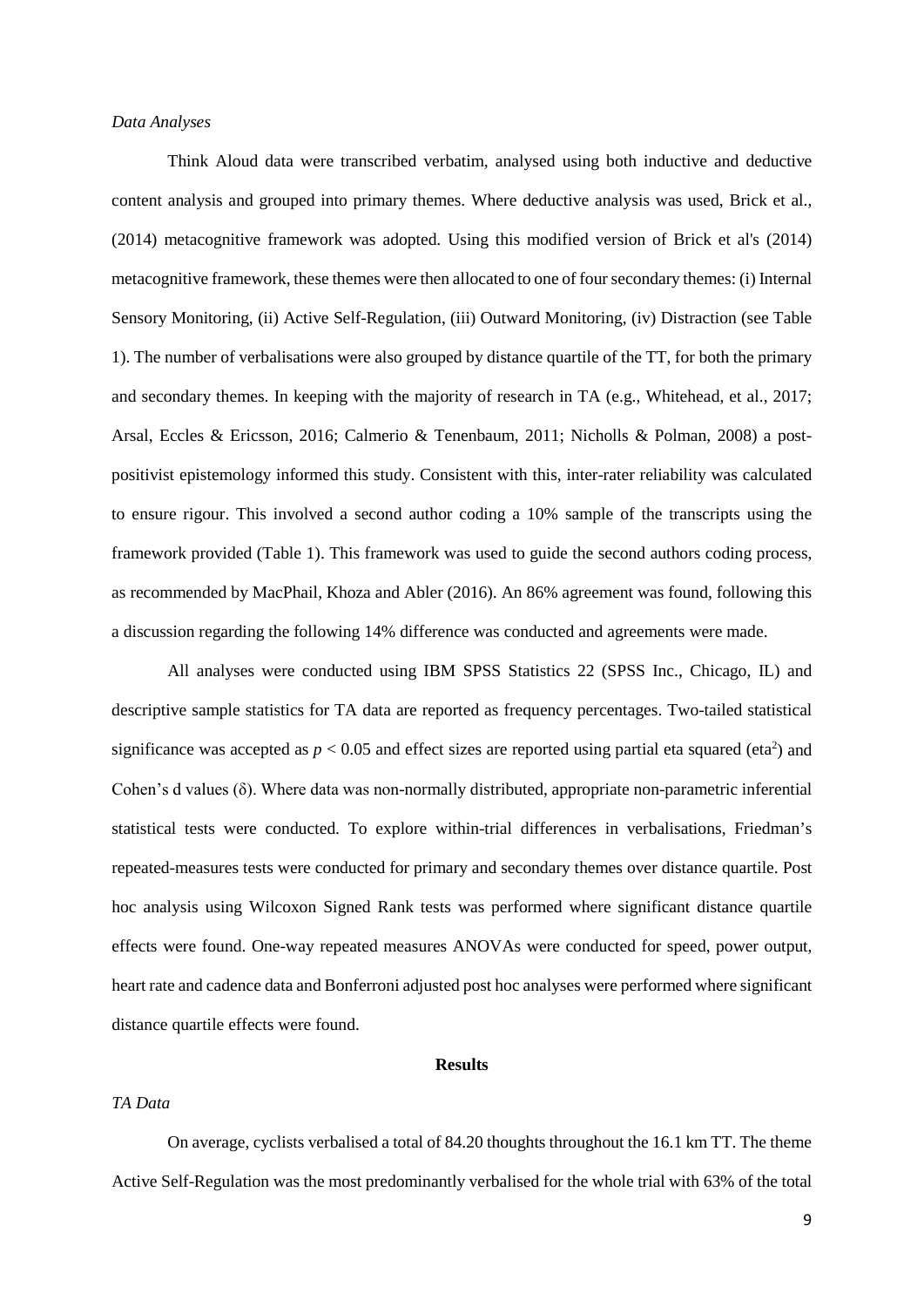number of verbalisations, followed by Distraction with 20% of the verbalisations (see Table 2).

Within-group analyses were conducted to explore the differences in cognitions across distance quartile (see Table 3). A main effect for distance was found for the secondary theme Outward Monitoring  $(x^2(3, n = 10) = 16.79, p = .001)$  with post-hoc analysis identifying a significant large increase in verbalisations across the duration of the TT. There were significantly fewer verbalisations at quartile 1 (Mean Rank = 1.75) than at quartile 2 (Mean Rank = 2.40) ( $Z = -2.75$ ,  $p = .006$ ,  $\delta = 1.24$ ) and at quartile 3 (Mean Rank = 2.40) ( $Z = -2.72$ ,  $p = .006$ ,  $\delta = 2.05$ ). No significant effects were found over quartile for the secondary themes Internal Sensory Monitoring, Active Self-Regulation, and Distraction ( $p > .05$ ).

As evidenced in Table 3, significant effects were found over distance quartile for the primary themes Maintaining Pace, Motivation, Technique, Distance and Competition. No significant effects were found over distance quartile for the primary themes Breathing, Pain and Discomfort, Thirst, Fatigue, Temperature, Heart Rate, Cadence, Speed, Increase Pace, Decrease Pace, Controlling Emotions, Time and Course Reference  $(p > .05)$ .

## *Performance Data*

Speed (F(1.32) = 24.27,  $p < .001$ , eta<sup>2</sup> = 0.73), power output (F(3) = 7.85,  $p = .001$ , eta<sup>2</sup> = 0.47) and heart rate (F(1.4) = 14.03,  $p = .004$ , eta<sup>2</sup> = 0.70) all significantly changed over distance quartile with large effect sizes. Results from post hoc analyses are shown in Table 4. Cadence did not differ significantly across the distance of the TT ( $p = 0.17$ , eta<sup>2</sup> = 0.18) although the effect size was moderate.

#### **Discussion Study 1**

As expected the findings of this study demonstrate that trained cyclists' cognitions changed over time during an outdoor competitive 16.1 km TT. Cyclists' predominant thoughts related to the theme Active Self-Regulation (63%) followed by thoughts related to Distraction (20%). Internal Sensory Monitoring and Outward Monitoring thoughts were less common (8% and 9%, respectively) although Outward Monitoring verbalisations were found to change over time, with significantly fewer verbalisations in the first quartile.

Cognitions were found to change over the duration of the TT, with significant differences over distance quartile for the primary themes Maintaining Pace, Motivation, Technique, Distance and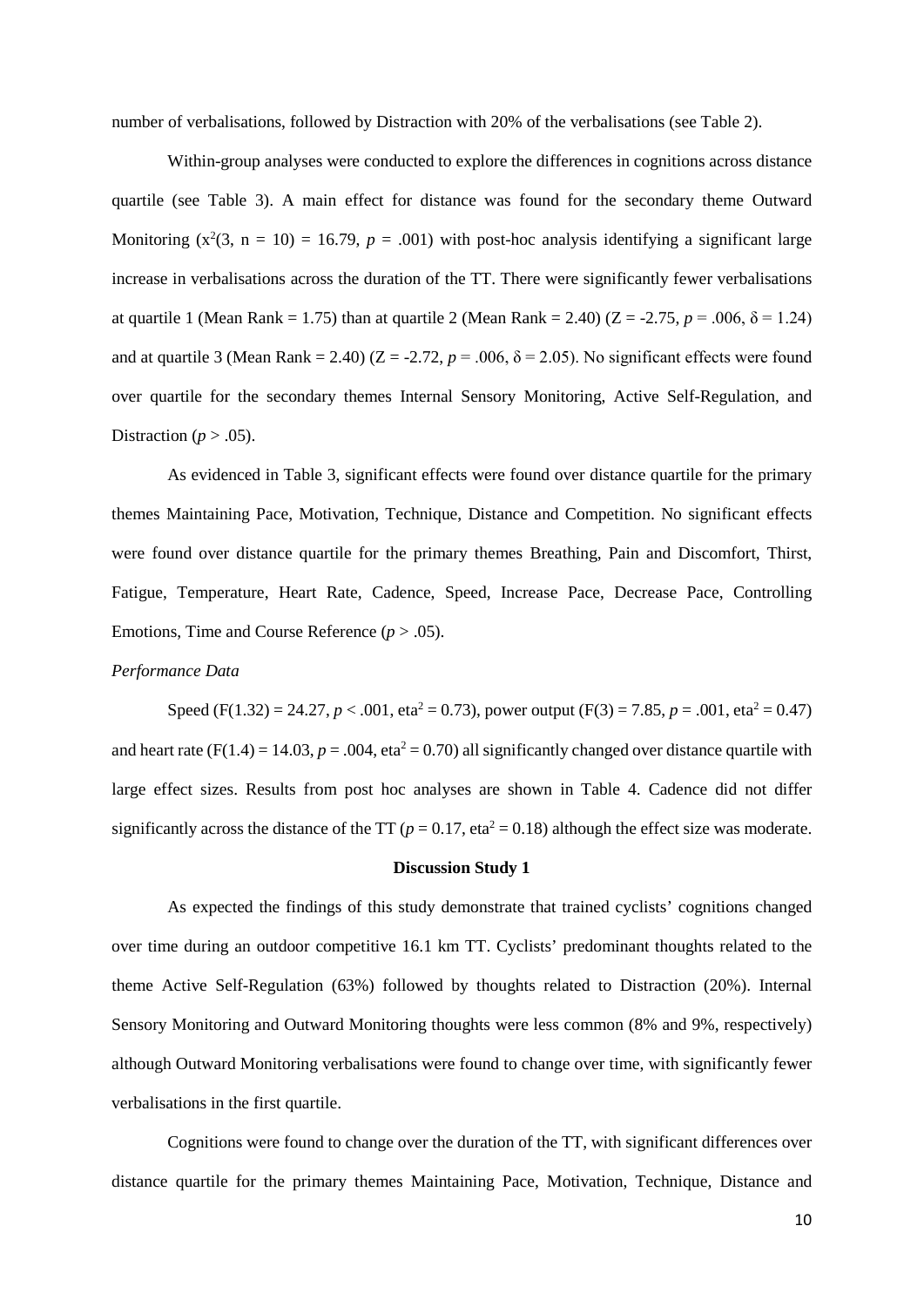Competition. There was a significant increase in the number of motivational thoughts over time, with the greatest number of verbalisations recorded in the final quartile which also coincided with the trend for an increase in power output, i.e. an end-spurt. The augmentation of work-rate in this final stage was exerted despite athletes' perceptions of effort known to be at their highest at this stage of an event, as previously demonstrated by a linear increase across exercise duration (Taylor & Smith, 2013). This suggests that these motivational verbalisations may represent the cyclists' use of positive cognitive strategies to cope with the increased effort perceptions whilst attempting to increase pace and optimise performance (Brick et al., 2016). This extends recent findings demonstrating how motivational self-talk can reduce perceptions of effort and improves endurance performance (Barwood, Corbett, Wagstaff, McVeigh & Thelwell, 2015; Blanchfield, Hardy, De Morree, Staiano, & Marcora, 2014). As metacognitive judgements are made throughout an exercise bout, an athlete may proactively deem their current attentional focus as no longer appropriate in-line with goal attainment and the changing demands of the task, for example the distance remaining or behaviour of a competitor (Brick et al., 2016; Bertollo, di Fronso & Filho et al., 2015). Alternatively, this may also stem from a bottom-up process driven by the increased perceptions of effort (Balagué, Hristovski & Garcia, et al., 2015) resulting in a greater need for active cognitive control to optimise pace. Consequently, as proposed by Brick et al. (2016), the data suggests a combination of reactive and proactive cognitive control becomes more evident as athletes attempt to deal with increasing demands and maintain an optimal pacing strategy to achieve goal attainment. Reflecting this, greater use of positive, motivational verbalisations was also associated with a trend for an increase in power output in the final quartile of the TT, this suggests that this proactive strategy was facilitative and supported an enhanced performance when physical and perceptual demands were highest.

Outdoor, competitive exercise with more environmental stimuli, external influences (e.g., traffic, road conditions, gradient) and the presence of competitors incur more unexpected events than respective indoor environments. Whilst participants in the current study verbalised more self-regulatory thoughts relating to their performance during the initial quartile (i.e., Technique and Maintaining Pace), unexpected events require athletes to adapt their cognitions in order to maintain positive affect and prevent suboptimal performance (Brick et al., 2016). The changing patterns of verbalisations found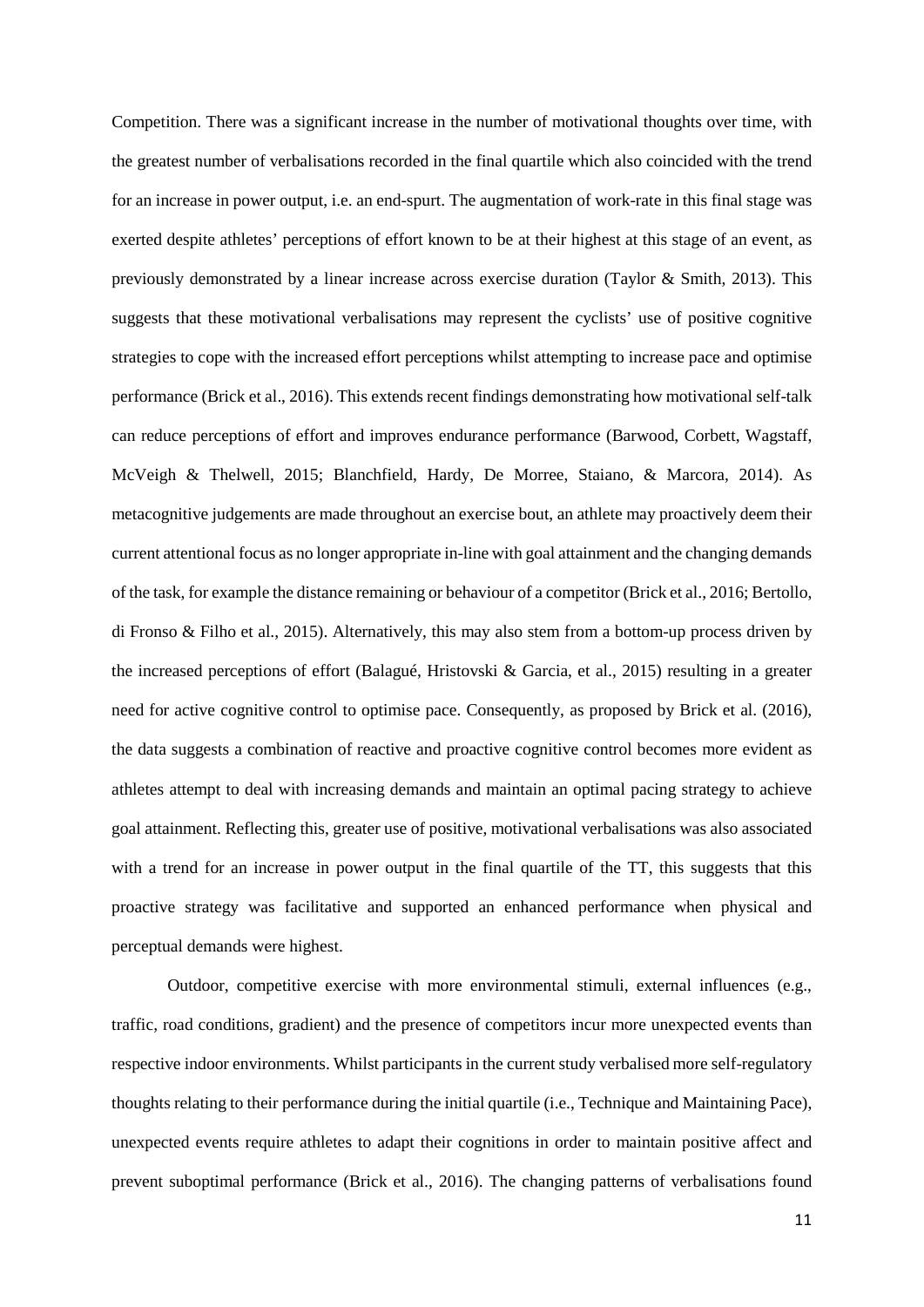across the duration of the TT therefore support the cyclists' use of reactive cognitive control and the importance of this metacognition (Brick et al., 2016). For example, Outward Monitoring thoughts, relating to Competition and Distance, were verbalised more in the mid-late stages of the TT than in the initial quartile. The increased number of distance verbalisations, as also demonstrated in a recent TA study in cycling (Whitehead et al., 2017), may be indicative of the cyclists seeking information to support the effective regulation of effort. Alongside the use of motivational strategies, this attentional flexibility and reactive control supports the changing importance of performance-related information and the athlete's need to actively seek new information to inform pacing decisions once their proactive starting strategy is over.

This study uses a more novel approach (TA) to collect participant pacing data and cognitions during an endurance event. With the addition of performance data, this research has been able to support and extend previous research (Whitehead et al., 2017), by finding relationships between cognition and performance (e.g. power output). It is important to acknowledge potential external variables that may affect verbalisations, cognitions and performance during a real-life event in the comparison of these findings to laboratory-based research. Therefore, it is important that in order to develop this research further, evidence is also provided from a more contained environment, such as a laboratory.

# **Study 2 – Investigating the relationship between cognitions, pacing strategies and performance in 16.1 km cycling time trials with trained and untrained cyclists in the lab.**

To extend the work conducted within study 1 as well as previous research by Samson et al. (2015) and Whitehead et al. (2017), this study aimed to 1) investigate the differences in cognitions between trained and untrained cyclists during a 16.1 km TT in a laboratory setting, and 2) identify changes in cognitions over time in relation to changes in pacing strategy (i.e. speed). It was predicted that cognitions would differ between trained and untrained individuals and both groups' cognitions would also change across the duration of the TT.

## **Material and Methods**

#### *Participants*

Ten trained male cyclists (*M* age =  $36.9 \pm 7.0$  years, *M* height =  $179.2 \pm 5.6$  cm, *M* body mass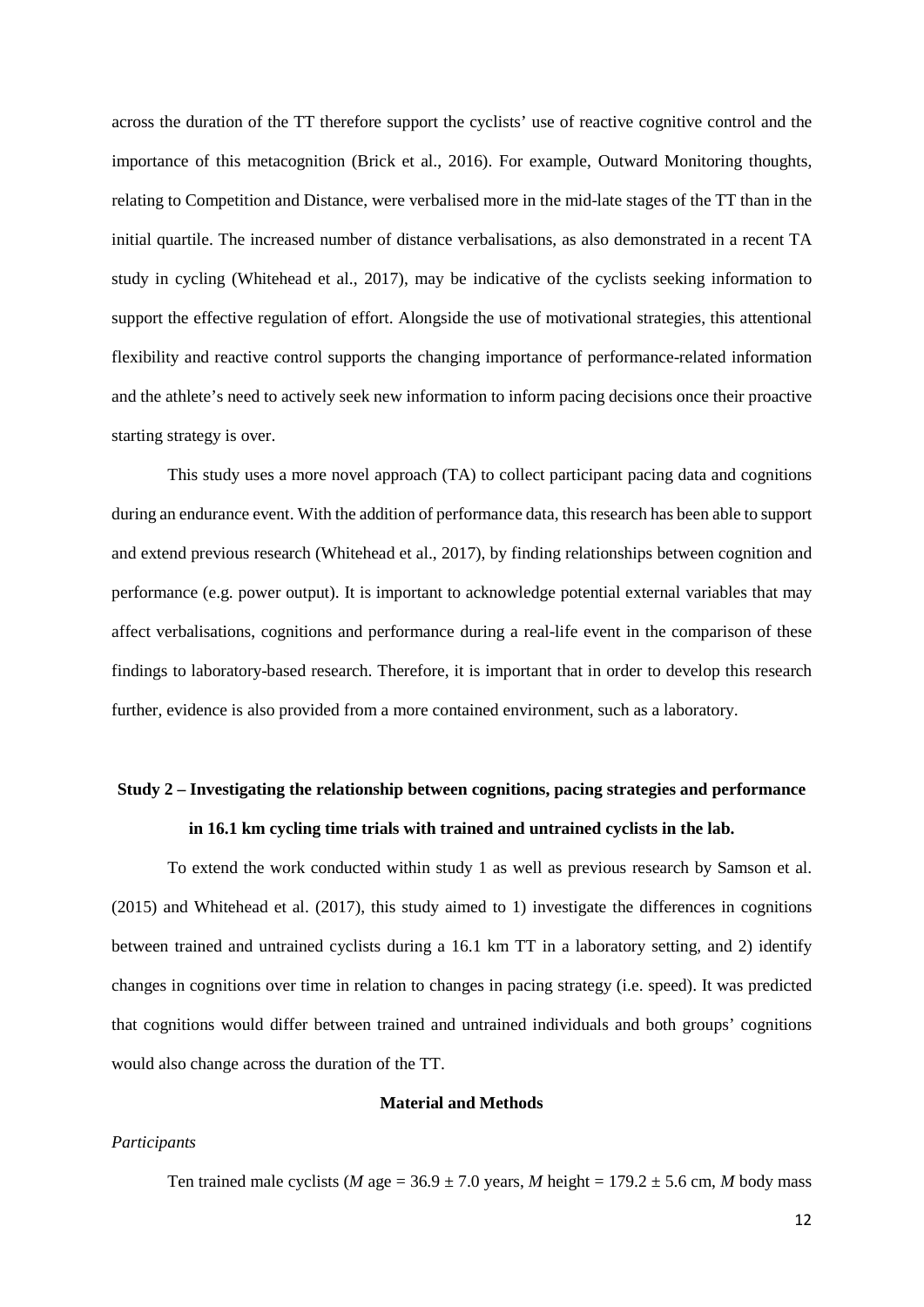$= 76.9 \pm 10.3$  kg) and ten untrained, physically active males (*M* age  $= 32.3 \pm 9.7$  years, *M* height  $= 179.3$  $\pm$  6.5 cm, *M* weight = 87.2  $\pm$  14.2 kg) volunteered to participate in the study. In accordance with recent guidelines (De Pauw et al., 2013), trained participants were required to have a minimum of 2 years competitive cycling experience and a current training load of at least 5 hours and/or 60 km a week. Furthermore, trained participants were required to have a personal best time of sub 25 min in a 16.1 km road TT within the last 3 years. Untrained participants were healthy and physically active but had no prior experience in competitive cycling or TTs. Written informed consent was obtained prior to participation and the study was approved by the first author's institutional research ethics committee. *Materials*

Each participant performed one 16.1 km laboratory-based cycling TT on an electromagnetically-braked cycle ergometer (CompuTrainer Pro™, RacerMate, Seattle, USA). Trained cyclists rode on their own bicycles which were fitted to the CompuTrainer rig and the untrained group performed the trial on the same, standard road bicycle with a 51-cm frame, adjusted for saddle and handlebar position. The CompuTrainer was calibrated according to manufacturer's guidelines and rear tyre pressures were inflated to 100 psi. A 240 cm x 200 cm screen was positioned in front of the participants which displayed a flat, visual TT course and performance feedback (power output, speed, time elapsed, distance covered and heart rate) was provided continuously throughout the trial. The participants' speed profile was also represented by a simulated, dynamic avatar riding the TT course using the ergometry software (RacerMate Software, Version 4.0.2, RacerMate).

As with study 1 an Olympus Dictaphone was used to capture in event thoughts that were verbalised throughout. All participants were fitted with a Polar heart rate monitor (Polar Team System, Polar Electro, Kempele, Finland) which recorded heart rate throughout the TT at a 5 s sampling rate. *Procedure*

All participants were required to attend a single testing session and perform a self-paced 16.1 km cycling TT in a laboratory-based environment. As with study 1 all participants were required to complete a video-based TA training exercise which was sent to all participants one week prior to the task and were given extra TA training exercises on arrival and prior to the testing session (see Study 1 for details).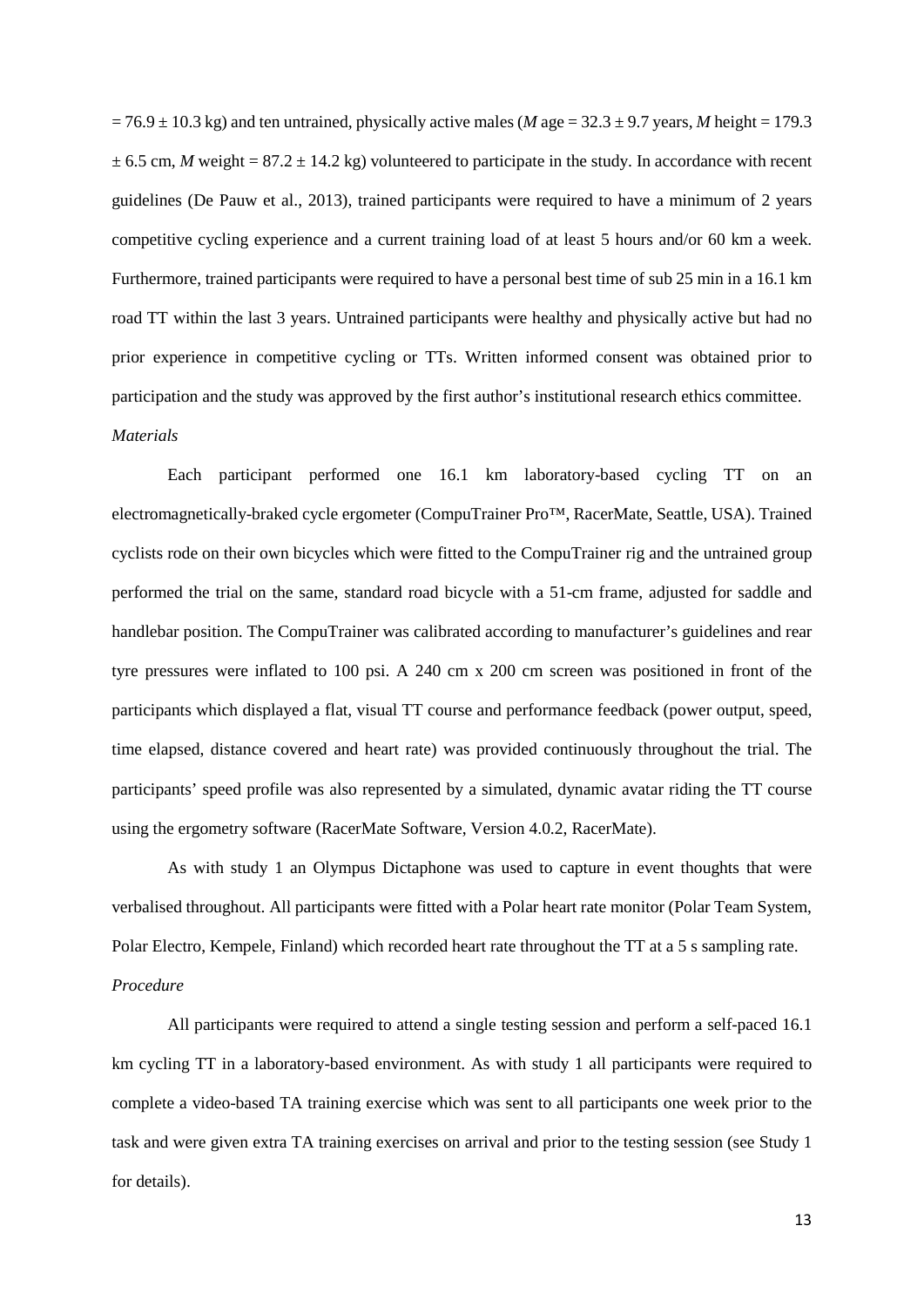Participants' height and body mass were recorded and each was fitted with the microphone and Dictaphone before performing a 10-minute warm-up at 70% of their age-predicted maximal heart rate. Participants were instructed to verbalise their thoughts throughout the warm-up for an additional familiarisation of the TA protocol in the testing environment. As with study 1 participants were instructed to "please Think Aloud and try to say out loud anything that comes into your head throughout the trial". During the TT, researchers were positioned out of sight but if participants were silent for a sustained period of 30 seconds, the researcher prompted them to resume TA. Two signs were also placed either side of the projection screen as written reminders to TA. Water was consumed *ad libitum* and a fan was positioned to the front-side of the bike. Participants were instructed to perform the TT in the fastest time possible but no verbal encouragement was provided. A self-paced cool down was performed upon completion of the trial.

#### *Data Analysis*

Think Aloud data were transcribed verbatim, analysed using deductive content analysis and grouped into primary and secondary themes using a modified version of Brick et al. (2016) metacognitive framework, as discussed in Study 1 (see Table 1). The same analysis strategy was adopted in study 1 and a 90% agreement in coding was found between the two researchers. A 100% agreement was achieved following discussions between the researchers. The number of verbalisations were grouped by distance quartile of the TT for the primary and secondary themes for both the trained and untrained groups and descriptive data is represented as frequency percentages and absolute counts (Table 5). To explore between-group differences in the number of verbalisations for whole trial data, Mann Whitney-U tests were used. To explore within-group differences over distance quartile, Friedman's repeated-measures tests were conducted. In the event of significant differences, post hoc analysis was conducted using Wilcoxon Signed Rank tests.

Speed, power output and heart rate data were analysed over distance quartile and as whole trial averages. To normalise speed, quartile values are expressed as a percentage deviation from the individual's average trial speed. Means and standard deviations (SD) are reported for power output, speed and heart rata data and repeated-measures ANOVA's were used to explore within- and betweengroup differences. Bonferroni adjusted post-hoc analyses were performed where significant main and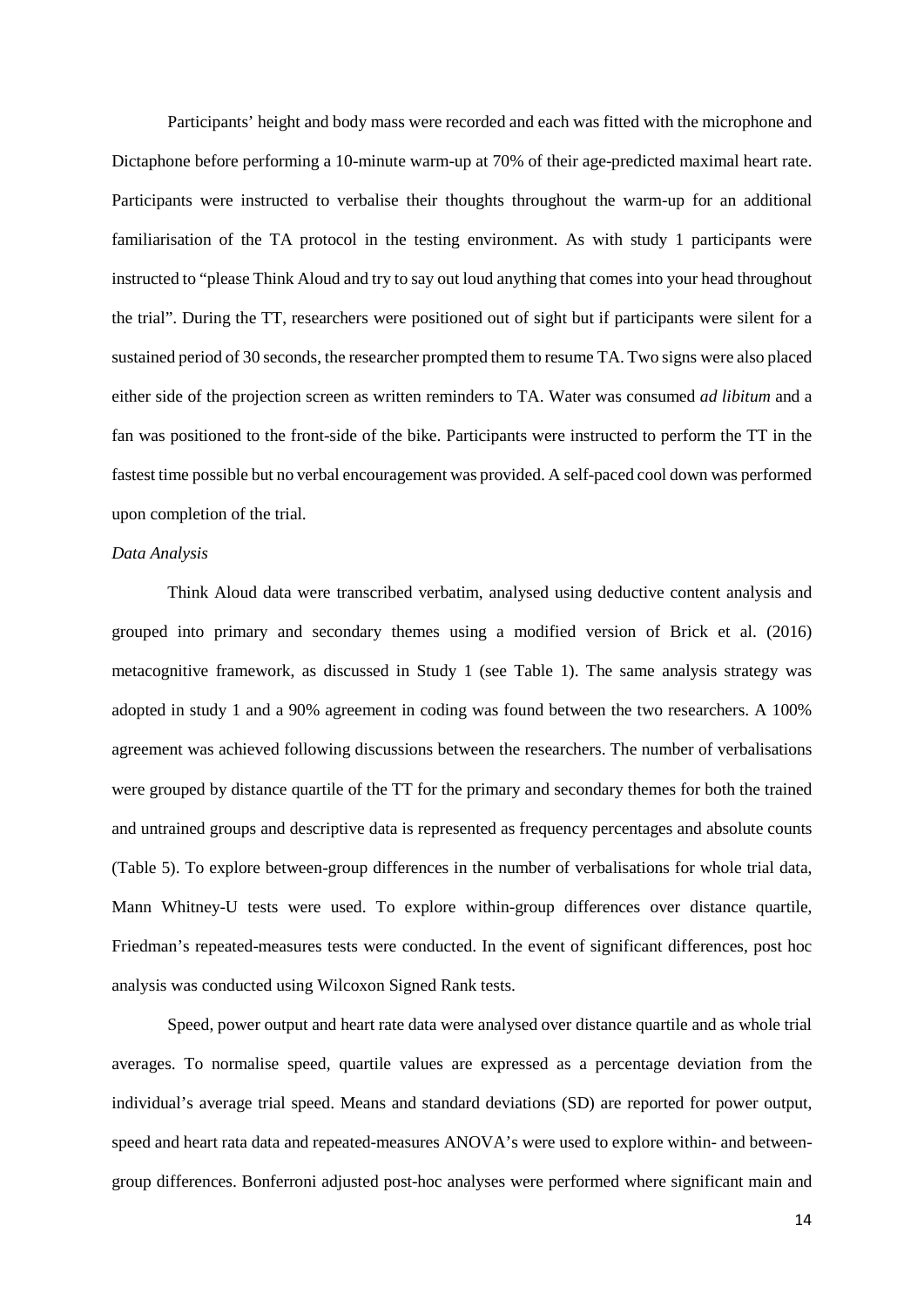interaction effects were found. Two-tailed statistical significance was accepted as  $p < .05$  and effect sizes are reported using partial eta squared (eta<sup>2</sup>) and Cohen's d values ( $\delta$ ).

#### **Results**

#### *Think Aloud Data*

The total number of verbalisations did not significantly differ between the trained  $(M = 106.2)$ and untrained groups  $(M = 123.2)$  ( $p = .44$ ). Internal associative verbalisations made up 80% of the trained groups' overall thoughts with 62% relating to Active Self-Regulation thoughts and 18% to Internal Sensory Monitoring. The untrained group also predominantly verbalised Internal Associative thoughts, with 52% and 14% of verbalisations relating to Active Self-Regulation and Internal Sensory Monitoring, respectively. The untrained group verbalised Outward Monitoring thoughts for 27% of the trial whereas this was 17% of the trained groups' verbalisations. Distraction thoughts were the least verbalised themes for both groups (see Table 5).

A between-group comparison of the secondary themes verbalised identified that the untrained group verbalised more Outward Monitoring thoughts than the trained group at quartile 1 (*M* Rank = 13.40 and 7.60; U = 21.50,  $p = .03$ ;  $\delta = .99$ ) and quartile 2 (*M* Rank = 13.35 and 7.65; U = 9.50,  $p =$ .002;  $\delta$  = 1.87). The untrained group also verbalised significantly more Distraction thoughts than the trained group at quartile 2 (*M* Rank = 14.00 and 7.00; U = 15.00,  $p = .002$ ;  $\delta = 1.01$ ). All differences had a large effect size.

Between-group comparisons of the primary themes analysed by whole trial found that the untrained group verbalised more time (*M* Rank = 14.40 and 6.60; U = 11.00,  $p = .003$ ;  $\delta = 1.56$ ), irrelevant (*M* Rank = 14.05 and 6.95; U = 14.50,  $p = .005$ ;  $\delta = 0.84$ ) and pain and discomfort (*M* Rank  $= 13.10$  and 7.90; U = 24.00,  $p = 0.047$ ;  $\delta = 0.93$ ) thoughts. The trained group verbalised more thoughts of power (*M* Rank = 13.50 and 7.50; U = 20.00,  $p = .02$ ;  $\delta = 0.96$ ) and cadence (*M* Rank = 13.40 and 7.60; U = 21.00,  $p = 0.02$ ;  $\delta = 0.73$ ). No other significant differences in primary themes were found between the trained and untrained groups. Significant between-group differences of primary themes across distance quartile are presented in Table 6.

Within-group analyses were also conducted to explore the differences in cognitions across distance for each group. For the trained group, a main effect for distance was found for the secondary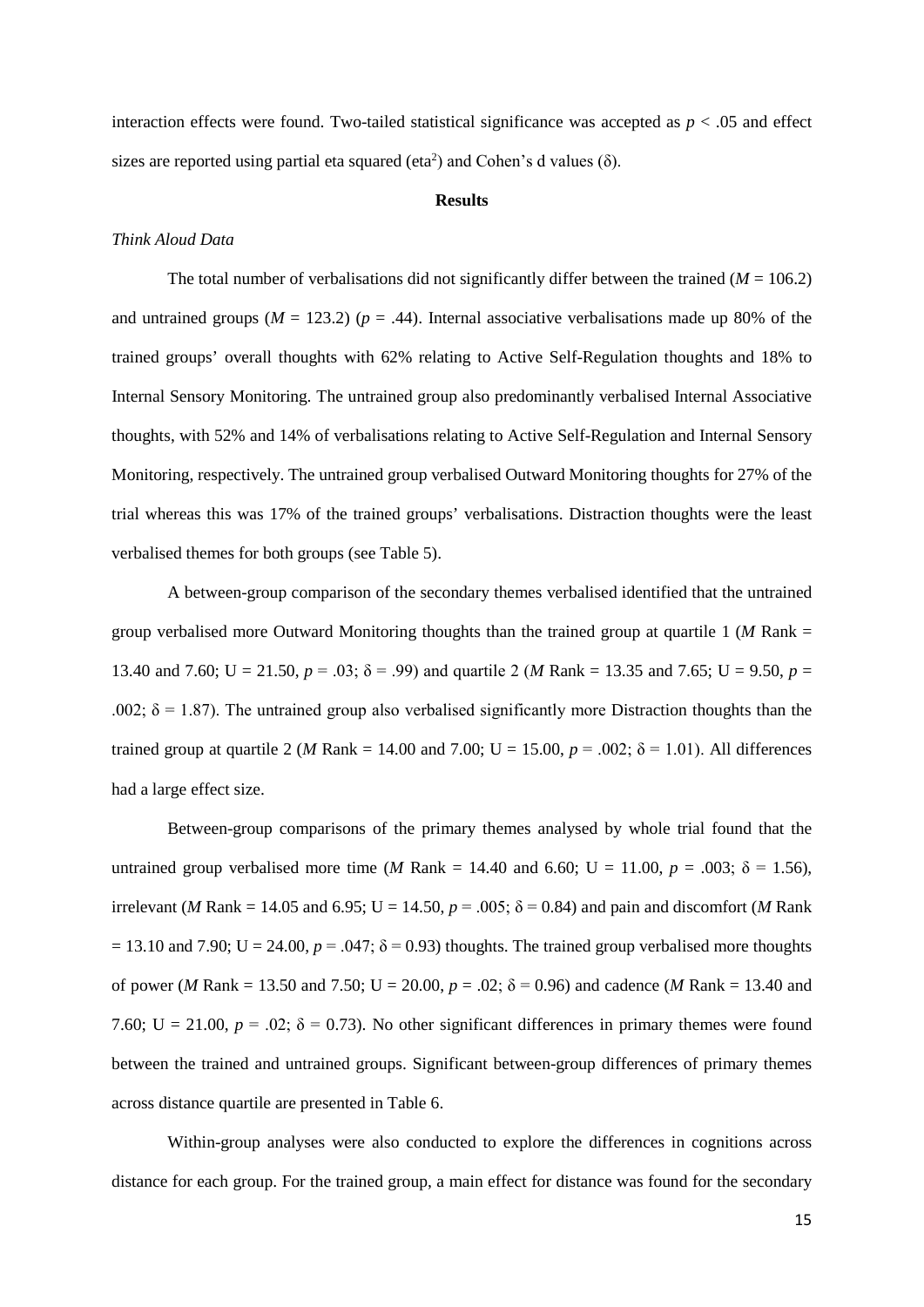theme Outward Monitoring  $(x^2(3, n = 10) = 16.81, p = .001)$  with post hoc analysis identifying a significant increase in verbalisations across the duration of the TT. There were significantly more verbalisations at quartile 3 (*M* Rank = 9.15) and 4 (*M* Rank = 8.65) than at quartile 1 (*M* Rank = 7.60)  $(Z = -2.27, p = .02, \delta = .98$  and  $Z = -2.20, p = .03, \delta = 1.25$ , respectively) and at quartile 2 (*M* Rank = 7.65) ( $Z = -2.68$ ,  $p = .007$ ,  $\delta = 1.51$  and  $Z = -2.67$ ,  $p = .008$ ,  $\delta = 1.83$  respectively). The untrained group verbalised significantly more Distraction thoughts at quartile 1 (*M* Rank = 10.70) and quartile 2 (*M* Rank = 11.30) than at quartile 4 (*M* Rank = 10.10) ( $Z = -2.04$ ,  $p = .04$ ,  $\delta = 0.68$  and  $Z = -2.03$ ,  $p = .04$ ,  $\delta$  = .55, respectively). No significant differences were found across distance for the secondary themes Internal Sensory Monitoring, Active Self-Regulation and Internal Dissociation for either group (*p* > .05).

Within-group analyses for primary themes identified significant distance main effects for Motivation and Distance for the trained group, and Motivation and CompuTrainer Scenery for the untrained group (see Table 7). Both groups verbalised significantly more thoughts relating to Motivation across the duration of the TT and the trained group also verbalised more about Distance. The untrained group verbalised fewer thoughts relating to the CompuTrainer Scenery across the TT distance. No other significant differences were found across distance for the primary themes in either group  $(p > .05)$ .

#### *Pacing Data*

The trained group performed the TT in a significantly faster time than the untrained group (MD  $= 3.88$  min,  $t(10.4) = -3.68$ ,  $p = .004$ ,  $\delta = 1.64$ ) (see Table 8). As speed was analysed as a percentage of the trial average, a main effect for group was not applicable. No significant effects for quartile  $(F(1.9,$ 18) = 2.72,  $p = .08$ , eta<sup>2</sup> = 0.13) or group x quartile (F(1.9, 18) = 2.71,  $p = .08$ , eta<sup>2</sup> = 0.13) were found for speed (see Figure 1).

For power output, a significant main effect for group was found  $(F(1, 18) = 27.09, p < .001,$  $eta^2 = 0.60$ ), where the trained group's power output was significantly higher than the untrained (mean difference (MD) = 74.1, CI = 44.21, 104.05). A quartile main effect was also found (F(1.6, 18) = 4.49,  $p = .027$ , eta<sup>2</sup> = 0.20), with post-hoc analysis demonstrating that power output in quartile 4 was significantly higher than in quartile 3 (MD =  $-12.29$ ,  $p = .001$ , CI =  $-20.34$ ,  $-4.84$ ). The quartile by group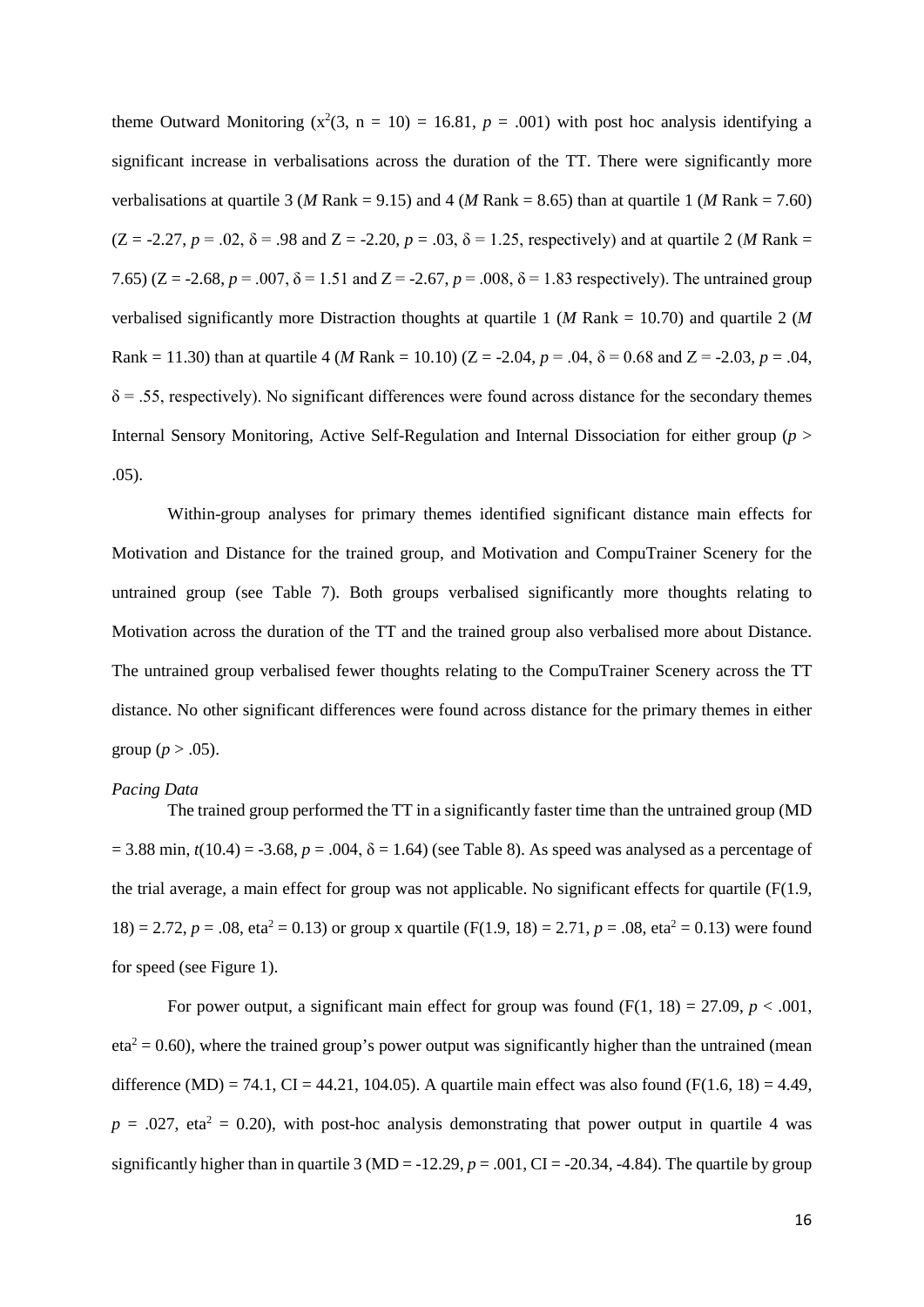interaction was not statistically significant  $(F(1.61, 18) = 1.81, p = .18, eta^2 = 0.09)$ .

For heart rate, there were significant main effects for group (F(1, 18) = 4.90,  $p = .04$ , eta<sup>2</sup> = 0.22) and quartile (F(1.9, 18) = 60.36,  $p < .001$ , eta<sup>2</sup> = 0.78). The trained group had a higher heart rate than the untrained group ( $MD = 13.3$ ,  $CI = .45, 25.67$ ) and heart rate was significantly different between each quartile ( $p < .05$ ). There was no significant effect for the group x quartile interaction (F(1.9, 18) = 2.48,  $p = .10$ , eta<sup>2</sup> = 0.13).

#### **Discussion Study 2**

The main findings demonstrate that trained cyclists' cognitions differ from the cognitions of untrained cyclists, as demonstrated by differences in verbalisations recorded using a TA protocol. Despite no differences in the total number of verbalisations throughout the TT, the nature of the verbalisations was found to vary between the groups. On average, untrained participants verbalised significantly more Outward Monitoring thoughts (27% vs 17%) and Distraction thoughts (7% vs 3%) than the trained group. For the primary themes, the untrained group verbalised significantly more thoughts about Time, Irrelevant Information, and Pain and Discomfort than the trained group. Conversely, trained participants verbalised more about Power and Cadence than the untrained group. As expected, the trained group performed the TT in a significantly faster time although pacing strategies were not found to significantly differ between the groups, despite the appearance of their dissimilar distribution of speed.

The trained groups' thoughts were predominantly related to internal associative cues (Internal Sensory Monitoring and Active Self-Regulation) (80%) which is comparable to previous research in endurance running which found that 88% of competitive runners' thoughts were focussed internally on the monitoring of bodily processes and task-related management strategies (Nietfeld, 2003). Furthermore, Baker et al. (2005) also demonstrated that 86% of expert triathletes' thoughts related to active performance-related cues. The untrained groups' prevalence of 27% outward monitoring verbalisations is also comparable to findings of a 28% share of external thoughts for recreational runners (Samson et al., 2015).

Over the duration of the trial, the untrained group verbalised more about Pain and Discomfort than the trained group, with significant differences found between the groups during the second and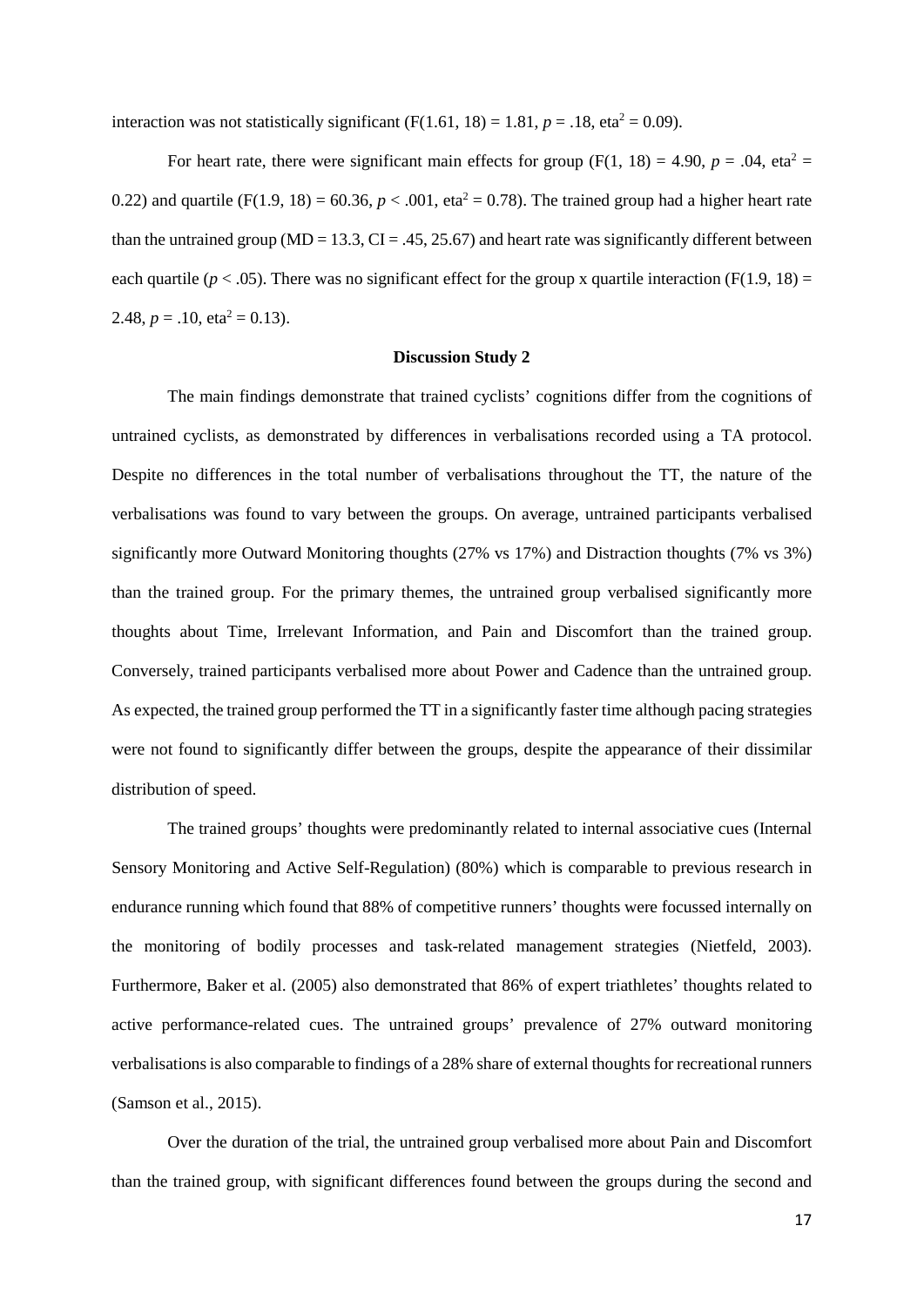third quartiles of the TT. These verbalisations from the untrained group also occurred concurrently with a drop-in pace following a faster first quartile and therefore could be a result of increasing salience of physiological disturbance causing a subsequent associative attentional focus (see Balagué et al., 2012; Hutchinson & Tenenbaum, 2007; Tenenbaum & Connolly, 2008). This supports recent evidence that recreational endurance athletes consistently report experiences of unpleasant exercise-induced sensations such as pain, fatigue, exertion and discomfort during exercise (McCormick, Meijen & Marcora, 2016). The differences between trained and untrained athletes may be in their appraisals of these experiences and this, in turn, may partially explain the resultant differences in performance. For example, Rose and Parfitt (2010) proposed that low-active exercisers have a negative interpretation of interoceptive cues, represented by perceptions of fatigue or discomfort, which causes affective responses to suffer. On the other hand, trained endurance runners will accept and embrace feelings of pain and discomfort and consider it as essential in the accomplishment of goals, instead describing discomfort as 'positive pain' (Bale, 2006; Simpson, Post & Young, 2014). Similarly, since elite performers can monitor their bodily sensations more effectively than untrained (Raglin & Wilson, 2008), the trained participants' perceptions of pain and discomfort may not have necessitated as much attention. Instead, trained athletes can effectively appraise these sensations based on previous experience which allows them to more accurately interpret and inform the active self-regulation of effort (Brewer & Buman, 2006).

The untrained group verbalised more distractive thoughts, i.e. irrelevant, task-unrelated thoughts. This dissociative attentional focus has also been demonstrated in running, whereby low-active women used more deliberate dissociative strategies compared to high-active women (Rose & Parfitt, 2010). This was suggested to be an adaptive coping strategy to make the task appear less daunting and reduce perceptions of effort. However, despite reductions in perceived effort, this type of distractive strategy has been linked with a slower-than-optimal pace (Brick et al., 2016; Connolly & Janelle, 2003), poorer performance and lower levels of arousal and pleasantness (Bertollo et al., 2015). In the current study, the untrained group's pace dropped during the second quartile of the TT where verbalisations of irrelevant thoughts were significantly greater than the trained group, supporting this possible relationship between cognitions and performance (Brick et al., 2016).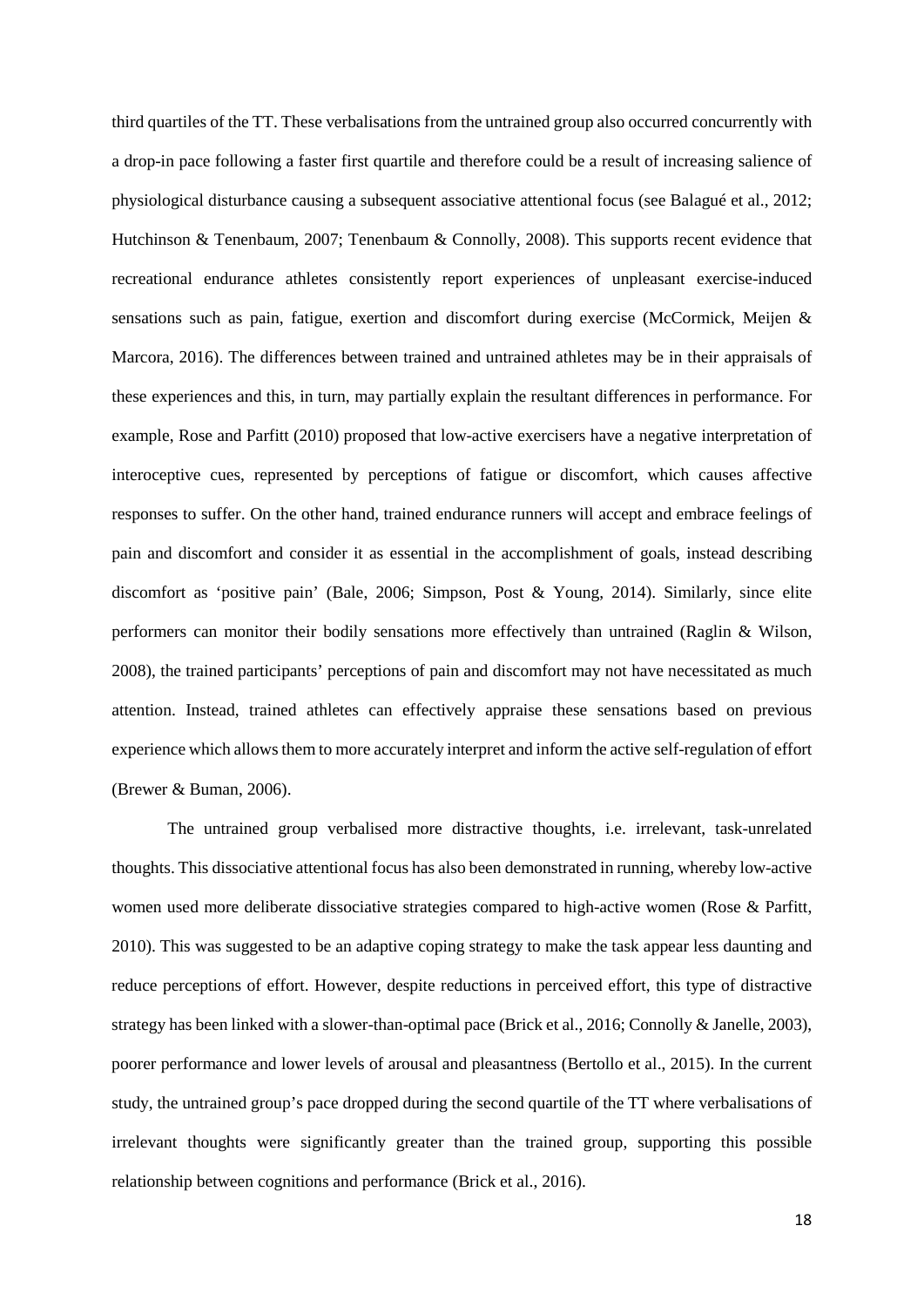In contrast, the trained group verbalised very few irrelevant thoughts and significantly more thoughts relating to power, breathing and controlling emotions than the untrained group in the second and third quartiles. In fact no irrelevant thoughts were verbalised from any trained participant in the second quartile, further supporting that attention was instead directed to the task itself and aligned with the regulation of emotions and performance goals. Brick, et al, (2015) also demonstrated how competitive runners actively avoid distractive thoughts in order to maintain a task focus that supports the regulation of effort perceptions and the optimisation of pace during competition. The present results of the trained cyclists verbalising about associative, active self-regulatory themes (power output and control of emotion thoughts) in the middle section of the TT supports such previous demonstrations. These observations also agree with those previously found in other sporting disciplines in which highskilled golfers verbalised more strategic, performance-related thoughts than less-skilled golfers (Arsal et al., 2016). The focus on active self-regulatory strategies has been linked with improvements in movement economy and pacing accuracy in the absence of elevated perceptions of effort (Brick et al., 2016). This pattern of verbalisations in the mid-section of the TT also coincided with a sustained exertive effort and more even pace in the trained group. On the other hand, the untrained group dropped their pace following a faster start that may have exceeded their ventilatory threshold and resulted in negative affective valence (Ekkekakis, Hall & Petruzzello, 2008). Therefore, without the experienceprimed ability to regulate and effectively deal with these unpleasant sensations as demonstrated by the trained group, their behavioural response was to reduce work rate.

The second study looked to identify if cognitions changed over the duration of the TT. Both the trained and untrained groups verbalised significantly more motivational thoughts across the duration of the TT, with the percentage of verbalisations increasing by 24% and 18%, respectively. These positive motivational statements may be indicative of a self-talk strategy, warranted more towards the end of the TT where the task becomes more challenging and it becomes more salient to overcome greater levels of perceived discomfort and maintain a target pace (Brick et al., 2016). This change in verbalisations also coincides with the increase in pace in the final quartile demonstrated by both groups (i.e., an endspurt), indicating a greater need for cognitive strategies to enable this increase in pace to achieve goal attainment. Furthermore, research has also demonstrated that long-distance runners utilise strategies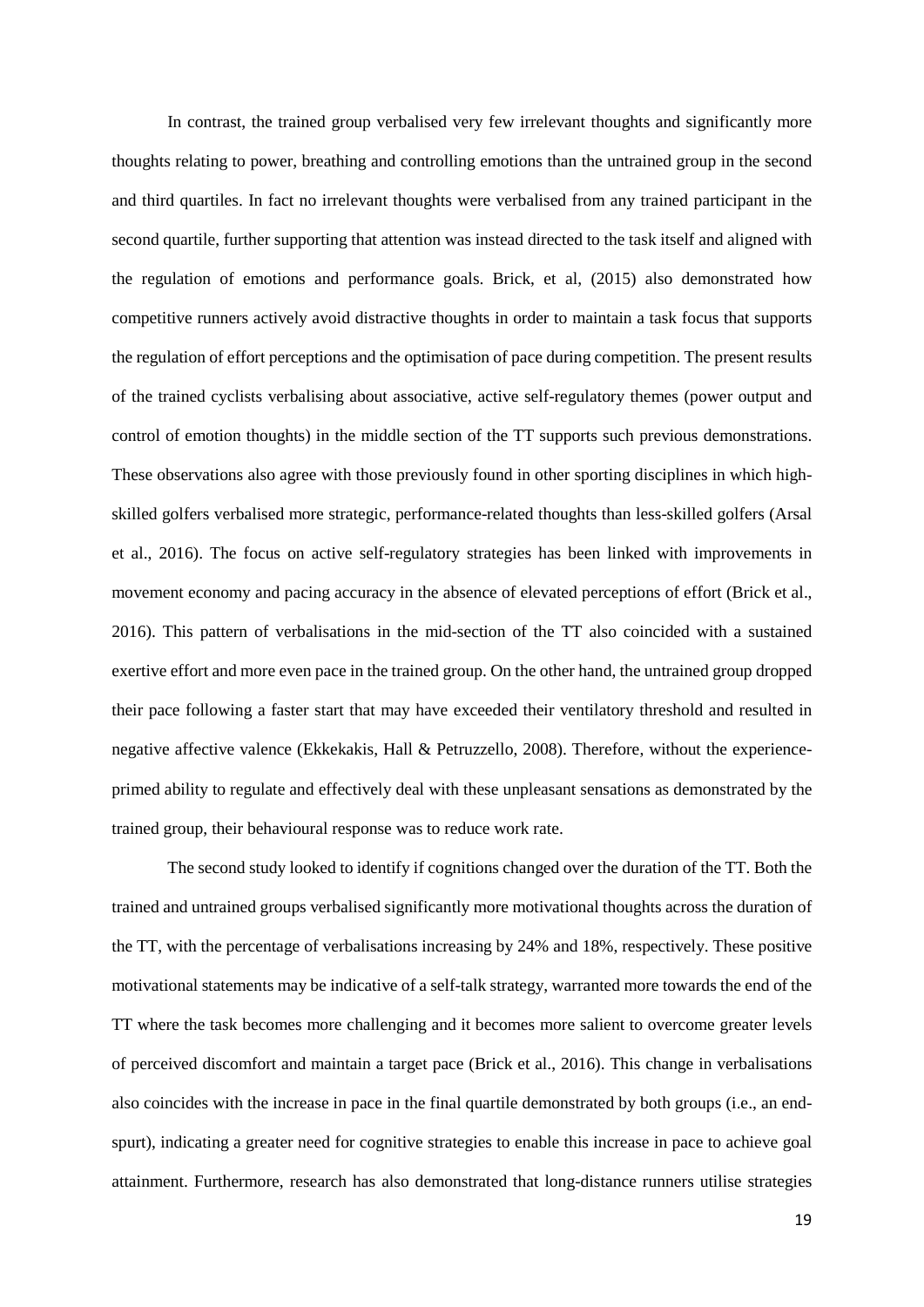such as positive self-talk, goal-setting and attentional focus strategies to maintain and manage their pace (Samson et al., 2015; Simpson et al., 2014).

In addition, the trained group verbalised more distance-related thoughts across the TT which supports the previous pattern demonstrated in Study 1 and in our recent work with trained cyclists (Whitehead et al., 2017). Whilst distance was a consistently prominent theme in the untrained group, this change and adaptation of focus seen in the trained group may suggest that they are better able to appraise this distance information in a reactive manner such that it will inform their regulatory efforts (Brewer & Buman, 2006). In response to the situational characteristics of the TT, these findings suggest that the trained group demonstrated more reactive cognitive control and used this distance information to maintain goal attainment (Brick et al., 2016). On the other hand, the inexperienced group will lack effective schema to interpret this distance information and related bodily sensations, resulting in negative affect and effort withdrawal.

This study has provided evidence for differences between trained and untrained participants in both cognitive processes and pacing behaviours during TT performance. There is evidence to support that different cognitive strategies may be used to deal with the pain and discomfort experienced during endurance exercise and that experience and training level determines the types of strategies used (Bertollo et al., 2015). Trained participants were more task-focussed using active self-regulatory strategies, whereas untrained participants used distractive strategies to avert their attention from these interoceptive cues.

# **Study 3 – An evaluation of the feasibility of using Think Aloud protocol during a 16.1 km time trial performance from a participant perspective.**

It is argued that to better understand cognition in sporting events researchers much employ the most appropriate and reliable methods (Whitehead et al., 2015). To date, very little research has examined the social validation of the use of TA with athletes. Previous research has looked at the effect of TA on performance or the difference between TA and other data collection methods within selfpaced sports such as golf (Whitehead et al., 2015). Similarly, Fox, Ericsson, and Best (2011) compared performance on tasks that involved concurrent verbal reporting conditions with matching silent control conditions, concluding that instructing participants to merely verbalise their thoughts during a task did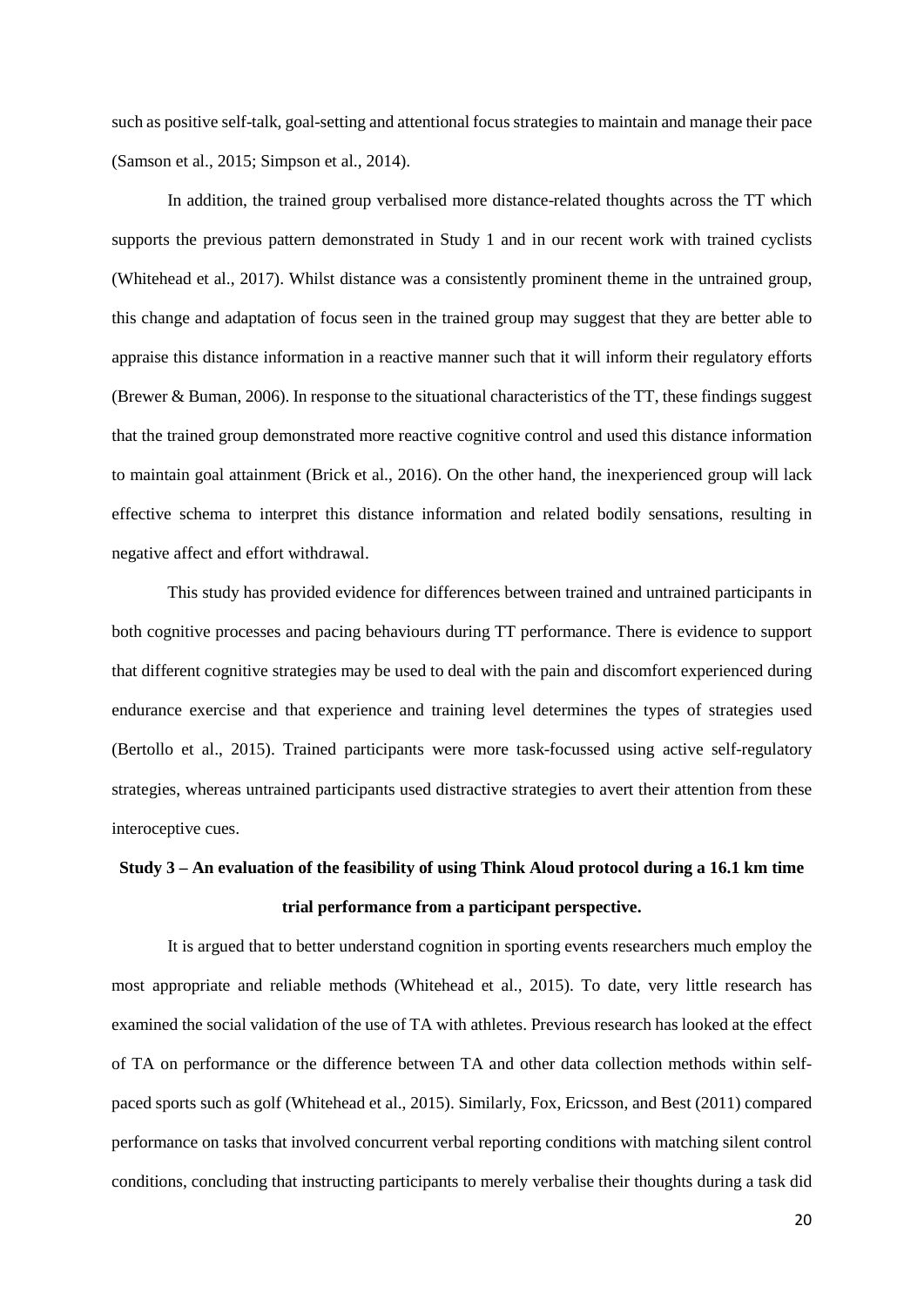not alter performance. However, participants' thoughts and feelings about thinking aloud and their own perceptions of whether TA affects their performance is yet to be investigated. Nicholls and Polman (2008) suggested that a possible reason for the lack of empirical TA research within endurance sports is due to the challenges athletes may face in concurrently thinking aloud during an aerobically challenging event. Therefore, if the TA protocol is to be used within an endurance sport setting then it is important to investigate participant's perceptions of using this protocol. Traditionally, social validation procedures have been used to measure participant perceptions and satisfaction related to an intervention (e.g., Mellalieu, Hanton & O'Brien, 2006). However, it is also important to investigate perceptions of new and innovative methodological procedures, which in turn will inform the employment, or otherwise, of such methodologies in future research. Furthermore, social validation procedures have been suggested to strengthen the external validity of technical and practical action research by offering a personal insight into the intervention through the experiences of the participants (Newton & Burgess, 2008; Whitehead et al., 2016a).

One recent study which conducted both immediate and post eight-week social validation interviews of TA as an aid to reflective learning amongst rugby league coaches, was the aforementioned workings of Whitehead et al. (2016a). Results illustrated that coaches developed an increased awareness, enhanced communication, and perceived pedagogical development. The participants also suggested TA as being a valuable tool for collecting in-event data during a coaching session, and developing and evidencing reflection for coaches. Whilst these findings relate to the perceived utility of TA within coach education, they represent the first participant social validation of the TA protocol, implying that further research into this area is warranted across other populations. In light of the lack of research that has used TA within an endurance setting, specifically cycling, this study aimed to assess participant's perceptions of being asked to think aloud during a 16.1 km TT performance. In doing so, this study not only seeks to obtain participant views on the utility of the TA protocol in relation to their TT performance, it also provides a potential indicator of the validity and reliability of the data obtained in studies 1 and 2, reflecting whether or not participants knowingly changed their behaviours or cognitions in accordance with the TA protocol.

## **Material and Methods**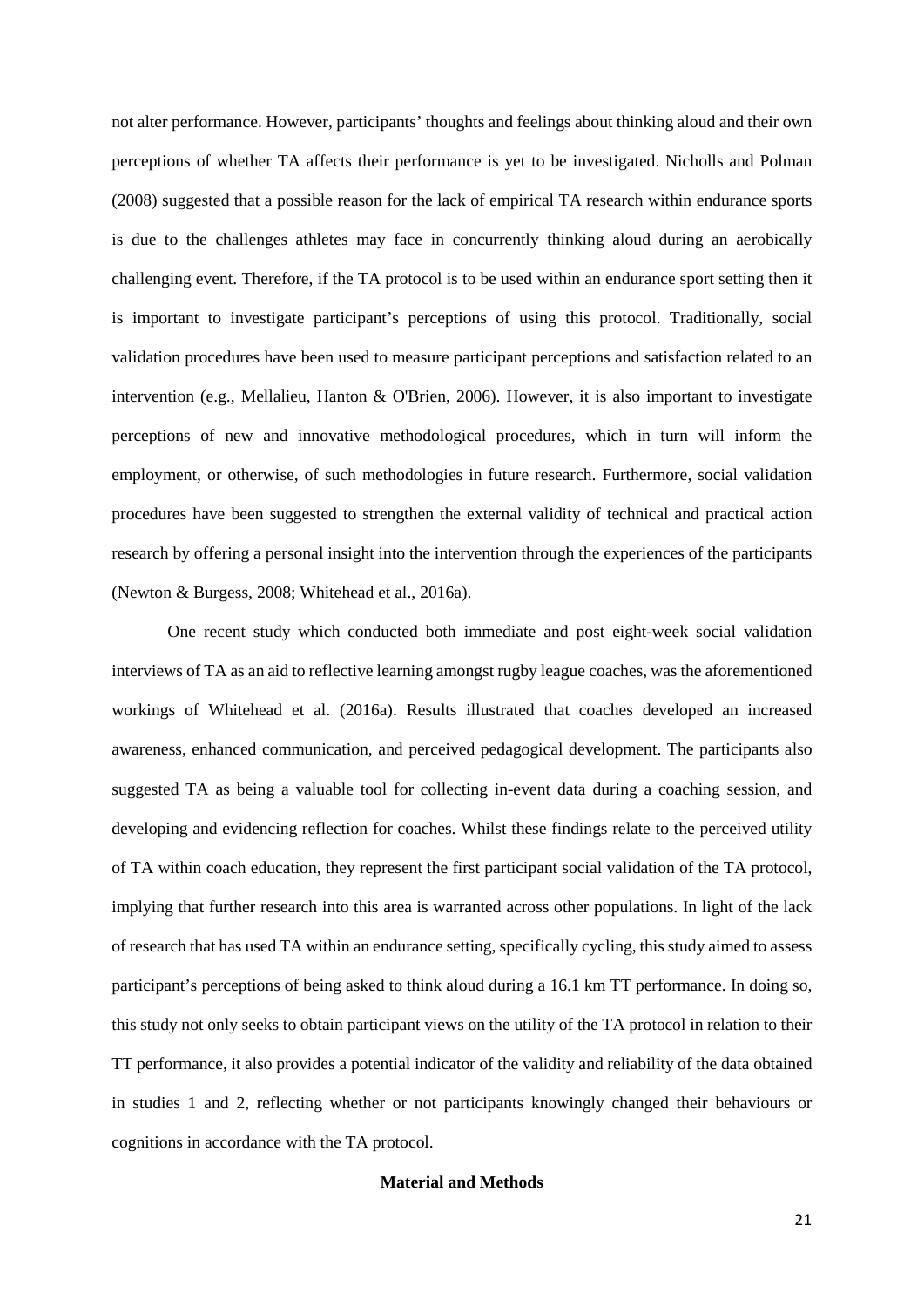#### *Participants*

Twenty-seven male and three female cyclists (*M* age = 36.87; *M* experience = 5.27) were recruited from North Yorkshire and Liverpool cycling clubs. All participants consisted of those who had previously taken part in study 1 and study 2. Written informed consent was attained prior to participation and the study was approved by an institutional research ethics committee.

#### *Materials*

An Olympus Dictaphone was used to record all interviews.

#### *Procedure*

Semi-structured, telephone interviews were conducted with all 30 participants within 48 hours following the completion of their TTs. These interviews lasted between 10 and 20 minutes and provided an opportunity for the participants to discuss their experiences of using the TA protocol immediately after their individual TT had taken place. Recent publications have highlighted the potential utility of telephone interviews as an alternative to the 'default mode' of face-to-face interviewing (Holt, 2010; Stephens, 2007), in that they allow for participants to control the privacy and practicalities of the conversation as they deem appropriate. In this light, telephone interviewing was deemed an appropriate method of data collection here as it allowed for contact to be established at the participant's earliest convenience following their participation in the TT.

Interview questions focussed primarily on the participants' experiences of using the Think Aloud protocol, and included questions such as; how easy or difficult was it was to articulate your thoughts during this particular time trial?; to what extent do you consider think aloud to be an acceptable means of assessing your thoughts during performance?; did your use of the protocol enable you to reflect on performance as it was occurring in any way, and if so, are there any examples you could offer? All the interviews were audio-recorded so that they could be transcribed verbatim prior to the subsequent data analysis taking place.

## *Data Analysis*

Inductive content analysis was used as a means of analysing the interview data obtained from the participants (Scanlan, Stein, & Ravizza, 1989). Given that this is the first study to consider participant perceptions about thinking aloud and whether if affects their performance, inductive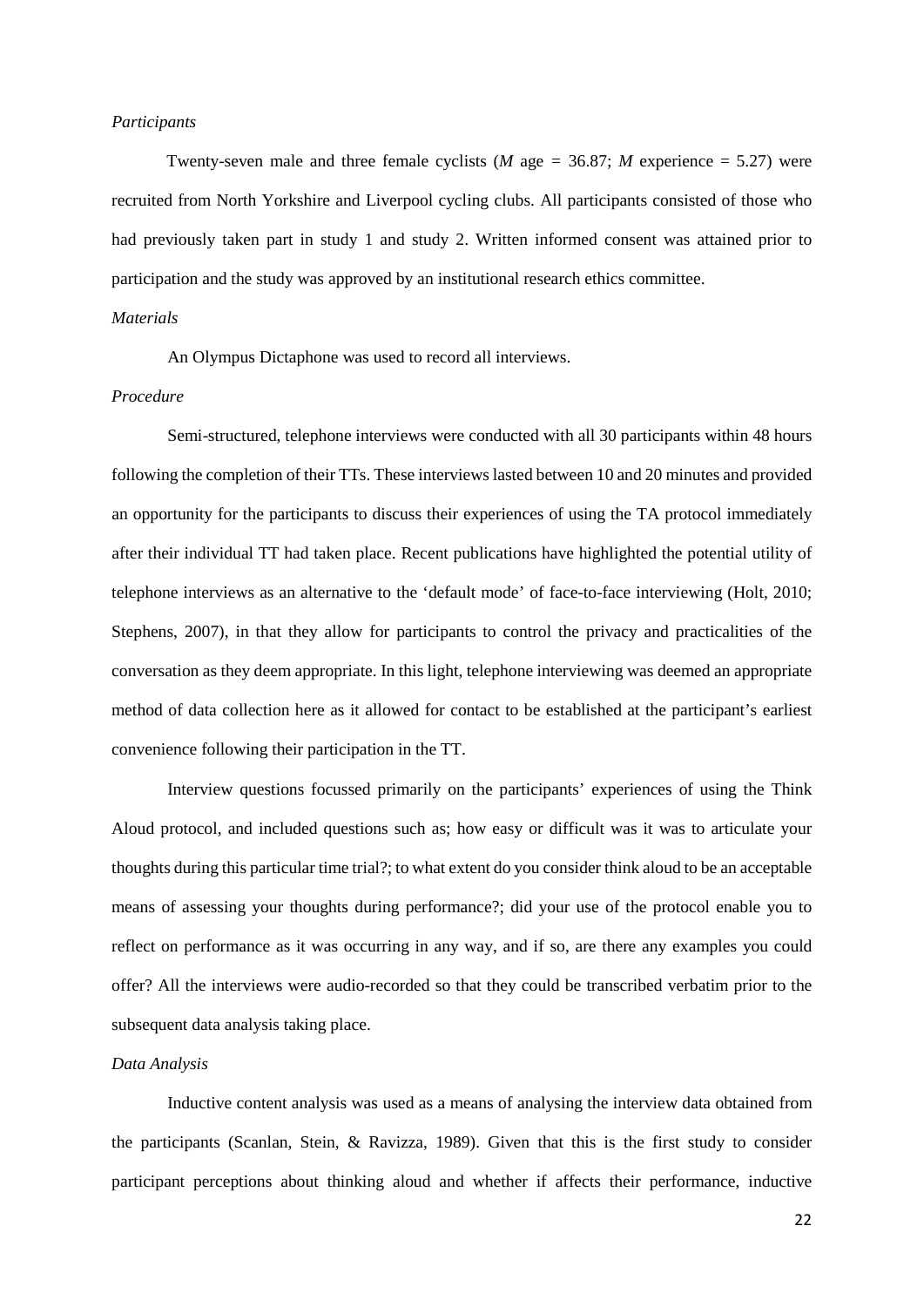reasoning was employed with a view to allowing themes to emerge from the raw data. Biddle, Markland and Gilbourne (2001) suggested that within content analysis methodologies, raw data represents the basic unit of analysis and usually comprises of quotes that clearly identify an individual's subjective experience. The 'clustering' of these raw data extracts in turn establishes first-order themes, with the comparing and contrasting of individual quotes being undertaken to unite those with similar meanings and to separate those which differed (Scanlan et al., 1989). This same analytical process is then repeated and built upwards to create higher order themes until it is not possible to locate further underlying uniformities to create a higher theme level. In keeping with the mixed-methods design of this multistudy series, an *expansion* approach (Gibson, 2016) was adopted, with a view to exploring participant's thoughts and feelings on the use of TA during time trial cycling. A subjective epistemology and relativist ontology was adopted, recognising participant experiences as local and constructed. More specifically, a double hermeneutic was undertaken, wherein researchers tried to make sense of participants own sense making. Consistent with this position the potential limitations of inter-rater reliability, as highlighted by Smith and McGannon (2017) were acknowledged. As a result a critical friend was used, not to vouch for an objective truth but to critically ensure data collection and analysis was plausible and defendable (Smith & McGannon, 2017).

As a result of this inductive content analysis process, Table 9 depicts both first- and secondorder themes for the 'general dimensions' or themes which are apparent within the interview data. As a result of this process, a total of 142 data extracts were selected and analysed (a selection of which are included within Table 9). Two general dimensions emerged from this data, the first of which was comprised of data regarding the participants' views on how TA and race performance were linked. Primary themes identified here relate to the perceived impact of thinking aloud on performance (positive, negative or neutral), and the perceived purpose of TA within the race itself (i.e. reflection, goal-setting, strategizing etc.). The second general dimension contains data regarding participants' views on the process of thinking aloud within the race, and includes data regarding perceived barriers and enablers to utilising the TA protocol. Both of these general dimensions are extrapolated further below.

## **Results**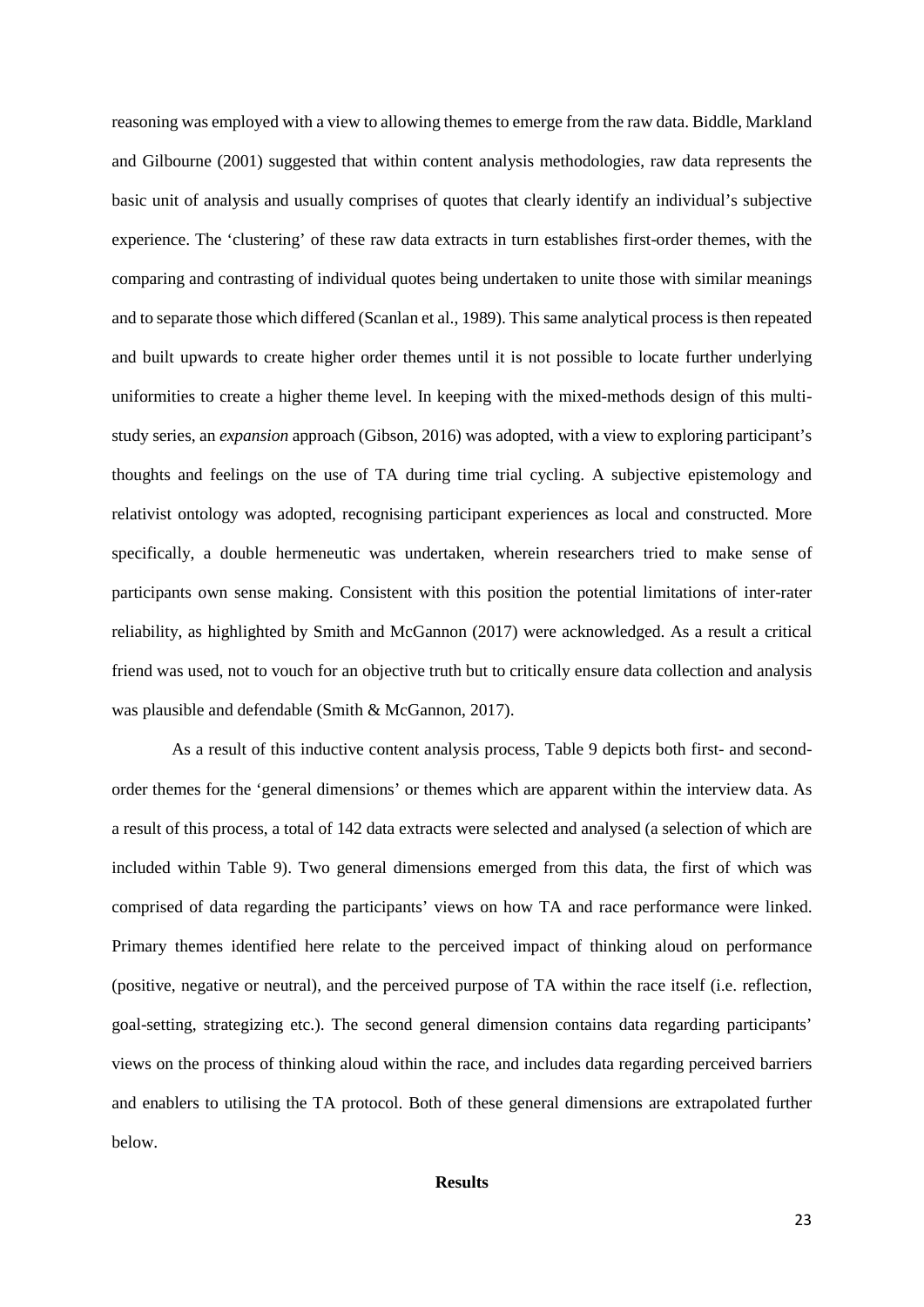For the findings of Study 3, see Table 9.

## **Discussion Study 3**

Social validation was used to explore participant perceptions of being asked to TA and the feasibility of this methodological approach within endurance exercise. Findings revealed that asking participants to TA was viewed as both a potential barrier and/or an enabler to performance. From a performance perspective, previous research by Whitehead et al. (2015) supported that using TA at level 2 does not negatively affect performance. Whitehead et al. (2015) found that thinking aloud did not pose a negative effect on performance and in fact, golfers engaged more time in actively seeking solutions and planning, which may have resulted in the development of strategies to enhance performance. This was also evident within the current study, in that participants identified how TA enabled them to think more positively in addition to providing motivation to push harder within their performance.

A number of seemingly positive functions of TA were identified which included; within-race reflection, goal-setting, strategizing and increasing focus and concentration. Previous research in sports coaching has identified how asking coaches to verbalise their thoughts in an event may increase their awareness of their own thought processes(Whitehead et al., 2016a). Coaches reported being more aware of what they were doing and in turn this enabled reflection-in-action. Gagne and Smith (1962) also demonstrated how asking participants to verbalise their reasoning when completing the Tower of Hanoi produced more efficient solutions (taking fewer moves), and suggested that the instruction to verbalise the reasons for their moves induced more deliberate planning. This raising of awareness could be a limitation when using TA during natural sporting performance as it may redirect thought processes elsewhere away from what they would usually do. However, participants in this study highlighted how this could also be interpreted as a positive influence, with TA seeming to make them more aware of their thought process, allowing for a higher level of concentration on the information that they deem most important (e.g., active self-regulatory thoughts), as evidenced in Table 1.

In addition to acknowledging the perceived links between TA and subsequent performance outcomes, participants also provided their thoughts on the process of utilising the TA protocol within the race itself. Some of the barriers included those regarding the physically demanding nature of the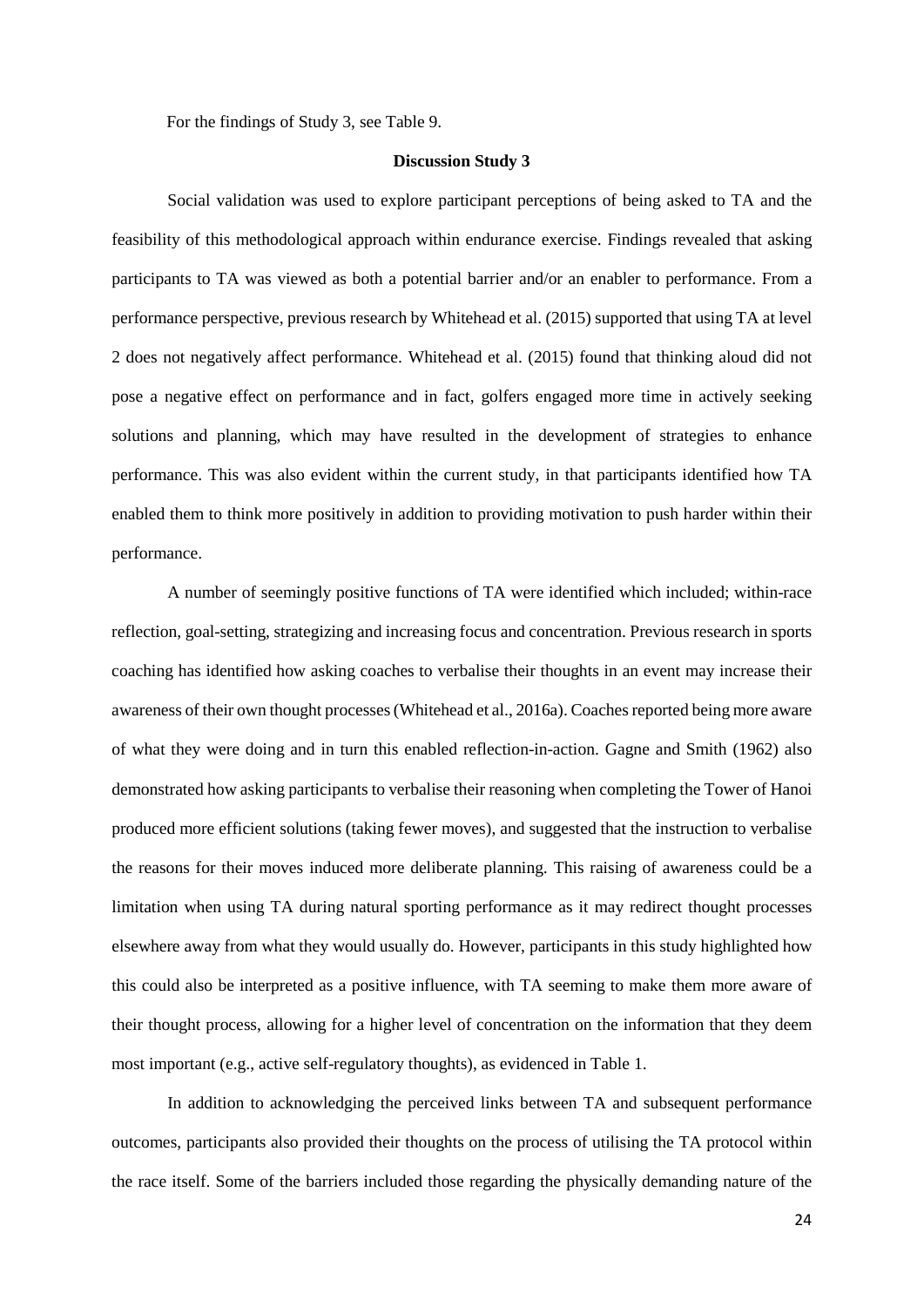sport and how it impacted on their ability to articulate their thoughts (cf. Nicholls & Polman, 2008), as well as personal preferences for remaining quiet during a race and not wanting to be seen talking out loud. In contrast to this however, a number of participants also suggested that they adjusted well to the process of TA, with some stating a willingness to continue to utilise the protocol outside of the research study itself, mirroring the findings of similar research by Whitehead et al. (2016a). Furthermore, and in accordance with the positioning of this data within this current multi-study project, participants also offered a range of perspectives regarding their perceived awareness of the ongoing data collection that was occurring during the TA process. Whilst there was no direct influence of any members of the research team during either the lab or field studies described in this paper, a number of participants discussed how their awareness that they were being recorded during the race impacted on what was said. For some participants, there was no perceived change in articulated thoughts as a result of being recorded, however, others suggested that they felt a pressure to speak during the ride as they knew they were being recorded. These findings seemingly indicate that further social validation research regarding participant perceptions of being asked to TA during performance are warranted as research into the area continues to develop in the future.

Conversely, some participants highlighted that TA could have a potentially negative effect on their performance, as they reported holding back in terms of energy expenditure in order to enable them to TA. This is an important point to consider and relates to the suggestion that a possible reason for the lack of empirical concurrent TA research within endurance sports is due to the challenges athletes may face in concurrently thinking aloud during an aerobically challenging event (Nicholls & Polman, 2008).

Although this study found TA to have both positive and negative perceived effects on participants' performance, it is important to acknowledge that this is the first time this kind of protocol has been evaluated to inform the future utilisation of TA. Through recommendations of how to develop the methodology further, this will create a more robust and valid method of data collection. One potential area for development could be the amount of time and tasks dedicated to the training of TA. Although Ericsson and Simon (1980) recommend specific guidelines, which were followed within this collection of studies, more specific training could be employed within an endurance activity. For example, allowing participants to become more familiar and comfortable with the process may lead to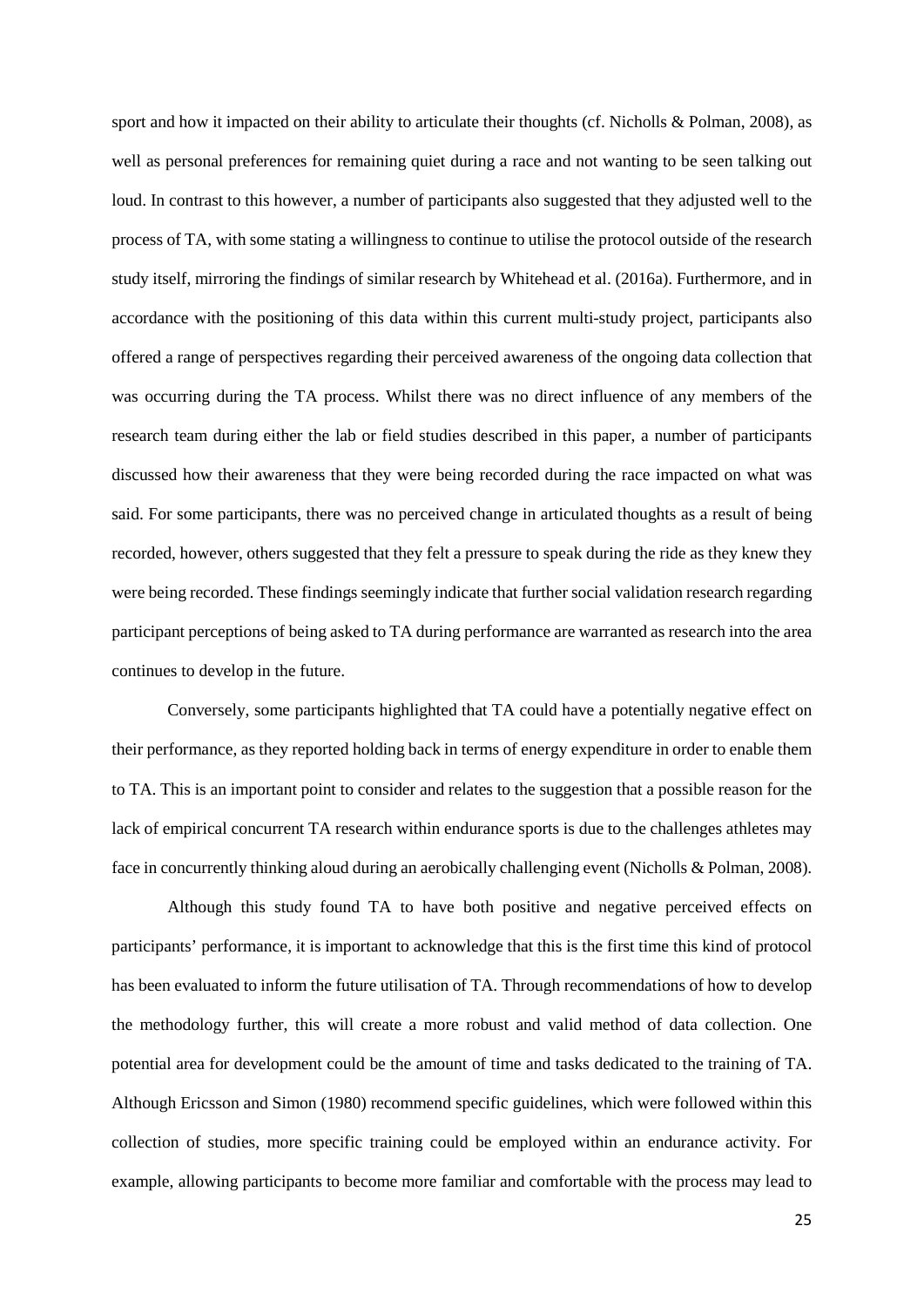a more naturalistic set of data. Research often includes familiarisation periods for the exercise protocols adopted (Williams et al., 2014; Wass, Taylor & Matsas, 2005) therefore it is reasonable to expect that methodological protocols may also need this same level of familiarisation. Consequently, future research using TA protocol should consider extending the length of the TA training process to ensure familiarisation with the protocol.

Although it is evident that not all participants view engaging in TA positively, it is important to acknowledge the growing body of research that has used this method of data collection. The TA protocol is a means of collecting concurrent data, where other methods (e.g., retrospective interviews) cannot. This social evaluation study provides evidence that the data obtained in study 1 and 2 are valid and reliable.

#### **General Discussion**

Given the limited insight into the temporal characteristics of endurance athletes' specific cognitive strategies, this research provides valuable insight using TA. This discussion will bring together both study 1 and 2 in order to make valuable comparisons between the results found in both the lab and field based studies.

## *Lab Vs Outdoor Environmental Conditions*

In both laboratory and field TT conditions, Active Self-Regulation was the most verbalised theme. Given the goal-directed nature of the task this is to be expected, but that participants were able to verbalise these cognitive efforts supports the utility of TA in these settings. Further similarities were seen in the use of motivational strategies as the trend for an increase in verbalisations across the TT was evident for all participant groups regardless of environmental condition. These findings support Blanchard, Rodgers and Gauvin (2004) who demonstrated that cognitions and feeling states during running in a track environment were comparable to those observed in a laboratory. In contrast however, there were more verbalisations relating to the distraction thoughts during the field TT than the lab TT. This is in support of Slapsinskaite, Garcia and Razon et al., (2016) findings that outdoor environments result in a greater prevalence of external thoughts and use of a dissociative attentional strategy compared to indoor environments. Future research should consider the transferability of these findings and acknowledge the importance of environmental differences.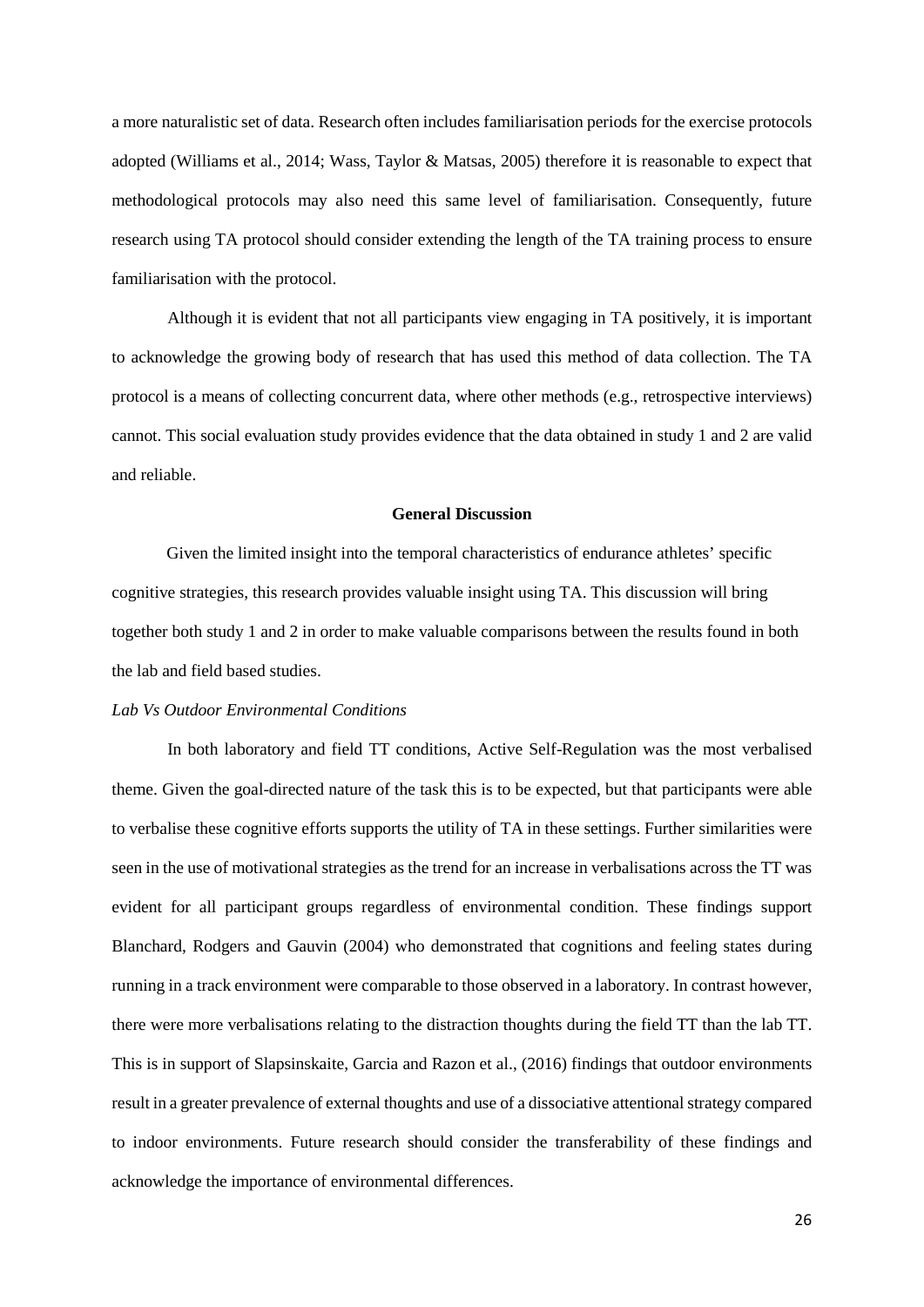## *Expertise Differences*

Both the lab and field studies included groups of trained cyclists with TT experience. Similar trends in verbalisations were observed between these groups, with an increasing number of verbalisations relating to external associative cues, Motivation and Distance across the TT. There were differences observed in the prevalence of Outward Monitoring themes of Distance and Time, with Distance verbalised less during the field TT than the laboratory TT.

Although distance was a consistently prominent theme in the untrained group in Study 2, distance-related verbalisations increased across the TT for the trained cyclists in both the lab and field groups. This is a similar finding to that observed in previous cycling TT research (Whitehead et al., 2017) and could support the assertion that trained athletes employ both proactive and reactive cognitive control of focus of attention to facilitate performance, and most specifically near the end of the race (e.g., Brick et al., 2016). This change and adaptation of focus was not present in the untrained group and is suggestive of the ability of experienced athletes to self-regulate attentional focus in response to internal and external distractors during performance (Bertollo et al., 2015).

Overall, it is clear that expertise influences thought processes and use of cognitive strategies during TT performance. In particular, expertise appears to be associated with the ability to cope with negative feedback information (e.g., in relation to fatigue and pain). Having an experience-derived pacing schema better enables effective cognitive control through accurate appraisal of pain and discomfort in relation to the remaining distance and task goals (Addison, Kremer & Bell, 1998; Brewer & Buman, 2006).

## *Limitations*

Whilst TA has been used to provide evidence for during-task changes in individual cognitive processes, it is not possible to measure what is unconscious due to an inability for individuals to verbalise decisions that are made unconsciously. Therefore, studies can only measure what is in the conscious thought process. Similarly, and as suggested previously by Nicholls and Polman (2008), individuals may also report a greater number of verbalisations for what they believe is expected or perceive is of importance to the investigation. Further limitations, relating to familiarity must be acknowledged, as Study 3 highlighted how some participants may have benefitted from further training,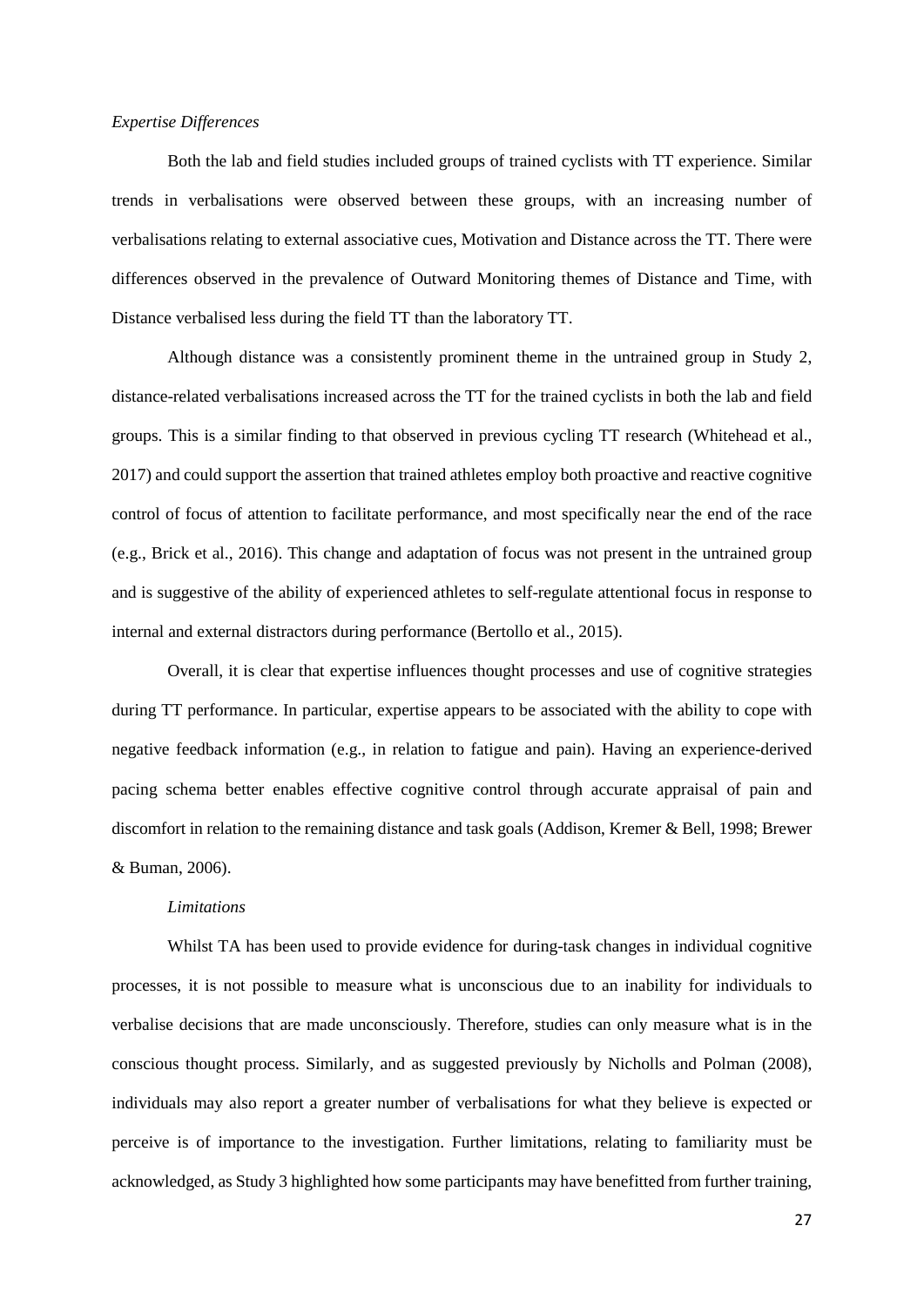therefore better familiarisation of the protocol may have allowed them to feel more comfortable with the TA process. Furthermore, gender differences were not taken into account within this research. A previous study identified how female runners are more likely to engage in 'personal problem solving' during marathon training (Schomer & Connolly, 2002). Kaiseler, Polman and Nicholls (2013) identified cognitive differences in stress and coping between males and females using TA, therefore it would be of interest to investigate cognitive differences between males and females within cycling and pacing.

Although the data analysis of study 1 and 2 involved inter-rater reliability to ensure rigor, it is important to acknowledge the potential limitations of this, in that different coders may unitize the same text differently (Campbell, Quincy, Osserman, & Pedersen, 2013). For example, during the data analysis some themes experienced this subjectivity of coding, indicated by the 10-14% discrepancies found between coders, specifically with the theme distraction. In addition to the conceptual clarity provided by Brick et al. (2014), the present study has highlighted that the task itself is a critical consideration in thought categorisation. For example, some thoughts within a laboratory setting (e.g., "eyes on the road") would be considered active distraction due to the arbitrary information provided by the road simulation, whereas the same thought when cycling on the road would be task-relevant outward monitoring. Therefore, for future reflection, we would like to acknowledge the recommendations of Smith and McGannon (2017) surrounding the analysis approach taken with the TA data. In studies 1 and 2, we, like others in TA literature, have taken a post-positivist/cognitivist perspective approach. Future TA researchers could however consider adopting a constructionist lens. As Eccles and Arsal (2017) quite rightly suggest, the results from these positions would be different, albeit not better or worse. Thus, TA is an area that offers opportunities and would benefit from researchers with different theoretical and philosophical lenses.

## *Conclusion*

The findings of this study extend previous research within pacing and endurance athlete cognitions through utilising TA. In addition, it has extended previous work by accounting for performance data (speed, power, time, heart rate), which has allowed for inferences to be made between participant verbalisations and the performance parameters. As previously recommended by Whitehead et al., (2017), this study has acknowledged participant perceptions of thinking aloud on pacing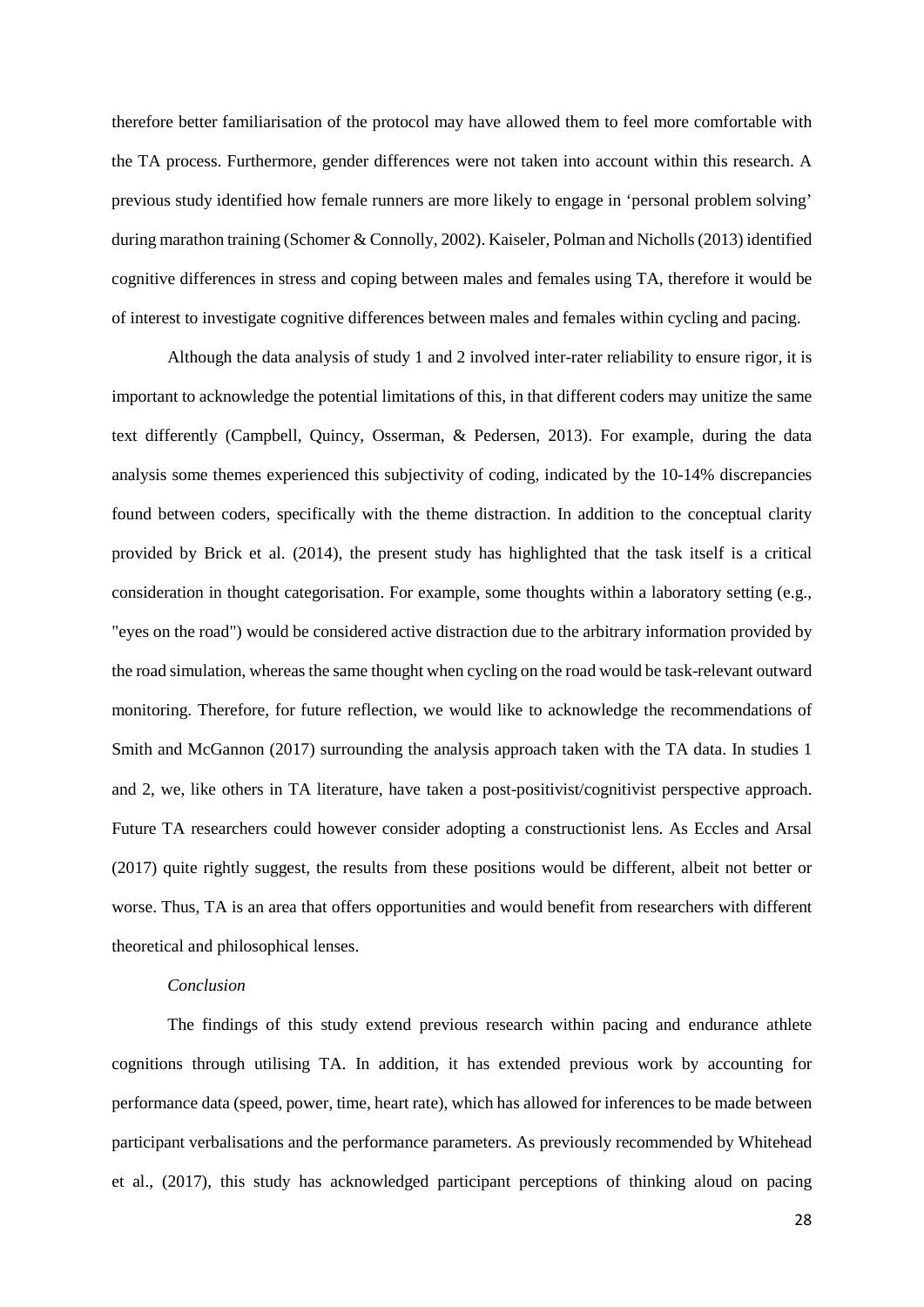performance and has also adopted a more thorough coding scheme (Brick et al., 2014). It is hoped that this data can support the use of TA in future pacing and endurance research. Further, this study provides further evidence that thought processes change throughout an event and gives an insight into how athletes may respond cognitively to different performance and physiological experiences. This in turn could inform coaches, athletes and psychologists in understanding how their athletes pace during performance, and what variables they attend to at difference stages. Importantly, the third study provided evidence that TA is a valid and reliable methodology to collect in-event data during endurance activities. Providing participants with enhanced practice prior to performance might help in making TA easier to execute. In addition, more studies are required to compare the different levels of TA with no TA in TT performance.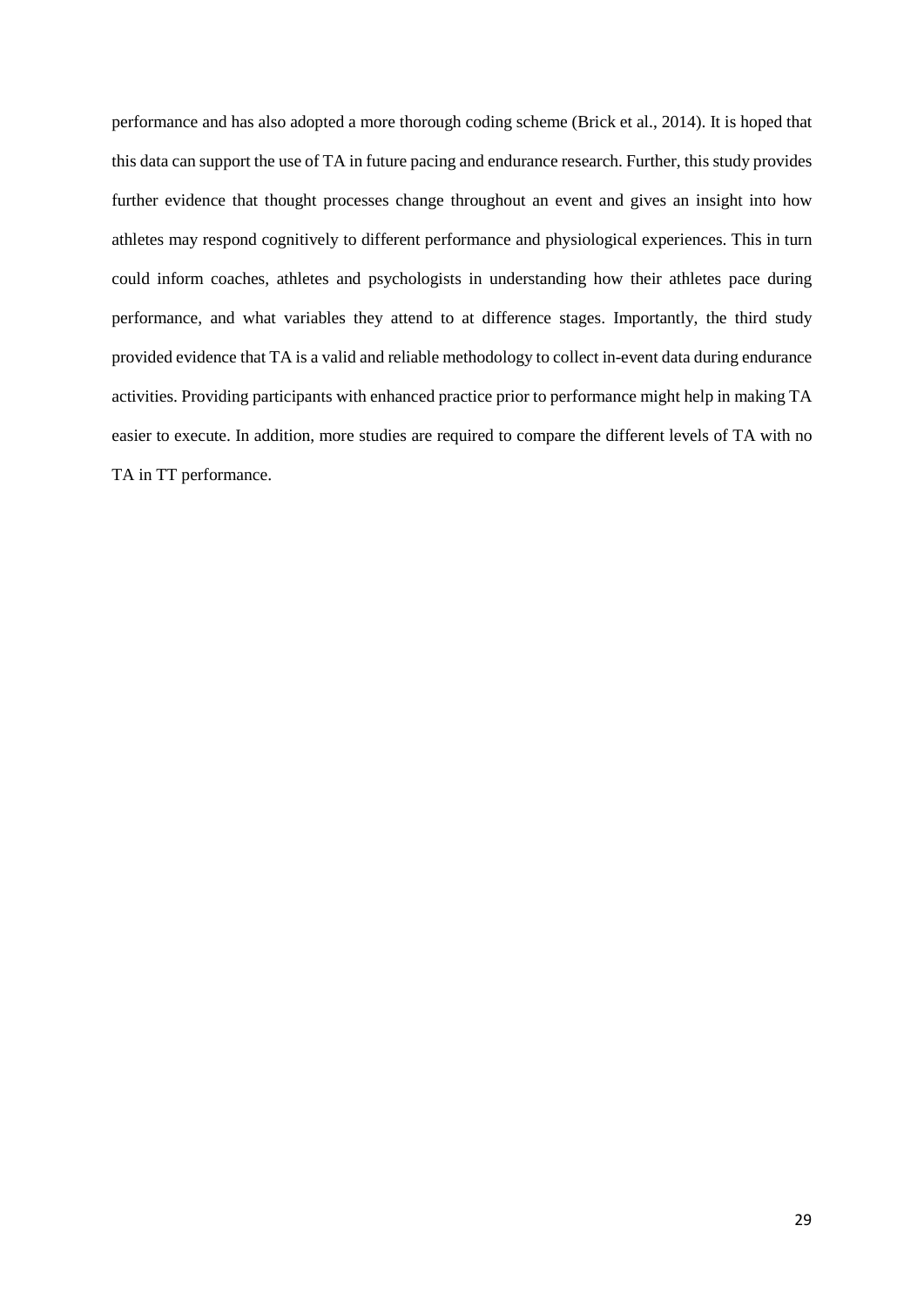#### **References**

- Addison, T., Kremer, J., & Bell, R. (1998). Understanding the psychology of pain in sport. *The Irish Journal of Psychology, 19*(4), 486-503. doi:10.1080/03033910.1998.10558209.
- Arsal, G., Eccles, D. W., & Ericsson, K. A. (2016). Cognitive mediation of putting: Use of a thinkaloud measure and implications for studies of golf-putting in the laboratory. *Psychology of Sport and Exercise, 27*(1), 18-27. doi:10.1016/j.psychsport.2016.07.008.
- Baker, J., Côté, J., & Deakin, J. (2005). Cognitive characteristics of expert, middle of the pack, and back of the pack ultra-endurance triathletes. *Psychology of Sport and Exercise, 6*(5), 551-558. doi:10.1016/j.psychsport.2004.04.005.
- Balagué, N., Hristovski, R., Aragonés, D., & Tenenbaum, G. (2012). Nonlinear model of attention focus during accumulated effort. *Psychology of Sport and Exercise, 13*(5), 591-597. doi:10.1016/j.psychsport.2012.02.013.
- Balagué, N., Hristovski, R., Garcia, S., Aragonés, D., Razon, S., & Tenenbaum, G. (2015). Intentional thought dynamics during exercise performed until volitional exhaustion. *Journal of Sports Sciences, 33*(1), 48-57. doi:10.1080/02640414.2014.921833.
- Bale, J. (2006). The place of pain in running. In S. Loland, B. Skirstad, & I. Waddington (Eds.), *Pain and Injury in Sport: Social and ethical analysis*. Oxon: Routlege.
- Barwood, M., Corbett, J., Wagstaff, C., McVeigh, D., & Thelwell, R. (2015). Motivational self-talk improves 10 km time trial cycling compared to neutral self-talk. *International Journal of Sports Physiology and Performance, 10*(2), 166-171. doi:10.1123/ ijspp.2014-0059.
- Bertollo, M., di Fronso, S., Filho, E., Lamberti, V., Ripari, P., Reis, V. M., Comani, S., Bortoli, L., & Robazza, C. (2015). To focus or not to focus: Is attention on the core components of action beneficial for cycling performance? *The Sport Psychologist, 29*(2), 110-119. doi:10.1123/tsp.2014-0046.
- Biddle, S. J., Markland, D., Gilbourne, D., Chatzisarantis, N. L., & Sparkes, A. C. (2001). Research methods in sport and exercise psychology: Quantitative and qualitative issues. *Journal of Sports Sciences, 19*(10), 777-809. doi:10.1080/026404101317015438.
- Blanchard, C., Rodgers, W., & Gauvin, L. (2004). The influence of exercise duration and cognitions during running on feeling states in an indoor running track environment. *Psychology of Sport and Exercise, 5*(2), 119-133. doi:10.1016/S1469-0292(03)00006-2.
- Blanchfield, A. W., Hardy, J., De Morree, H. M., Staiano, W., & Marcora, S. M. (2014). Talking yourself out of exhaustion: the effects of self-talk on endurance performance. *Medicine & Science in Sports & Exercise, 46*(5), 998-1007. doi:10.1249/MSS.0000000000000184.
- Brewer, B. W., & Buman, M. P. (2006). Attentional focus and endurance performance: review and theoretical integration. *Kinesiologica Slovenica, 12*(2), 82-97.
- Brick, N., MacIntyre, T., & Campbell, M. (2014). Attentional focus in endurance activity: new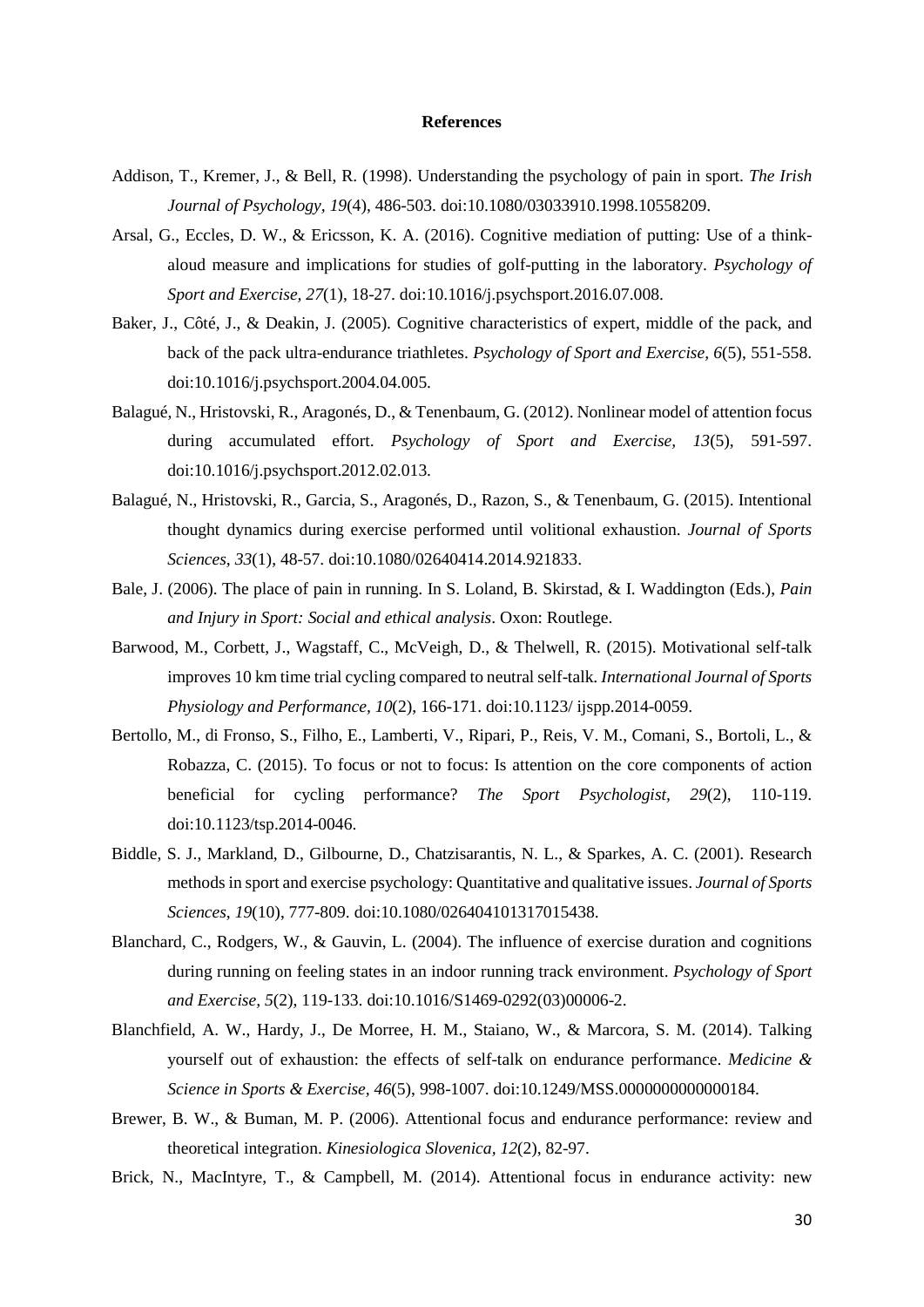paradigms and future directions. *International Review of Sport and Exercise Psychology, 7*(1), 106-134. doi:10.1080/1750984x.2014.885554.

- Brick, N. E., Campbell, M. J., Metcalfe, R. S., Mair, J. L., & MacIntyre, T. E. (2015). Altering Pace Control and Pace Regulation: Attentional Focus Effects during Running. *Medicine & Science in Sports & Exercise*, 48(5), 879-886. doi:10.1249/MSS.0000000000000843.
- Brick, N. E., MacIntyre, T. E., & Campbell, M. J. (2016). Thinking and Action: A Cognitive Perspective on Self-Regulation during Endurance Performance. *Frontiers in Physiology, 7*. doi:10.3389/fphys.2016.00159.
- Calmeiro, L., & Tenenbaum, G. (2011). Concurrent verbal protocol analysis in sport: illustration of thought processes during a golf-Putting task. *Journal of clinical sport psychology., 5*(3), 223- 236. doi:10.1123/jcsp.5.3.223.
- Calmeiro, L., Tenenbaum, G., & Eccles, D. W. (2014). Managing pressure: patterns of appraisals and coping strategies of non-elite and elite athletes during competition. *Journal of Sports Sciences, 32*(19), 1813-1820. doi:10.1080/02640414.2014.922692.
- Castaneda, B., & Gray, R. (2007). Effects of focus of attention on baseball batting performance in players of differing skill levels. *Journal of sport and Exercise Psychology, 29*(1). doi:10.1123/jsep.29.1.60.
- Cona, G., Cavazzana, A., Paoli, A., Marcolin, G., Grainer, A., & Bisiacchi, P. S. (2015). It's a Matter of Mind! Cognitive Functioning Predicts the Athletic Performance in Ultra-Marathon Runners. *PLoS One, 10*(7), e0132943. doi:10.1371/journal.pone.0132943.
- Connolly, C., & Janelle, C. (2003). Attentional strategies in rowing: Performance, perceived exertion, and gender considerations. *Journal of Applied Sport Psychology, 15*(3), 195-212. doi:10.1080/10413200305387.
- Corbett, J., Barwood, M. J., Ouzounoglou, A., Thelwell, R., & Dicks, M. (2012). Influence of competition on performance and pacing during cycling exercise. *Medicine & Science in Sports & Exercise, 44*(3), 509-515. doi:10.1.1.468.1897.
- De Pauw, K., Roelands, B., Cheung, S. S., de Geus, B., Rietjens, G., & Meeusen, R. (2013). Guidelines to Classify Subject Groups in Sport-Science Research. *International Journal of Sports Physiology and Performance, 8*(2), 111-122. doi:10.1123/ijspp.8.2.111.
- Eccles, D. (2012). Verbal reports of cognitive processes. In G. Tenenbaum, R. C. Eklund, & A. Kamata (Eds.), *Handbook of measurement in sport and exercise psychology.* (pp. 103-117): Champaign, IL: Human Kinetics.
- Eccles, D.W. & Arsal, G. (2017). The think aloud method: What is it and how do I use it? *Qualitative Research in Sport, Exercise and Health*, 9, 514-531.
- Ekkekakis, P., Hall, E. E., & Petruzzello, S. J. (2008). The relationship between exercise intensity and affective responses demystified: to crack the 40-year-old nut, replace the 40-year-old nutcracker! *Annals of behavioral medicine, 35*(2), 136-149. doi:10.1007/s12160-008-9025-z.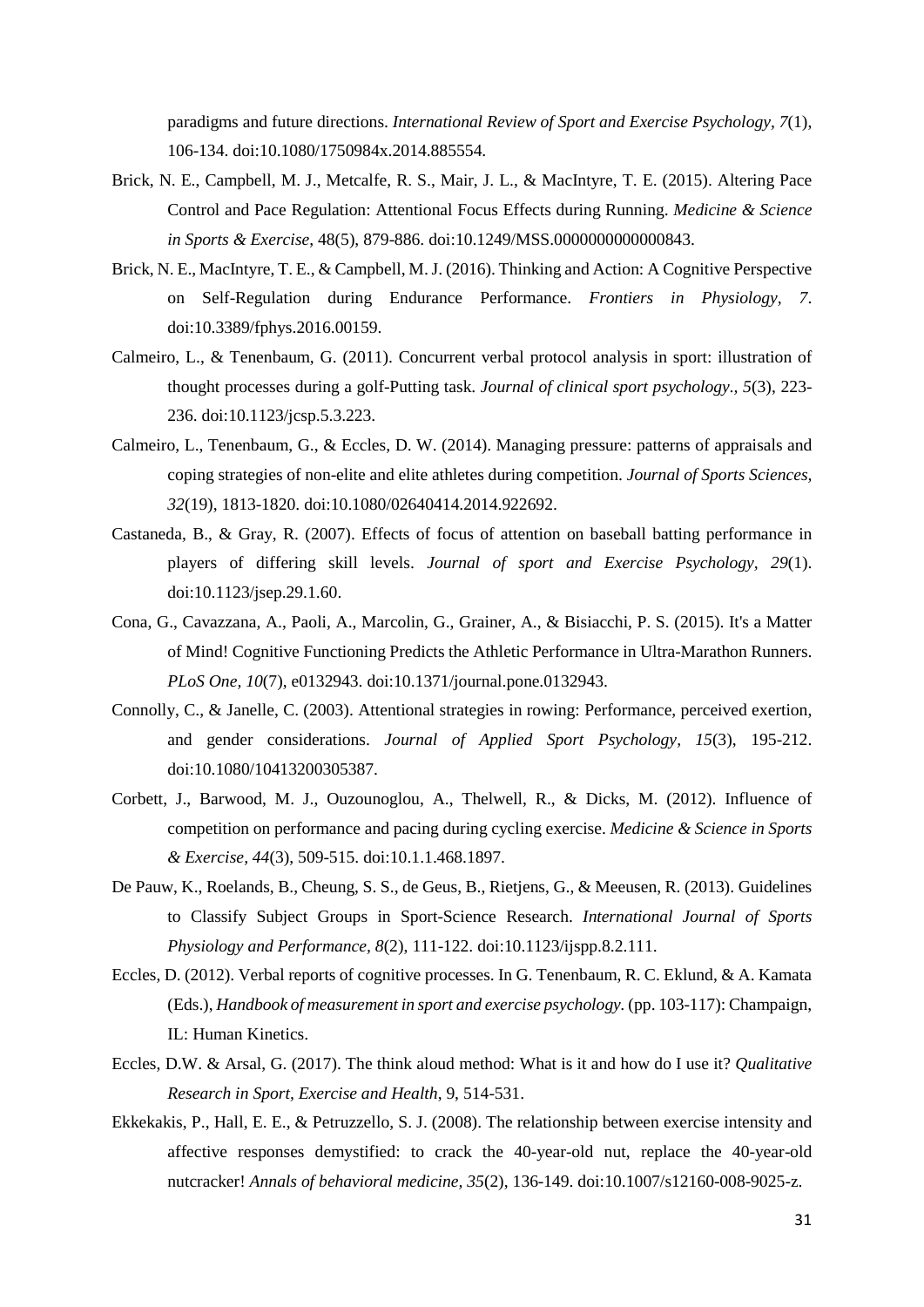- Ericsson, K. A., & Kirk, E. (2001). *Instructions for giving retrospective verbal reports*. Unpublished manuscript. Florida State University. Department of Psychology.
- Ericsson, K. A., & Simon, H. A. (1980). Verbal reports as data. *Psychological review, 87*(3), 215.
- Ericsson, K. A., & Simon, H. A. (1993). *Verbal reports as data*. Cambridge: MIT Press.
- Fitts, P. M., & Posner, M. I. (1967). *Human Performance*. Oxford: Brooks/Cole Human Performance.
- Fox, M. C., Ericsson, K. A., & Best, R. (2011). Do procedures for verbal reporting of thinking have to be reactive? A meta-analysis and recommendations for best reporting methods. *Psychological bulletin, 137*(2), 316. doi:10.1037/a0021663.
- Gagne, R. M., & Smith, E. C. (1962). A study of the effects of verbalization on problem solving. *Journal of experimental psychology, 63*(1), 12. doi:10.1037/h0048703.
- Gibson, K. (2016). Mixed methods research in sport and exercise. In B. Smith & A. C. Sparkes (Eds.), *Routledge Handbook of Qualitative Research Methods in Sport and Exercise*. (pp. 382–396): London: Routledge.
- Hassan, E. (2005). Recall Bias can be a Threat to Retrospective and Prospective Research Designs. *The Internet Journal of Epidemiology, 3*(2), 1-7. From https://print.ispub.com/api/0/ispubarticle/13060.
- Hettinga, F. J., De Koning, J. J., Hulleman, M., & Foster, C. (2012). Relative importance of pacing strategy and mean power output in 1500-m self-paced cycling. *British journal of sports medicine, 46*(1), 30-35. doi:10.1136/bjsm.2009.064261.
- Holt, A. (2010). Using the telephone for narrative interviewing: a research note. *Qualitative research, 10*(1), 113-121. doi:10.1177/1468794109348686.
- Hutchinson, J. C., & Tenenbaum, G. (2007). Attention focus during physical effort: The mediating role of task intensity. *Psychology of Sport and Exercise, 8*(2), 233-245. doi:10.1016/j.psychsport.2006.03.006.
- Janelle, C. M. (2002). Anxiety, arousal and visual attention: A mechanistic account of performance variability. *Journal of Sports Sciences, 20*(3), 237-251. doi:10.1080/026404102317284790.
- Jones, H. S., Williams, E. L., Marchant, D., Sparks, A., Bridge, C. A., Midgley, A. W., & McNaughton, L. R. (2016). Improvements in cycling time trial performance are not sustained following the acute provision of challenging and deceptive feedback. *Frontiers in Physiology, 7*(399). doi:10.3389/fphys.2016.00399.
- Jones, H. S., Williams, E. L., Marchant, D., Sparks, S. A., Midgley, A. W., Bridge, C. A., & McNaughton, L. (2014). Distance-dependent association of affect with pacing strategy in cycling time trials. *Medicine and Science in Sports and Exercise, 47*(4), 825-832. doi:10.1249/MSS.0000000000000475.
- Kaiseler, M., Polman, R. C., & Nicholls, A. R. (2013). Gender differences in stress, appraisal, and coping during golf putting. *International Journal of Sport and Exercise Psychology, 11*(3), 258- 272. doi:10.1080/1612197X.2013.749004.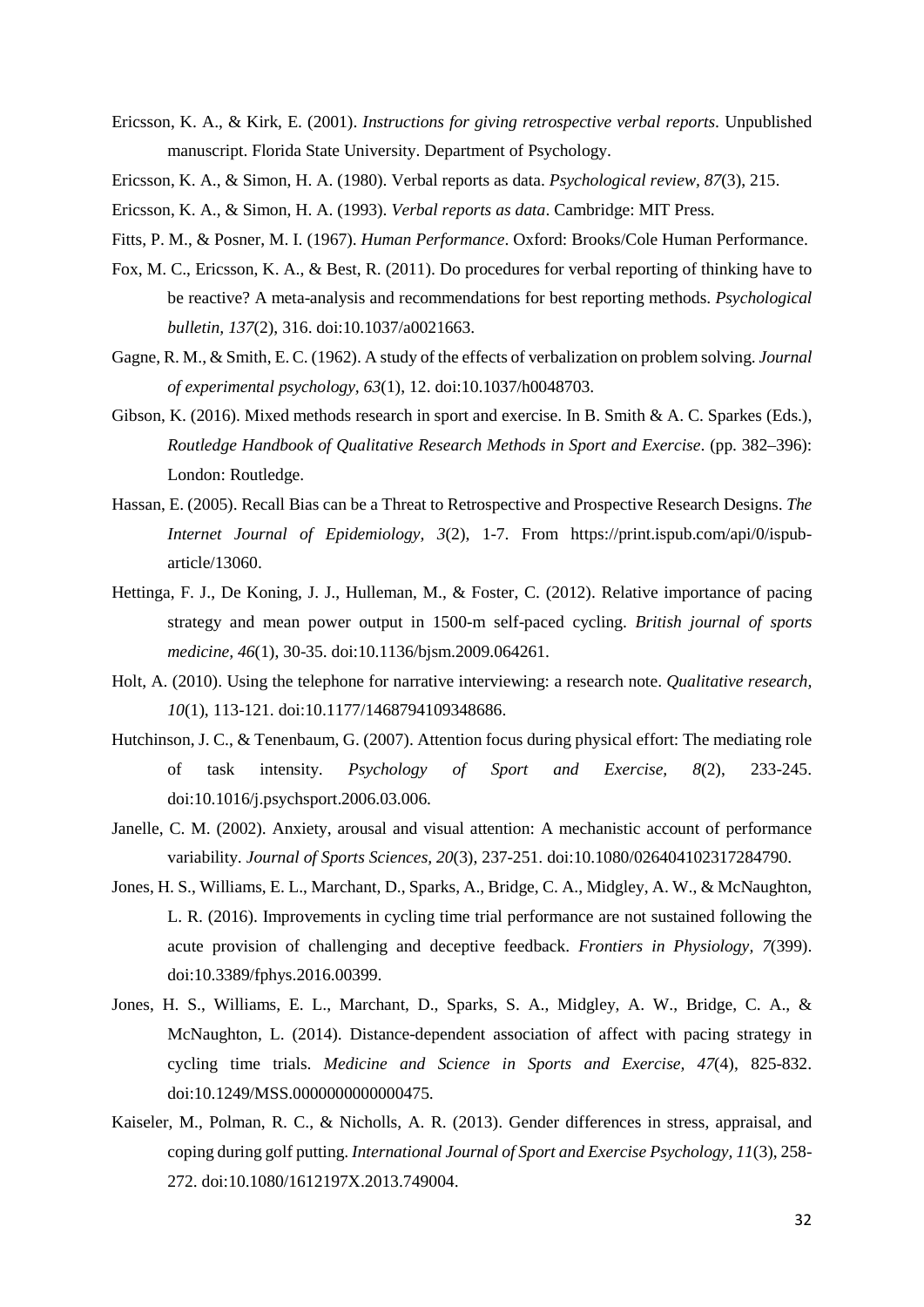- MacPhail, C., Khoza, N., Abler, L., & Ranganathan, M. (2016). Process guidelines for establishing Intercoder Reliability in qualitative studies. *Qualitative Research, 16*, 198–212.
- Marcora, S. M., & Staiano, W. (2010). The limit to exercise tolerance in humans: mind over muscle? *European Journal of Applied Physiology, 109*(4), 763-770. doi:10.1007/s00421-010-1418-6
- Mauger, A., Jones, A., & Williams, C. (2009a). Influence of feedback and prior experience on pacing during a 4-km cycle time trial. *Medicine and Science in Sports and Exercise, 41*(2), 451. doi:10.1.1.453.3645.
- Mauger, A. R., Jones, A. M., & Williams, C. A. (2009b). The effect of non-contingent and accurate performance feedback on pacing and time trial performance in 4-km track cycling. *British Journal of Sports Medicine*. doi:10.1136/bjsm.2009.062844.
- McCormick, A., Meijen, C., & Marcora, S. (2016). Psychological demands experienced by recreational endurance athletes. *International Journal of Sport and Exercise Psychology*, 1-16. doi:10.1080/1612197X.2016.1256341
- McPherson, S. L., & Kernodle, M. (2007). Mapping two new points on the tennis expertise continuum: tactical skills of adult advanced beginners and entry-level professionals during competition. *Journal of Sports Sciences, 25*(8), 945-959. doi:10.1080/02640410600908035.
- Mellalieu, S. D., Hanton, S., & O'Brien, M. (2006). The effects of goal setting on rugby performance. *Journal of Applied Behavior Analysis, 39*(2), 257-261. doi:10.1901/jaba.2006.36-05.
- Micklewright, D., Papadopoulou, E., Swart, J., & Noakes, T. (2010). Previous experience influences pacing during 20 km time trial cycling. *British Journal of Sports Medicine, 44*(13), 952-960. doi:10.1136/bjsm.2009.057315.
- Morgan, W. P., & Pollock, M. L. (1977). Psychologic characterisation of the elite distance runner. *Annals of the New York Academy of Sciences, 301*(1), 382-403. doi:10.1111/j.1749- 6632.1977.tb38215.x.
- Newton, P., & Burgess, D. (2008). Exploring types of educational action research: Implications for research validity. *International Journal of Qualitative Methods, 7*(4), 18-30. doi:10.1177/160940690800700402.
- Nicholls, A. R., & Polman, R. C. (2008). Think aloud: acute stress and coping strategies during golf performances. *Anxiety Stress Coping, 21*(3), 283-294. doi:10.1080/10615800701609207
- Nietfeld, J. (2003). An examination of metacognitive strategy use and monitoring skills by competitive middle distance runners. *Journal of Applied Sport Psychology, 15*(4), 307-320. doi:10.1080/714044199.
- Raglin, J. S., & Wilson, G. S. (2008). Psychology in endurance performance. In R. J. Shephard & P. O. Astrand (Eds.), *The Encyclopaedia of Sports Medicine* (2nd ed., pp. 211-219). New York: John Wiley & Sons.

Renfree, A, Crivoi do Carmo, E, & Martin, L. (2016). The Influence of Performance Level, Age and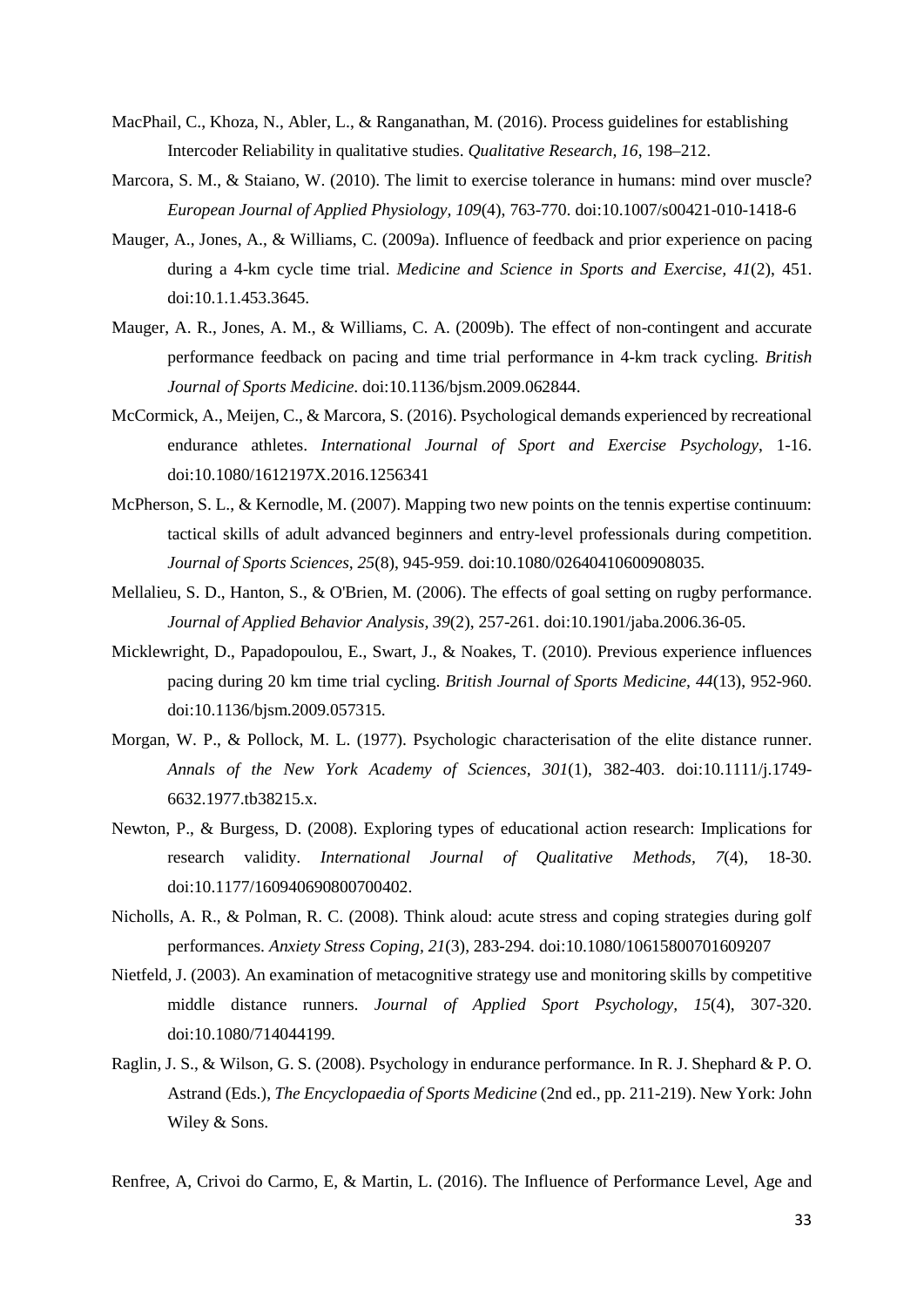Gender on Pacing Strategy During a 100-km Ultramarathon. *European Journal of Sport Science,* 16(4), 409-415.

- Renfree, A., Martin, L., Micklewright, D., & St Clair Gibson, A. (2014). Application of decisionmaking theory to the regulation of muscular work rate during self-paced competitive endurance activity. *Sports Medicine, 44*(2), 147-158. doi:10.1007/s40279-013-0107-0.
- Rose, E. A., & Parfitt, G. (2010). Pleasant for some and unpleasant for others: a protocol analysis of the cognitive factors that influence affective responses to exercise. *International Journal of Behavioural Nutrition and Physical Activity, 7*, 15. doi:10.1186/1479-5868-7-15.
- Samson, A., Simpson, D., Kamphoff, C., & Langlier, A. (2015). Think aloud: An examination of distance runners' thought processes. *International Journal of Sport and Exercise Psychology*, 1-14. doi:10.1080/1612197x.2015.1069877.
- Scanlan, T. K., Stein, G. L., & Ravizza, K. (1989). An In-depth Study of Former Elite Figure Skaters: II. Sources of Enjoyment. *Journal of Sport & Exercise Psychology, 11*(1). doi:10.1123/jsep.11.1.65.
- Schomer, H. H., & Connolly, M. J. (2002). Cognitive strategies used by marathoners in each quartile of a training run. *South African Journal for Research in Sport, Physical Education and Recreation, 24*(1), 87-100.
- Schomer, H. H. (1987). Mental strategy training programme for marathon runners. *International Journal of Sport Psychology*, *18*, 133-151.
- Schomer, H. H. (1986). Mental strategies and the perception of effort of marathon runners. *International Journal of Sport Psychology*, *17*, 41-59.
- Simpson, D., Post, P. G., Young, G., & Jensen, P. R. (2014). "It's not about taking the easy road": the experiences of ultramarathon runners. *The Sport Psychologist, 28*(2), 176-185. doi:10.1123/tsp.2013-0064.
- Slapsinskaite, A., García, S., Razon, S., Balagué, N., Hristovski, R., & Tenenbaum, G. (2016). Cycling outdoors facilitates external thoughts and endurance. *Psychology of Sport and Exercise, 27*, 78- 84. doi:10.1016/j.psychsport.2016.08.002.
- Smith, B., & McGannon, K.R. (2017). Developing rigor in qualitative research: problems and opportunities within sport and exercise psychology. *International Review of Sport and Exercise Psychology*, DOI: 10.1080/1750984X.2017.1317357
- Smits, B., Polman, R., Otten, B., Pepping, G-J., & Hettinga, F.J. (2016). Cycling in the absence of taskrelated feedback: Effects on pacing and performance. *Frontiers of Physiology: Exercise Physiology*, 7, 348. doi:10.3389/fphys.2016.00348
- Smits, B. L., Pepping, G-J., & Hettinga, F. J. (2014). Pacing and decision making in sport and exercise: the roles of perception and action in the regulation of exercise intensity. *Sports Medicine, 44*(6), 763-775. doi:10.1007/s40279-014-0163-0.

Stephens, N. (2007). Collecting data from elites and ultra elites: telephone and face-to-face interviews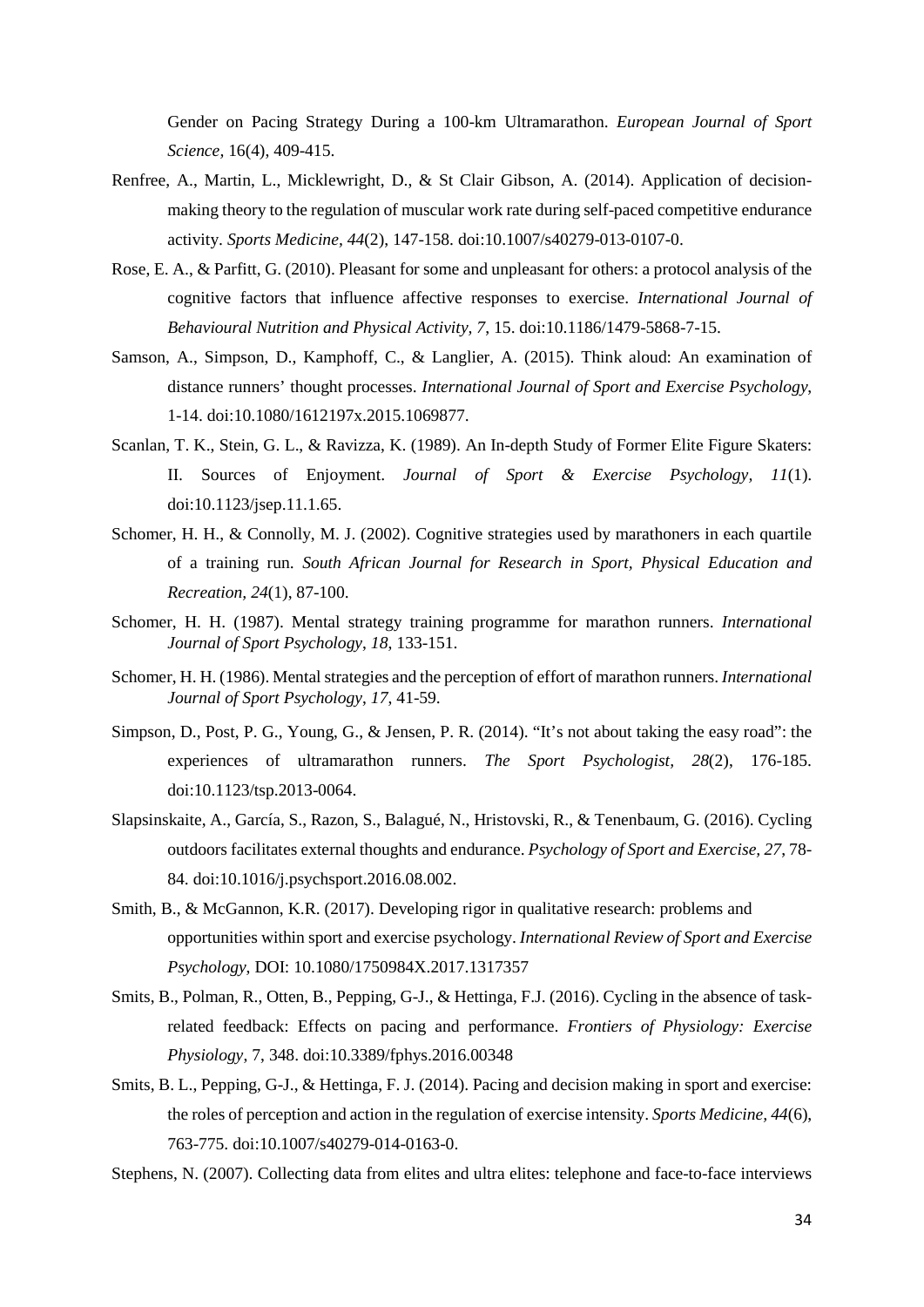with macroeconomists. *Qualitative Research, 7*(2), 203-216. doi:10.1177/1468794107076020.

- Taylor, D., & Smith, M. F. (2013). Scalar-linear increases in perceived exertion are dissociated from residual physiological responses during sprint-distance triathlon. Physiology and Behavior, 118, 178-184. doi.org/10.1016/j.physbeh.2013.05.031
- Tenenbaum, G., & Connolly, C. T. (2008). Attention allocation under varied workload and effort perception in rowers. *Psychology of Sport and Exercise, 9*(5), 704-717. doi:10.1016/j.psychsport.2007.09.002.
- Wass, E., Taylor, N. F., & Matsas, A. (2005). Familiarisation to treadmill walking in unimpaired older people. *Gait & Posture, 21*(1), 72-79. doi:10.1016/j.gaitpost.2004.01.003.
- Whitehead, A., Jones, H., Williams, E., Dowling, C., Morley, D., Taylor, J., & R., P. (2017). Changes in Cognition over a 16.1 km Cycling Time Trial using Think Aloud Protocol: Preliminary Evidence. *International Journal of Sport and Exercise Psychology*. doi:10.1080/1612197X.2017.1292302.
- Whitehead, A. E., Cropley, B., Miles, A., Huntley, T., Quayle, L., & Knowles, Z. (2016a). 'Think Aloud': Towards a framework to facilitate reflective practice amongst rugby league coaches. *International Sport Coaching Journal, 3*(3), 269-286. doi:10.1123/iscj.2016-0021.
- Whitehead, A. E., Taylor, J. A., & Polman, R. C. (2015). Examination of the suitability of collecting in event cognitive processes using Think Aloud protocol in golf. *Frontiers in Psychology, 6*, 1083. doi:10.3389/fpsyg.2015.01083.
- Whitehead, A. E., Taylor, J. A., & Polman, R. C. (2016b). Evidence for Skill Level Differences in the Thought Processes of Golfers During High and Low Pressure Situations. *Frontiers in Psychology, 6*, 1974. doi:10.3389/fpsyg.2015.01974.
- Williams, E. L., Jones, H. S., Sparks, A., Marchant, D., Micklewright, D., & McNaughton, L. (2014). Deception studies manipulating centrally acting performance modifiers: a review. *Medicine and Science in Sports and Exercise, 46*(7), 1441-1451. doi:10.1249/MSS.0000000000000235.
- Williams, E. L., Jones, H. S., Sparks, S. A., Marchant, D. C., Midgley, A. W., & Mc Naughton, L. R. (2015). Competitor presence reduces internal attentional focus and improves 16.1 km cycling time trial performance. *Journal of Science and Medicine in Sport, 18*(4), 486-491. doi:10.1016/j.jsams.2014.07.003.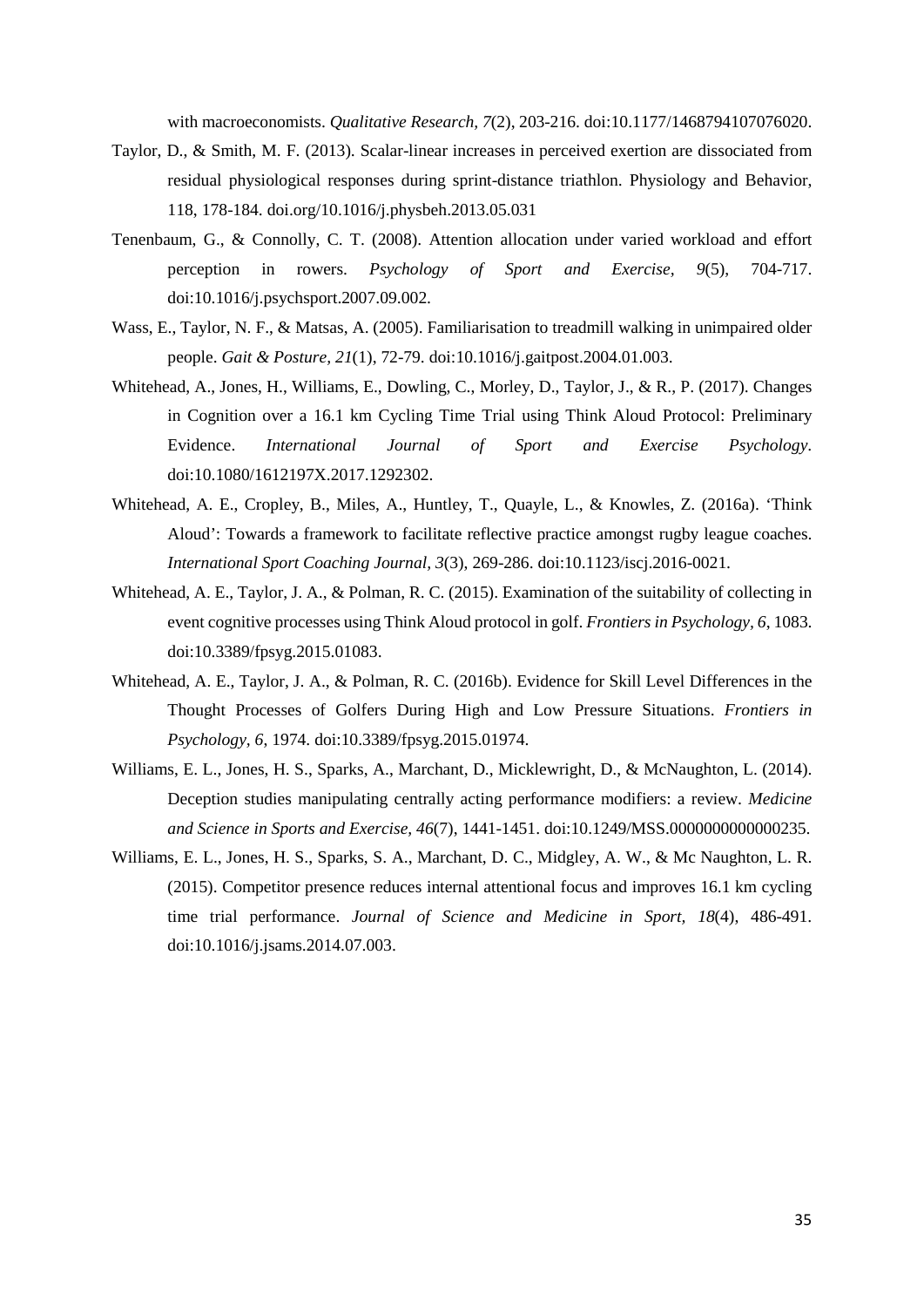| <b>Secondary</b><br><b>Themes</b>                      | <b>Primary Themes</b>  | <b>Description</b>                                                                                             | <b>Example of raw data quotes</b>                                                                                                                                                                                                       |
|--------------------------------------------------------|------------------------|----------------------------------------------------------------------------------------------------------------|-----------------------------------------------------------------------------------------------------------------------------------------------------------------------------------------------------------------------------------------|
| <b>Internal</b><br><b>Sensory</b><br><b>Monitoring</b> | <b>Breathing</b>       | Reference to breathing or respiratory<br>regulation                                                            | "Pretty smooth, just keep the deep breaths" (S1 P4)<br>"Control my breathing" (S2 Trained P3)<br>"Breathe in and breathe out" (S2 Untrained P5)                                                                                         |
|                                                        | Pain and<br>Discomfort | Reference to physical injury, pain or<br>general discomfort during the task                                    | "Just my legs burning a bit." (S1 P3)<br>"This is hurting now" (S2 Trained P7)<br>"The saddle is getting a bit uncomfortable" (S2 Untrained P3)                                                                                         |
|                                                        | Hydration              | Reference to taking or needing a drink                                                                         | "Going to use this opportunity to get a drink." (S1 P6)<br>"Thirsty again" (S2 Trained P1)<br>"Taking a drink, realised I forgot" (S2 Untrained P4)                                                                                     |
|                                                        | Fatigue                | Reference to tiredness, including mental<br>and physical fatigue but not associated<br>with pain or discomfort | "I just feel exhausted" (S1 P1)<br>"Legs getting tired" (S2 Trained P10)<br>"Oh I'm exhausted" (S2 Untrained P7)                                                                                                                        |
|                                                        | Temperature            | Reference to the temperature of the<br>room, feeling hot/cold, sweat rate.                                     | "I'm hot" $(S1 P9)$<br>"I'm sweating now" (S2 Trained P7)<br>"It's too hot to be above 190" (S2 Untrained P9)                                                                                                                           |
|                                                        | <b>Heart Rate</b>      | Increasing or decreasing of heart rate, or<br>statement of heart rate value.                                   | "Heart rate's at 94 already" (S1 P9)<br>"Pulse is rising to 170" (S2 Trained P9)<br>"My pulse is going down" (S2 Untrained P6)                                                                                                          |
| <b>Active Self-</b><br><b>Regulation</b>               | Cadence                | Verbalisations relating to pedal stroke                                                                        | "Cadence staying up so that's good." (S1 P1)<br>"Steady cadence, just keep turning the wheel" (S2 Trained P4)<br>"Get my cadence up" (S2 Untrained P8)                                                                                  |
|                                                        | Speed                  | Reference relating specifically to speed                                                                       | "Steady between 33 and 34. Try and pick it up to 35" (S1 P2)<br>"Speed is still down a bit" (S2 Trained P10)<br>"Kilometres still over 30, that's good" (S2 Untrained P10)                                                              |
|                                                        | Power                  | Reference relating to power output or<br>watts                                                                 | "Watts below 300" (S1 P3)<br>"Bring the power down a touch" (S2 Trained P1)<br>"Definitely got less power at this point" (S2 Untrained P4)                                                                                              |
|                                                        | Pace                   | Reference to purposeful strategy or<br>action-based changes to pace                                            | "Nice long straight to come off. Keep pushing constantly." (S1 P6)<br>"I'll settle for a mile and then push up because that will be 8k" (S2 Trained P6)<br>"I'm conscious that I don't want to go too fast too early" (S2 Untrained P9) |

## *Table 1: Primary and secondary themes identified from TA data*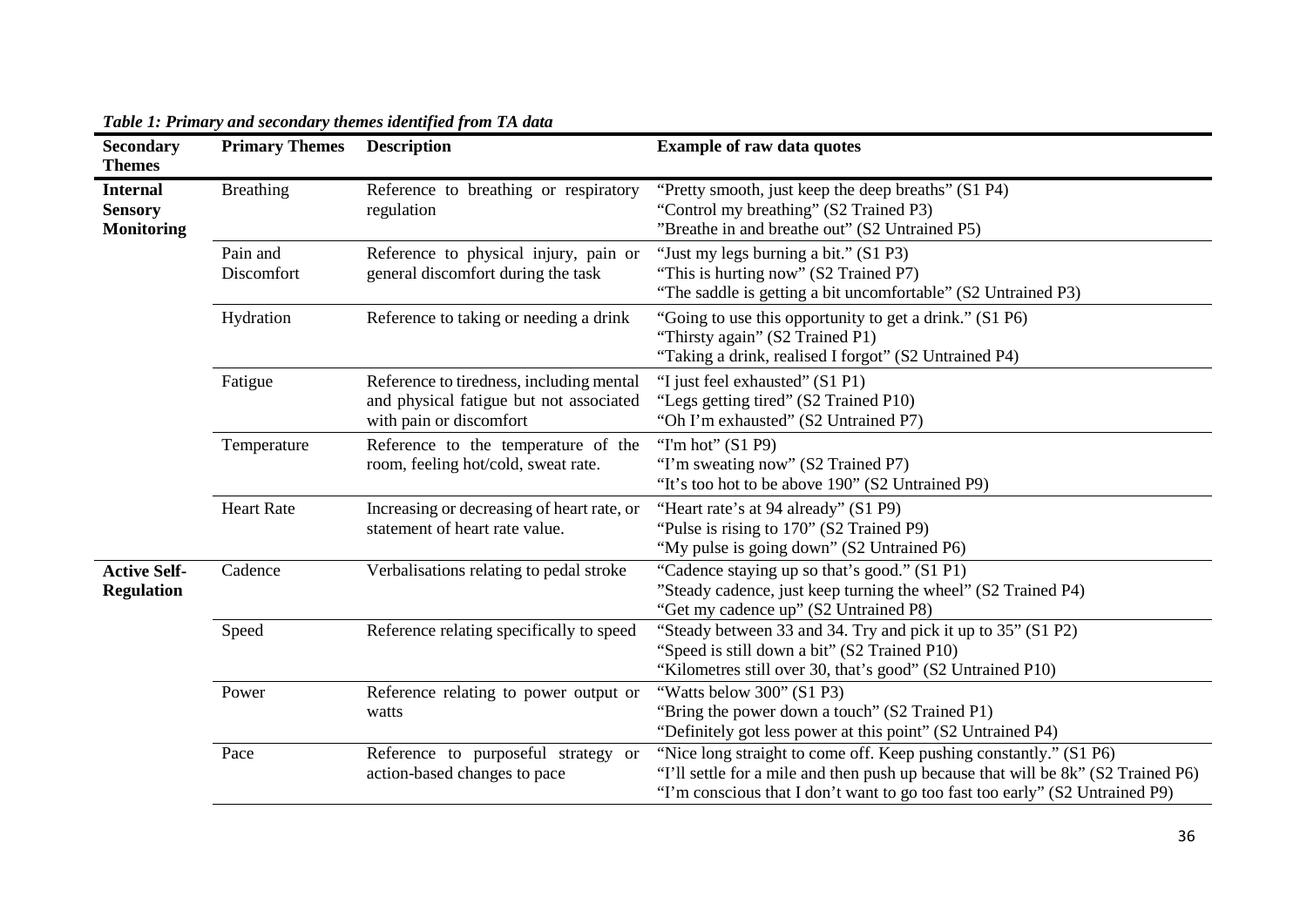|                    | <b>Increase Pace</b>     | Direct reference to actively increasing   | "Last two kilometres I'll try and pick it up." (S1 P2)                   |  |  |
|--------------------|--------------------------|-------------------------------------------|--------------------------------------------------------------------------|--|--|
|                    |                          | pace                                      | "Take it up nice and easy, not too much" (S2 Trained P2)                 |  |  |
|                    |                          |                                           | "A sprint then to the corner" (S2 Untrained P4)                          |  |  |
|                    | <b>Maintain Pace</b>     | Direct reference to maintaining current   | "Don't let it drop. Keep pushing. Try and keep it constant." (S1 P6)     |  |  |
|                    |                          | pace                                      | "Trying to keep this pace now" (S2 Trained P9)                           |  |  |
|                    |                          |                                           | "Just look to maintain this now" (S2 Untrained P8)                       |  |  |
|                    | <b>Decrease Pace</b>     | reference<br>purposefully<br>Direct<br>to | "It has cost speed and power" (S1 P3)                                    |  |  |
|                    |                          | reducing pace or involuntarily slowing    | "Come on, you're letting the power drop" (S2 Trained P7)                 |  |  |
|                    |                          | down                                      | "My pace is dropping to 23 now" (S2 Untrained P2)                        |  |  |
|                    | Controlling              | Reference to controlling emotions         | "Come on, just focus." (S1 P2)                                           |  |  |
|                    | Emotions                 |                                           | "Relax. That's it relax" (S2 Trained P2)                                 |  |  |
|                    |                          |                                           | "Stay in control, stay in control" (S2 Untrained P7)                     |  |  |
|                    | Gear use                 | Reference to gear change or gear          | "Ease off the gears just a little bit." (S1 P10)                         |  |  |
|                    |                          | selection                                 | "Just trying to get in the right gear to start with" (S2 Trained P1)     |  |  |
|                    |                          |                                           | "I've found another gear, it's a lot easier" (S2 Untrained P4)           |  |  |
|                    | Motivation               | Verbalisations<br>relating<br>self-<br>to | "Keep going, keep going, it's looking good" (S1 P7)                      |  |  |
|                    |                          | motivation or positive encouragement      | "That's it, you can do this" (S2 Trained P2)                             |  |  |
|                    |                          |                                           | "Come on, you can do it" (S2 Untrained P6)                               |  |  |
|                    | Technique <sup>a</sup>   | Reference to technique including body     | "Keep my head down. Relax shoulders." (S1 P1)                            |  |  |
|                    |                          | position and coaching points              |                                                                          |  |  |
| Outward            | Time                     | Reference to time, time elapsed or        | "Half way, just, aiming for 20 minutes" (S1 P4)                          |  |  |
| <b>Monitoring</b>  |                          | expected finish time                      | "Another minute, just turning it over" (S2 Trained P6)                   |  |  |
|                    |                          |                                           | "Ok, we're up to 3 minutes 30" (S2 Untrained P10)                        |  |  |
|                    | Distance                 | Any reference to distance covered or      | "Two kilometres done." (S1 P2)                                           |  |  |
|                    |                          | distance remaining                        | "Distance is ticking away slowly" (S2 Trained P1)                        |  |  |
|                    |                          |                                           | "6.15 completed" (S2 Untrained P6)                                       |  |  |
|                    | Competition <sup>a</sup> | Reference to both the performance of      | "On target though slightly over, but more prepared to catch him" (S1 P4) |  |  |
|                    |                          | other cyclists or being caught/catching   |                                                                          |  |  |
|                    |                          | another cyclist                           |                                                                          |  |  |
| <b>Distraction</b> | Irrelevant               | Verbalisations not relevant to the given  | "I need a haircut, it's getting in my way." (S1 P2)                      |  |  |
|                    | Information              | task                                      | "My watch has fallen on the floor" (S2 Trained P8)                       |  |  |
|                    |                          |                                           | "I can't wait for lunch" (S2 Untrained P1)                               |  |  |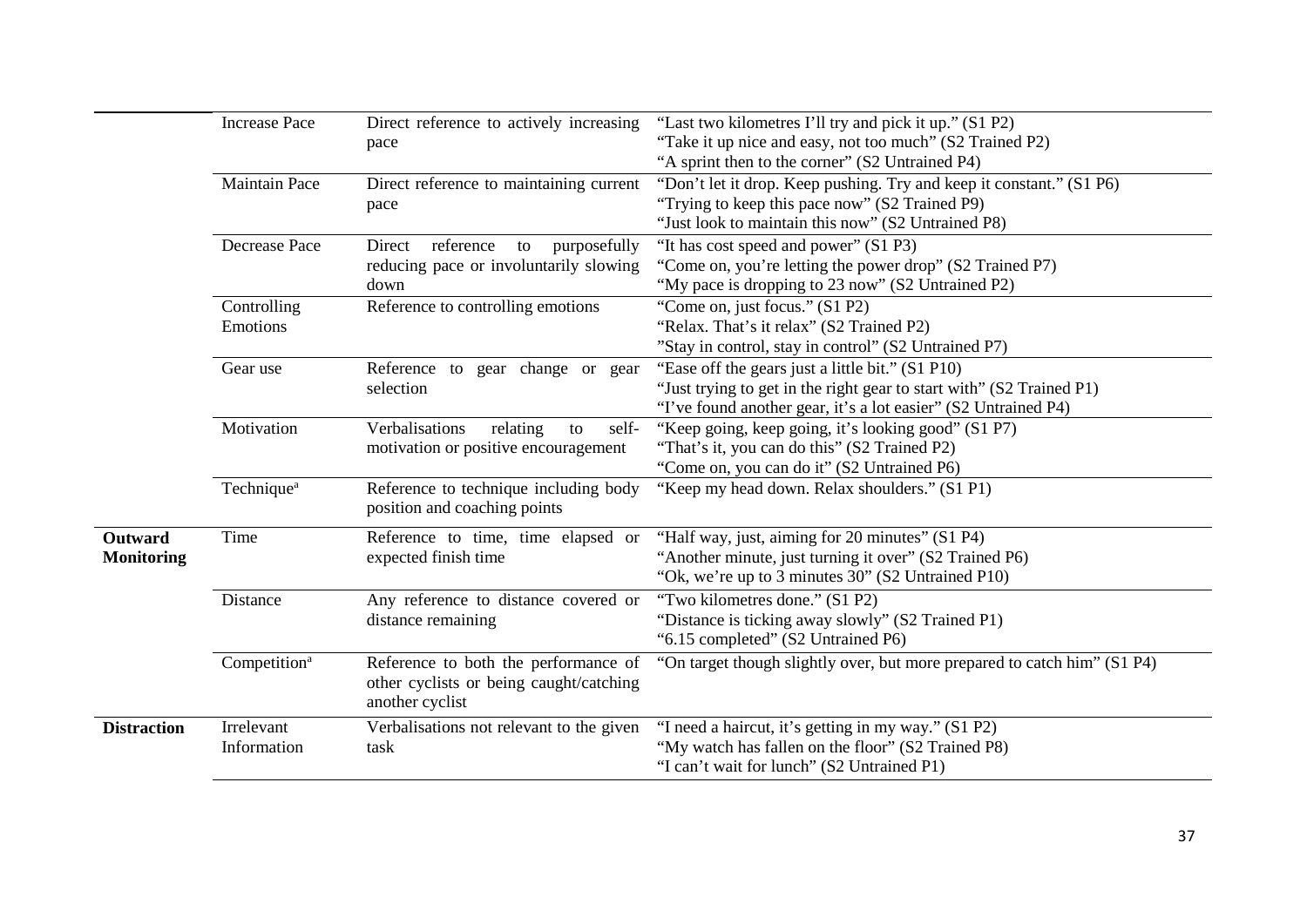| CompuTrainer         |                                      | Reference to the visual display of the "There's a big mountain over there" (S2 Trained P3) |
|----------------------|--------------------------------------|--------------------------------------------------------------------------------------------|
| Scenery <sup>b</sup> | simulated course, avatar or scenery. | "That's a nice tree on the right" (S2 Untrained P8)                                        |

Course Reference<sup>a</sup> Any reference identifying specific "There's a lot of cars about today" (S1 P6) distractions from the course.

<sup>a</sup> *Field study only.* <sup>b</sup> *Lab study only S1 = Study 1, S2 = Study 2.*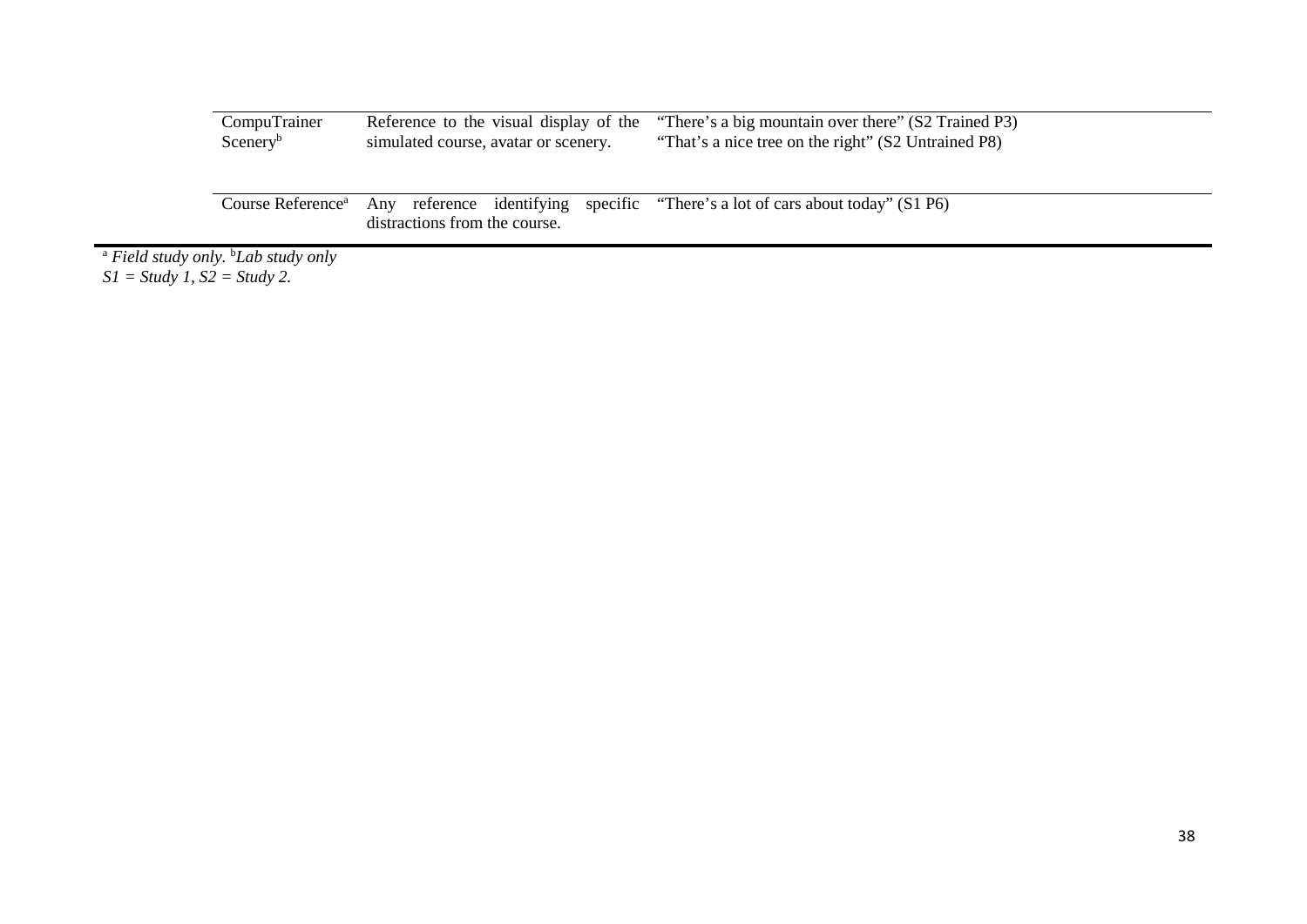| <b>Secondary Themes</b>            | <b>Whole-trial</b><br><b>verbalisations</b> | Verbalisations per quartile |           |           |           |
|------------------------------------|---------------------------------------------|-----------------------------|-----------|-----------|-----------|
|                                    |                                             |                             | 2         | 3         | 4         |
| <b>Internal Sensory Monitoring</b> | 8% (77)                                     | 9% (23)                     | 10% (19)  | 9% (21)   | 6% (14)   |
| <b>Active Self-Regulation</b>      | 63% (573)                                   | 71% (179)                   | 56% (113) | 58% (144) | 62% (137) |
| <b>Outward Monitoring</b>          | 9% (81)                                     | $2\%$ (6)                   | 11% (22)  | 10% (24)  | 13% (29)  |
| Distraction                        | 20% (179)                                   | 18% (43)                    | 20% (38)  | 24% (58)  | 18% (40)  |

*Table 2: Percentage (absolute count) of verbalisations for secondary themes for a field-based time trial*

*Table 3. A within-group comparison of the significant secondary themes verbalised over distance quartile for a field-based time trial*

|                           |                      | Post-hoc analysis             |                       |              |                               |  |
|---------------------------|----------------------|-------------------------------|-----------------------|--------------|-------------------------------|--|
| <b>Secondary</b><br>theme | <b>Primary theme</b> | <b>Quartile difference</b>    | Wilcoxon<br>Rank<br>Z | Cohen's<br>δ | Sig. Diff<br>$\boldsymbol{P}$ |  |
| Active Self-              | Maintaining pace     | Quartile $1 * -$ Quartile 2   | $-2.46$               | 1.18         | .014                          |  |
| Regulation                |                      | Quartile $1 * -$ Quartile 4   | $-2.26$               | 1.18         | .024                          |  |
|                           | Motivation           | Quartile $1 -$ Quartile 4 $*$ | $-2.72$               | 0.37         | .007                          |  |
|                           |                      | Quartile $2$ – Quartile 4 $*$ | $-2.51$               | 0.48         | .012                          |  |
|                           |                      | Quartile $3$ – Quartile 4 $*$ | $-2.15$               | 0.25         | .031                          |  |
|                           | Technique            | Quartile $1 * -$ Quartile 2   | $-2.26$               | 0.86         | .024                          |  |
| Outward                   | Distance             | Quartile $1 -$ Quartile 4 $*$ | $-2.81$               | 1.93         | .005                          |  |
| Monitoring                | Competition          | Quartile $1 -$ Quartile $2$ * | $-2.53$               | 0.93         | .011                          |  |
|                           |                      | Quartile $1 -$ Quartile $3$ * | $-2.23$               | $-1.10$      | .026                          |  |

\* denotes significantly more verbalisations

*Table 4. Mean (SD) time-trial performance data across distance quartile for the field-based time trial*

|                   | <b>Quartile 1</b>                              | <b>Quartile 2</b> | <b>Quartile 3</b> | <b>Quartile 4</b> |
|-------------------|------------------------------------------------|-------------------|-------------------|-------------------|
| <b>Speed</b>      | 39.00 (4.02)                                   | 38.41 (4.83)      | 34.94 $(2.78)$ *  | $32.97(2.70)$ **  |
| <b>Power</b>      | $261.51(64.62)^{*}$                            | 245.77 (63.70)    | 245.46 (63.73)    | 255.34 (63.49)    |
| <b>Heart Rate</b> | $164.29(11.44)$ <sup><math>\theta</math></sup> | 170.27 (9.84)     | 171.49 (8.99)     | 172.99 (8.20)     |
| <b>Cadence</b>    | 86.42 (7.87)                                   | 83.90 (10.25)     | 84.33 (9.80)      | 83.85 (7.50)      |

\*denotes significantly lower than quartile 1 ( $p = .007$ )

\*\*denotes significantly lower than all other quartiles ( $p \leq .009$ )

<sup>¥</sup> denotes significantly higher than quartile 2  $(p = .01)$ 

 $\theta$  denotes significantly lower than all other quartiles ( $p \leq .047$ )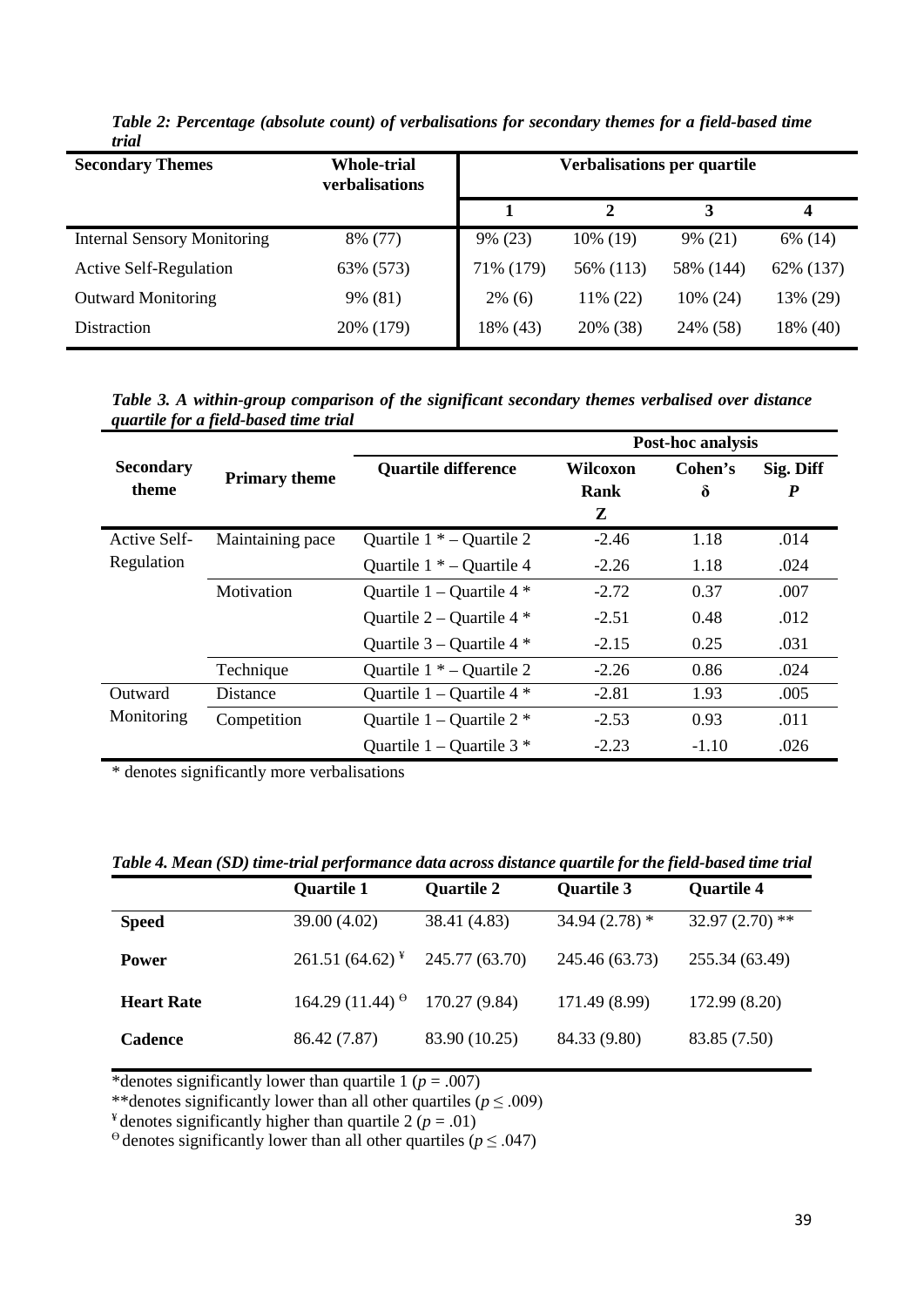*Table 5. Percentage (absolute count) of verbalisations for secondary themes for trained and untrained participants during a lab-based time trial*

| <b>Secondary</b><br><b>Themes</b>     | <b>Whole-trial</b><br>verbalisations |                  | Verbalisations per quartile |              |                |              |              |              |                  |              |
|---------------------------------------|--------------------------------------|------------------|-----------------------------|--------------|----------------|--------------|--------------|--------------|------------------|--------------|
|                                       | <b>Trained</b>                       | <b>Untrained</b> |                             |              | <b>Trained</b> |              |              |              | <b>Untrained</b> |              |
|                                       |                                      |                  | 1                           | 2            | 3              | 4            | 1            | 2            | 3                | 4            |
| <b>Internal Sensory</b><br>Monitoring | 18% (196)                            | 14% (194)        | 21%<br>(50)                 | 23%<br>(55)  | 17%<br>(51)    | 13%<br>(40)  | 14%<br>(43)  | 13%<br>(51)  | 16%<br>(57)      | 12%<br>(43)  |
| Active Self-<br>Regulation            | 62% (670)                            | 52% (704)        | 62%<br>(146)                | 63%<br>(151) | 61%<br>(184)   | 63%<br>(189) | 43%<br>(137) | 49%<br>(186) | 51%<br>(180)     | 56%<br>(201) |
| Outward<br>Monitoring                 | 17% (183)                            | 27% (186)        | 13%<br>(30)                 | 12%<br>(28)  | 19%<br>(58)    | 22%<br>(67)  | 28%<br>(88)  | 25%<br>(96)  | 25%<br>(90)      | 27%<br>(96)  |
| Distraction                           | 3% (33)                              | 7% (98)          | 4%<br>(10)                  | 3%<br>(7)    | 3%<br>(9)      | 2%<br>(6)    | 10%<br>(30)  | 10%<br>(36)  | 5%<br>(18)       | 3%<br>(14)   |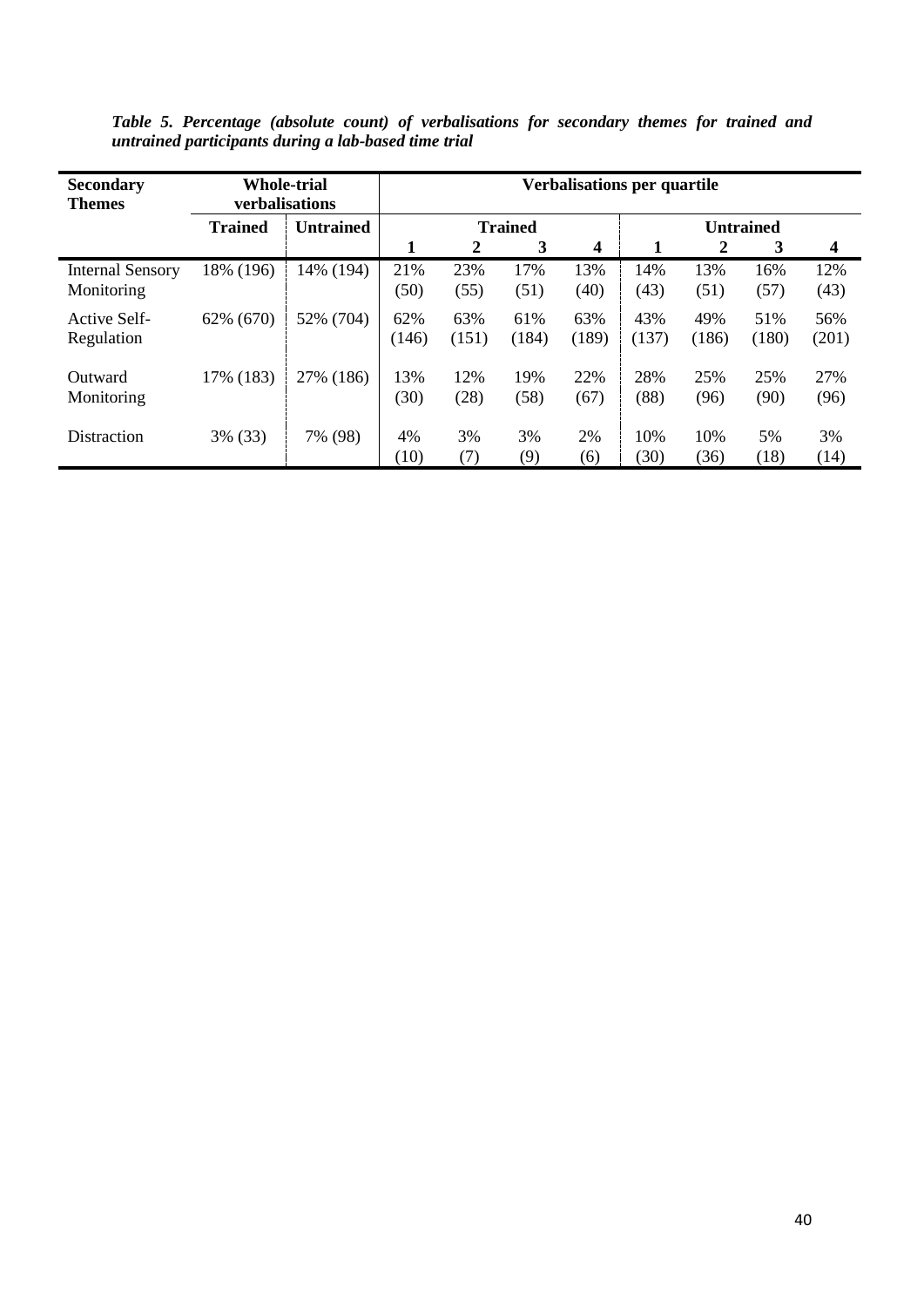| <b>Secondary theme</b>             | <b>Primary theme</b>        | <b>Quartile</b> | <b>Mann-Whitney</b><br>U | Cohens $\delta$ | Sig. diff<br>$\boldsymbol{P}$ |          | <b>Mean Rank data</b><br>Trained<br>Untrained |
|------------------------------------|-----------------------------|-----------------|--------------------------|-----------------|-------------------------------|----------|-----------------------------------------------|
| <b>Internal Sensory Monitoring</b> | <b>Breathing</b>            | $\overline{2}$  | 23.00                    | 0.76            | .021                          | $13.20*$ | 7.80                                          |
|                                    | Pain and Discomfort         | 3               | 47.00                    | 1.01            | .038                          | 7.85     | $13.15*$                                      |
|                                    | Fatigue                     | 3               | 30.00                    | 1.09            | .029                          | 8.50     | $12.50*$                                      |
| <b>Active Self-Regulation</b>      | Cadence                     | 3               | 27.50                    | 0.77            | .044                          | $12.75*$ | 8.25                                          |
|                                    | Speed                       | 3               | 21.00                    | 1.00            | .024                          | 7.60     | $13.40*$                                      |
|                                    | Power                       | $\mathfrak{2}$  | 24.00                    | 0.79            | .039                          | $13.10*$ | 7.90                                          |
|                                    |                             | 3               | 22.00                    | 0.99            | .029                          | $13.30*$ | 7.70                                          |
|                                    |                             | 4               | 24.00                    | 0.77            | .040                          | $13.10*$ | 7.90                                          |
|                                    | Pace                        | 2               | 22.50                    | 0.92            | .034                          | 7.75     | $13.25*$                                      |
|                                    | <b>Controlling Emotions</b> | $\overline{2}$  | 28.50                    | 0.99            | .044                          | $12.65*$ | 8.35                                          |
| <b>Outward Monitoring</b>          | Time                        |                 | 14.50                    | 1.36            | .005                          | 6.95     | $14.05*$                                      |
|                                    |                             | $\overline{2}$  | 6.00                     | 2.19            | < .001                        | 6.10     | $14.90*$                                      |
|                                    |                             | 3               | 20.00                    | 1.00            | .020                          | 7.50     | $13.50*$                                      |
|                                    |                             | 4               | 24.50                    | 1.05            | .004                          | 7.95     | $13.05*$                                      |
|                                    | Distance                    | $\overline{2}$  | 18.50                    | 1.24            | .016                          | 7.35     | $13.65*$                                      |
| Distraction                        | Irrelevant information      | $\overline{2}$  | 15.00                    | 1.01            | .002                          | 7.00     | $14.00*$                                      |

## *Table 6: A between-group comparison of primary themes verbalised across distance quartile during a lab-based time trial*

\* *denotes significantly more verbalisations than the other group*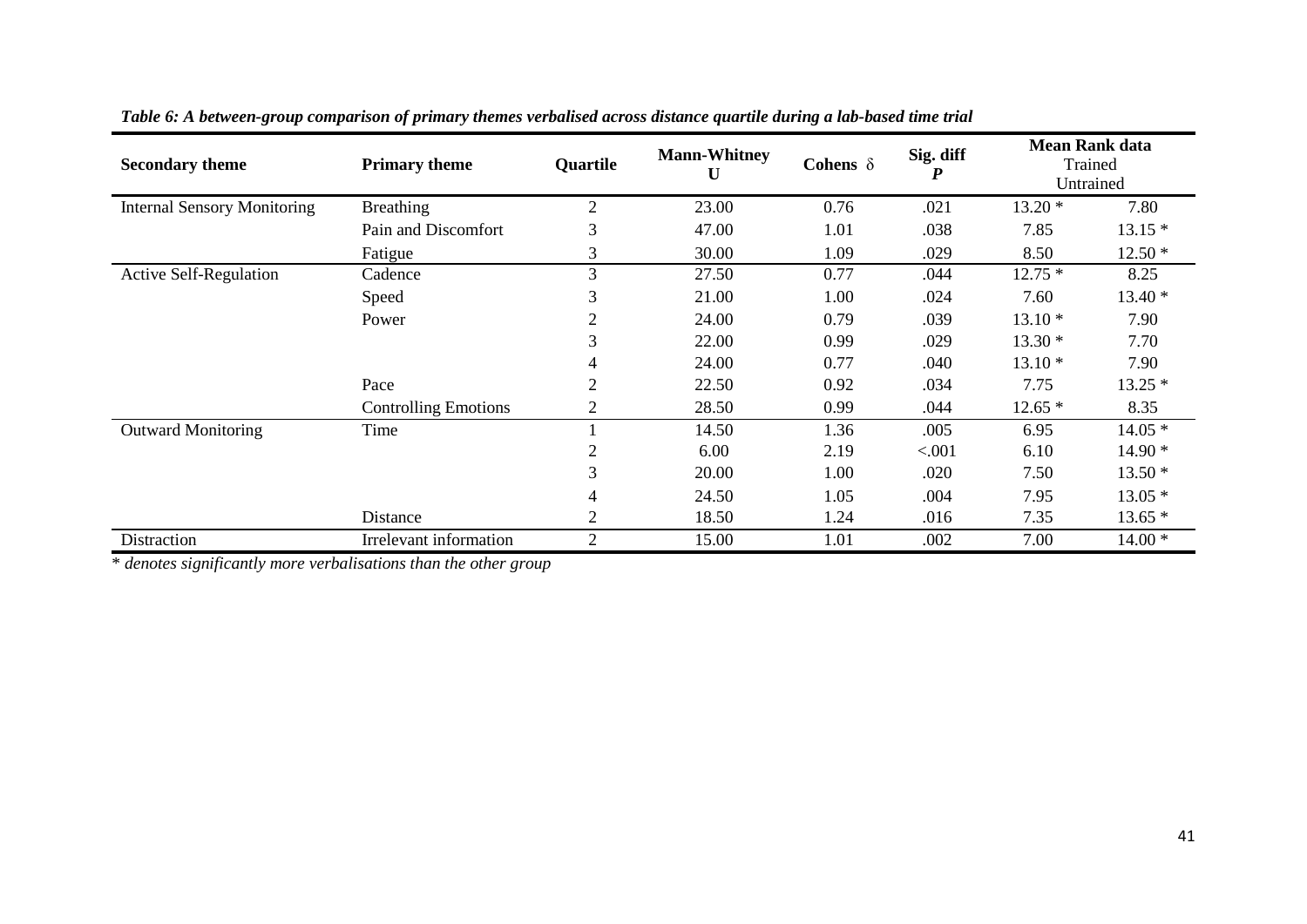| <b>Secondary</b>      | Primary                 | Group     | <b>Quartile difference</b>    |                           | Post-hoc analysis   |                                 |
|-----------------------|-------------------------|-----------|-------------------------------|---------------------------|---------------------|---------------------------------|
| theme                 | theme                   |           |                               | Wilcoxon<br><b>Rank Z</b> | Cohen's<br>$\delta$ | Sig.<br>$\operatorname{diff} p$ |
| Active<br>Self-       | Motivation              | Trained   | Quartile $1 -$ Quartile $3 *$ | $-2.81$                   | 1.44                | .005                            |
| Regulation            |                         |           | Quartile $1 -$ Quartile 4 $*$ | $-2.81$                   | 1.99                | .005                            |
|                       |                         |           | Quartile $2$ – Quartile 4 $*$ | $-2.20$                   | 0.76                | .028                            |
|                       |                         | Untrained | Quartile $1 -$ Quartile $2 *$ | $-2.33$                   | 0.05                | .020                            |
|                       |                         |           | Quartile $1 -$ Quartile $3$ * | $-2.00$                   | 0.57                | .046                            |
|                       |                         |           | Quartile $1 -$ Quartile $4 *$ | $-2.71$                   | 1.23                | .007                            |
|                       |                         |           | Quartile $3 -$ Quartile 4 $*$ | $-2.15$                   | 0.60                | .031                            |
| Outward<br>Monitoring | Distance                | Trained   | Quartile $1 -$ Quartile $3$ * | $-2.45$                   | 1.12                | .014                            |
|                       |                         |           | Quartile $1 -$ Quartile 4 $*$ | $-2.45$                   | 1.58                | .014                            |
|                       |                         |           | Quartile $2 -$ Quartile $3 *$ | $-2.53$                   | 1.16                | .011                            |
|                       |                         |           | Quartile $2 -$ Quartile 4 $*$ | $-2.68$                   | 1.66                | .007                            |
| Distraction           | CompuTrainer<br>Scenery | Untrained | Quartile $1 * -$ Quartile 4   | $-2.04$                   | 0.68                | .041                            |
|                       |                         |           | Quartile $2 * -$ Quartile 4   | $-2.03$                   | 0.55                | .042                            |

*Table 7: A within-group comparison of primary themes verbalised across distance quartile during a lab-based time trial*

*\*denotes significantly more verbalisations* 

*Table 8: Mean (SD) whole-trial performance data for trained and untrained groups during a labbased time trial*

|                                 | <b>Trained</b>   | <b>Untrained</b> |
|---------------------------------|------------------|------------------|
| Time (mins)                     | $25.94(0.89)$ *  | 29.82 (3.22)     |
| Speed $(km/hr^{-1})$            | $37.46(1.41)^*$  | 32.63(2.97)      |
| <b>Power Output (W)</b>         | 267.90 (24.07)*  | 195.68 (37.52)   |
| Heart Rate (beats.min $^{-1}$ ) | $165.62(9.64)$ * | 151.20 (15.67)   |

*\*denotes significantly faster/greater values than the untrained group*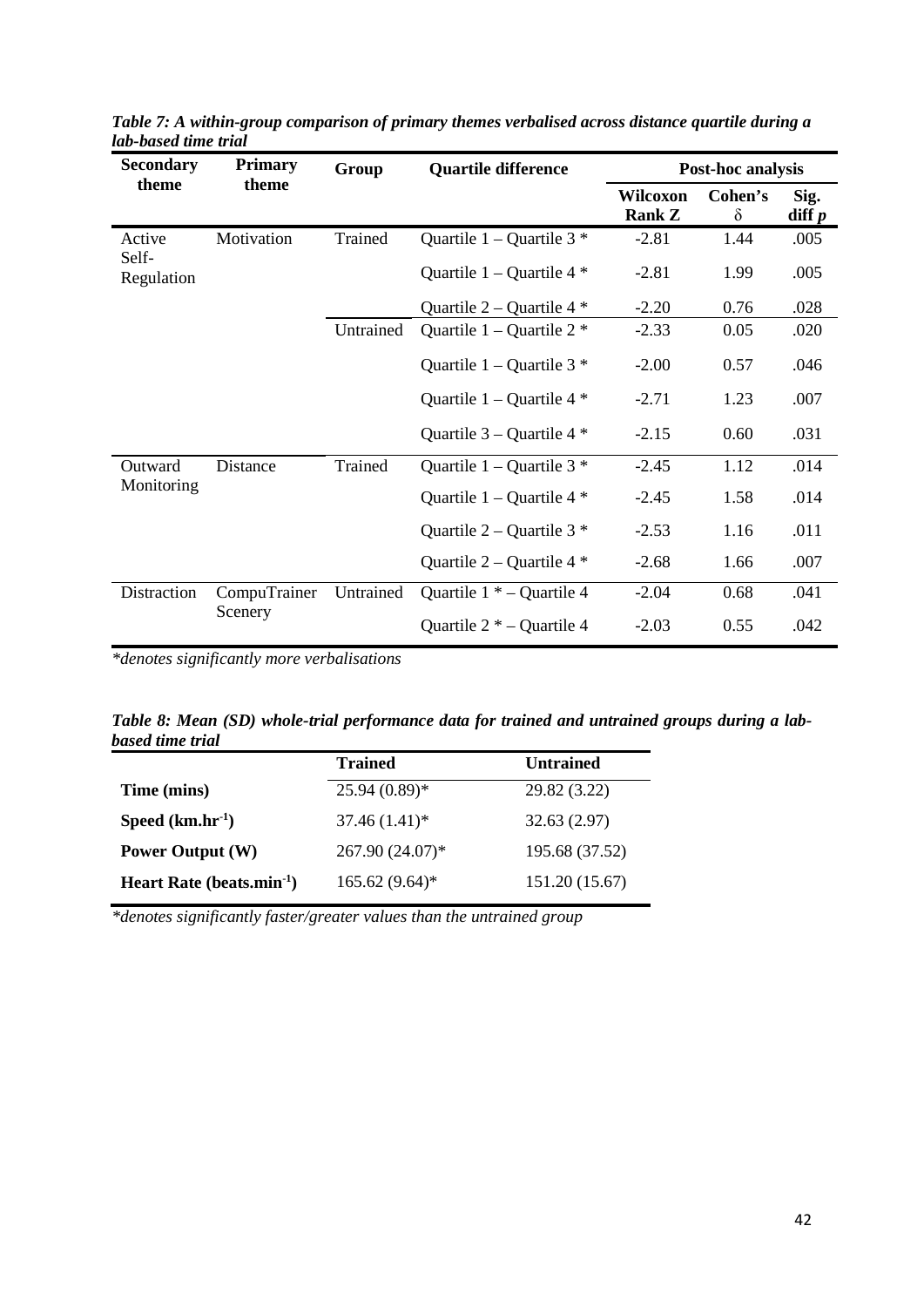| General<br><b>Dimension</b> | <b>Secondary</b><br><b>Themes</b>     | <b>Primary Themes</b>                                                                      | <b>Example Raw Data Extracts</b>                                                                                                                                                                                                                                                                                                                                                                                                                                                  |                                                                                                                                                                                                                                                                                                                                |
|-----------------------------|---------------------------------------|--------------------------------------------------------------------------------------------|-----------------------------------------------------------------------------------------------------------------------------------------------------------------------------------------------------------------------------------------------------------------------------------------------------------------------------------------------------------------------------------------------------------------------------------------------------------------------------------|--------------------------------------------------------------------------------------------------------------------------------------------------------------------------------------------------------------------------------------------------------------------------------------------------------------------------------|
|                             |                                       | <b>Negative Impact on</b><br><b>Performance: "It slowed</b><br>me down slightly"           | "you had to hold yourself back a little bit more to make sure you could actually speak." (L3)<br>it slowed me down slightly simply because I'm having to do something that I don't normally do" (L7).<br>"when I was thinking aloudI had less concentration in my legs so all my speed dropped" (L8)<br>"I underperformed a little bit. I don't know what I would have done if I hadn't been thinking aloud" (L19)                                                                |                                                                                                                                                                                                                                                                                                                                |
| TA and<br>Performance       | Perceived<br>Impact on<br>Performance | <b>No Perceived Impact on</b><br><b>Performance: "It was</b><br>probably as per normal"    | "I don't think thinking aloud per se actually affects performance" (L17)<br>"I wouldn't say it hindered me and I wouldn't say it helped me, it is probably, you know, it was probably as per normal I<br>would think." (F8)<br>"I'm not too sure if it benefited me in my race yesterday" (F9)                                                                                                                                                                                    |                                                                                                                                                                                                                                                                                                                                |
|                             |                                       | <b>Positive Impact on</b><br>Performance: "Made me<br>push a bit more                      | "maybe made me push a bit more because I was like shoutingor concentrating more on my speed." (L11)<br>"it made me push myself, sort of as someone else was talking to me but it was me in my head." (L11)<br>"the think aloud, I think, was helping me to maybe sustain as I wasn't sure whether I was going to finish" (L15)<br>"my performance definitely improvedthinking out loud made me much more aware." (F3)                                                             |                                                                                                                                                                                                                                                                                                                                |
|                             | Perceived<br>Purpose of<br><b>TA</b>  | <b>Within-Race Reflection:</b><br>"You are giving yourself<br>feedback almost"             | "it can be positive because you're self-assessingbut it can be negative because you are thinking about it and<br>concentrating on it too much." (L13)<br>"verbalising it is a way of synthesising that and then turning it into something a bit more concrete." (L17)<br>"you are giving yourself feedback almostabout how you can correct some of that." (F1)<br>"it certainly encouraged me, I would say, to reflect a little bit more on what I was doing at the moment." (F9) |                                                                                                                                                                                                                                                                                                                                |
|                             |                                       |                                                                                            | <b>Goal-Setting: "Create</b><br>little goals for myself"                                                                                                                                                                                                                                                                                                                                                                                                                          | " when you say a goalyou are more motivated to do it than just thinking that and let it fade away." (L10)<br>"it made me sort of in a way create little goals for myself as I knew I had to say something." (L12)<br>"I had a 2Km goal, a 4Km goalSo, I was using the think aloud I suppose as a way to re-affirm goals" (L15) |
|                             |                                       | <b>Strategizing: "It helped</b><br>me to pace myself better"                               | "I was also working out a strategyit helped me to pace myself better than I expected." (L8)<br>"I seemed to kind of almost regulate it a little bit better cos I was talking it through in my mind and talking it out loudso<br>it made me kind of think through a strategy as I was doing it really." (L19)<br>"you're kind of committing yourself to a strategy and when you see that strategy going you have to talk yourself<br>rightSo it does keep you more focussed." (L5) |                                                                                                                                                                                                                                                                                                                                |
|                             |                                       | <b>Increased Focus and</b><br><b>Concentration: "It puts</b><br>you in the present doesn't | "verbalising it just keeps that focusthe more you got into that habit the more useful it would become." (L4)<br>"it puts you in the present doesn't it? There's a lot of stimuli andactually I think think aloud just gets rid of a lot of<br>that and moves it to the back" (L15)<br>"I suppose you take in more what you're thinking because you're saying it out loud" (L16)<br>"by thinking aloud I think it tends to kind of relax you a little bit." (F1)                   |                                                                                                                                                                                                                                                                                                                                |
|                             |                                       | it?"                                                                                       | "I think doing the think aloud made me actually more awarewhereas sometimes I think you just switch off" (F3)                                                                                                                                                                                                                                                                                                                                                                     |                                                                                                                                                                                                                                                                                                                                |

## *Table 9. Primary and secondary themes identified from the TA social validation interviews.*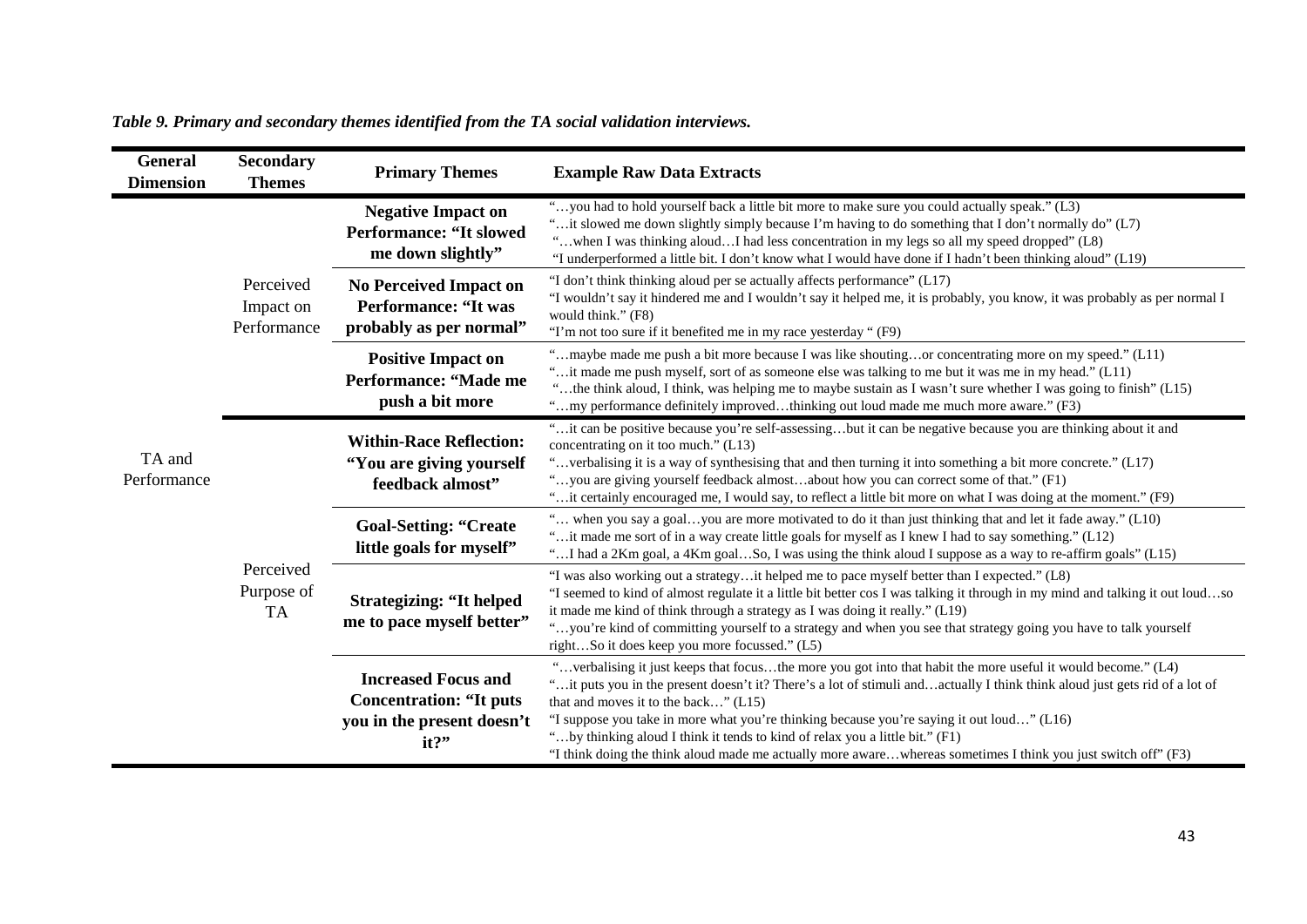| <b>General</b><br><b>Dimension</b> | <b>Secondary</b><br><b>Themes</b> | <b>Primary Themes</b>                                                                                    | <b>Example Raw Data Extracts</b>                                                                                                                                                                                                                                                                                                                                                                                                                                                                                                                                                                                                                                |
|------------------------------------|-----------------------------------|----------------------------------------------------------------------------------------------------------|-----------------------------------------------------------------------------------------------------------------------------------------------------------------------------------------------------------------------------------------------------------------------------------------------------------------------------------------------------------------------------------------------------------------------------------------------------------------------------------------------------------------------------------------------------------------------------------------------------------------------------------------------------------------|
|                                    | Perceived                         | <b>Personal Preferences: "I</b><br>like to shut up and get on<br>with it"                                | "in a race with others you probably would look quite oddI think it is the self-conscious aspect" (L4)<br>"I'm probably quite quiet on the bikeit's a bit weird talking to yourself." (L6)<br>"I don't talk a lot anywayI have that commentary in my head." (L7)<br>"I like to shut up and get on with it." (L18)                                                                                                                                                                                                                                                                                                                                                |
| <b>Barriers</b>                    |                                   | <b>Perceived Difficulties:</b><br>"You can't verbalise<br>sometimes because you<br>under so much strain" | "you are sort of pushing that hard that you can't really speak anyway." (L3)<br>"it was kind of hard to think out loud then as I was catching my breath" (L11)<br>"by virtue of needing to breathe, you talk less" (L14)<br>"I had all these thoughts going all at the same time so obviously you can't say them all" (L17)<br>"you can't verbalise sometimes because you are under so much strain because of the exertion" (F1)<br>"It was quite hard at some points because I was literally blowing out of my backside" (F7)<br>"it felt like quite an effort to keep talking and thinking about things to talk about" (F11)                                  |
|                                    |                                   | <b>Prior Tendencies: "I talk</b><br>to myself a lot when I'm<br>on there anyway"                         | "I'm always thinking in my head when I'm on my bikeit does help when you're thinking whether it is out loud or in<br>your head" (L5)<br>"I found it quite good actually but I talk to myself a lot when I'm on there anyway." (L8)<br>" I would have done it but the only difference is that I am speaking it out loud" (L17)                                                                                                                                                                                                                                                                                                                                   |
| Process of<br><b>TA</b>            |                                   | <b>Adjusting to the Process:</b><br>"It came fairly naturally"                                           | "it came fairly naturallymore naturally than I thought it probably would have done." (L4)<br>"it made it a bit more interesting to just cycling and having thoughts in my head" (L16)<br>" when I actually started doing the bloody thing, I felt it was quite good." (L17)                                                                                                                                                                                                                                                                                                                                                                                     |
|                                    | Perceived<br>Enablers             | <b>Openness to TA: "I'll try</b><br>it at the weekend"                                                   | "I think it works really well for cycling and I think that would be really quite useful" (L8)<br>"it wasn't intrusive in any way and I think that would be important, to retain that element" (F9)<br>"I'll try it, at the weekend I'll try it and see what happens." (L14)<br>"I personally wouldn't use it but I thinkit can be used as an internal coaching mechanism" (F7)<br>"I think that I would use it on the training side but not use it in a race." (F8)<br>"I'd be happy to do it again without it having a detrimental effect to my performance." (F9)<br>"I'd be happy to do it again, erm, primarily for the reason I don't see why not. " (F10) |
|                                    |                                   | <b>Social Desirability: "You</b><br>know you're being<br>recorded"                                       | "it's a strange one because you know you're being recorded" (L11)<br>" I don't think there is any particular change in the way I approached it. I sort of went about it how<br>I would normally, it was just obviously talking out loud." (L11)<br>"You could argue that maybe a lot of it is forced under the circumstances." (F2)<br>"I think I was thinking more about the fact that I should be sort of speaking" (F4)<br>"I think also when you realise you are being recorded you tend to be a bit more positive" (F7)<br>"I was a bit quiet and I was thinking I should be saying something" (F8)                                                        |